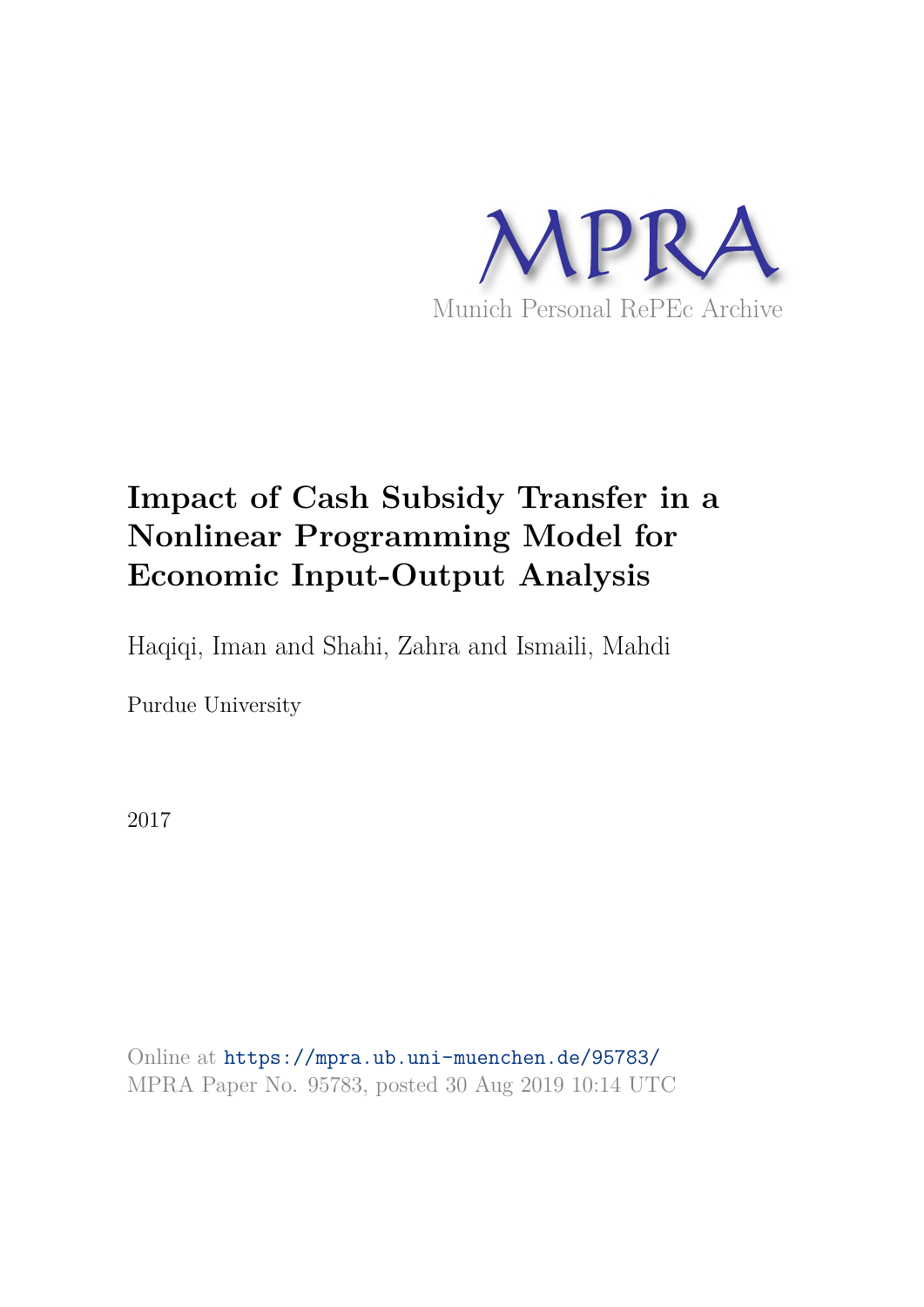#### تحقيقات اقتصادي / دوره ۵۲، شمارة ۳، پاييز ۹۶/ ص ۶۱۸-۸۸۱

# اثر عدم تخصیص پارانهی نقدی به دهکهای پردر آمد: مدلسازی رفاه اجتماعی در الگوی داده ستانده با رویکرد برنامەريزى غيرخطى

ايمان حقيقي ٌ ْ، زهرا شاهي َ، مهدي اسماعيلي <sup>٣</sup> ۱. پژوهشگر مرکز مطالعات تجارت جهانی، دانشگاه پردو، آمریکا، ihaqiqi@purdue.edu ۲. دانشجوی کارشناسی ارشد مدیریت مالی، دانشگاه الزهرا، تهران، z.shahi.72@gmail.com ۳. دانش آموخته کارشناسی ارشد اقتصاد، دانشگاه آزاد علوم تحقیقات، تهران، esmaeili\_294@yahoo.com تاریخ دریافت: ۱۳۹۵/۰۷/۲۷ تاریخ پذیرش: ۱۳۹۶/۰۳/۰۲

## چکیده

هدف این تحقیق، تحلیل آثار رفاهی و توزیعی ناشی از عدم پرداخت پارانهی نقدی انرژی به دهکـهای پردرآمد در ایران است. در این پژوهش الگوی داده ستانده قیمتی انرژی با رویکرد برنامەریزی غیرخطی معرفی شده است. الگوی تحقیق بر پایەی ماتریس دادەھای خرد سال ۱۳۸۳ کالیبره شده است که دارای ۵۶ طبقهی کالاها و خدمات، ۱۰ طبقه خانوار روستایی و ۱۰ طبقه خانوار شهری است. در الگوی محاسباتی تحقیق، توابع رفاه اجتماعی رالزی، بنتامی و کاب- داگلاس معرفی شده، شاخص تغییر قیمت انرژی براساس سال پایه تعدیل شده و در نهایت سناریوهای افزایش قیمت انرژی و پرداخت پارانهی نقدی تحلیل شده است. برای اطمینان از سازگاری نتایج، مقادیر پولی بر اساس بُعد خانوار هر دهک تعدیل شده است. نتایج تحقیق نشان میدهد که در سناریوی پرداخت پارانهی نقدی به همهی مردم، شاخص رفاه رالزی ۴۷٪ و شاخص رفاه بنتامی ۳/۶٪ افرایش خواهد یافت و سایر شاخصهای برابری نیز بهبود خواهند یافت، اما در سناریوی حذف سه دهک ثروتمند از دریافت پارانهی نقدی و افزایش پارانهی نقدی هفت دهک، شاخص رفاه رالزی ۷۳٪ و رفاه بنتامی ۱/۹٪ افزایش خواهند یافت. هر چند این سناریو مطابق رویکردهای عدالت گرایی است، منجر به کاهش رفاه سه دهک ثروتمند شده و قدرت خرید آنها را بین ۱۳٪ تا ۱۶٪ کاهش خواهد داد.

H24, D63, D31, C67 :JEL طبقه بندى

**واژەهای کلیدی**: پارانەی نقدی، رفاه اجتماعی، توزیع درآمد، داده ستاندەی قیمتی، برنامەريزى

\*. نویسندهی مسئول، تلفن تماس: ۰۰۱۷۶۵۴۹۴۲۳۹ آمریکا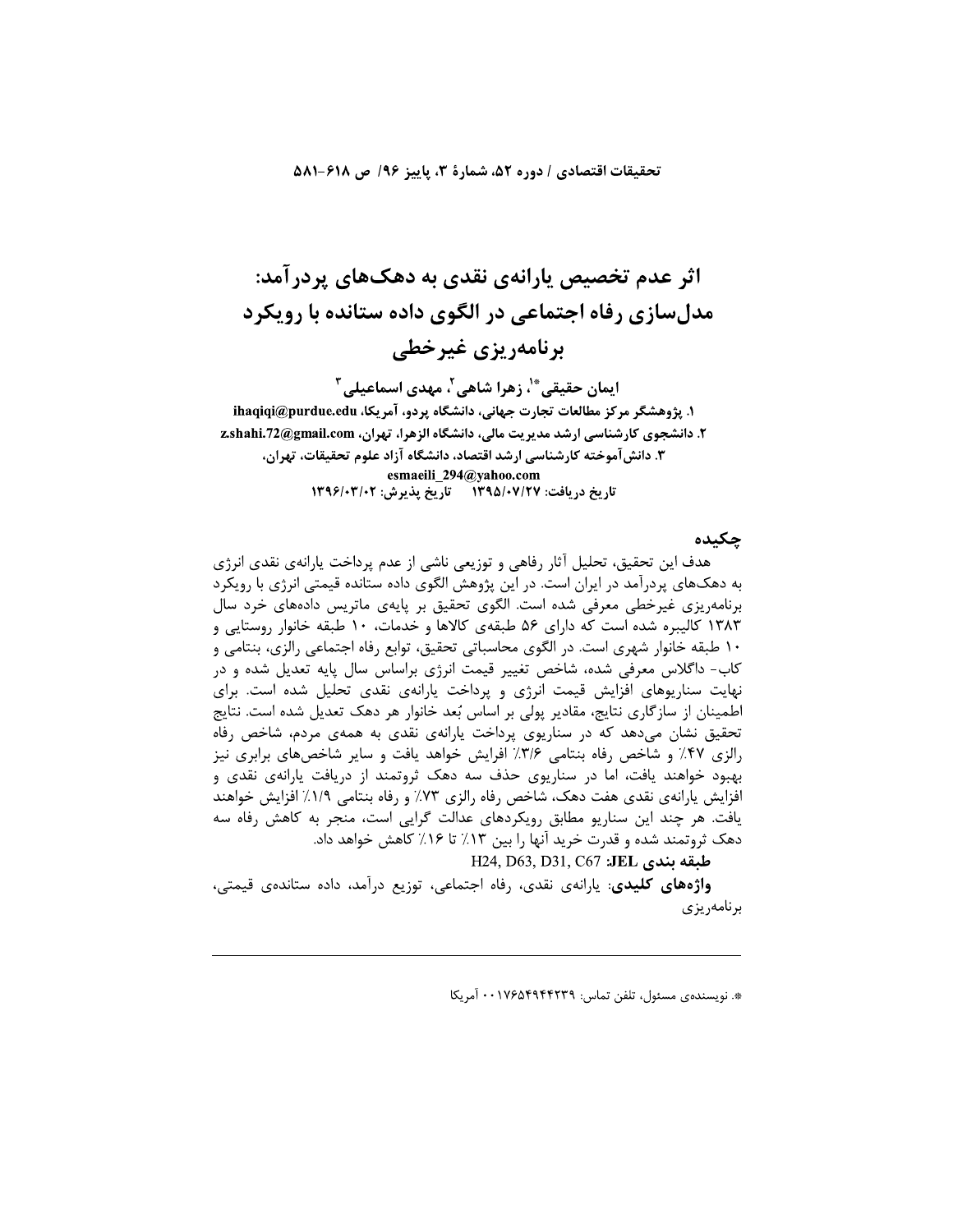#### مقدمه

هدفمندسازی پارانهها از سال ۱۳۸۹ با دو هدف عمدهی «ایجاد عدالت در توزیع درآمد» و «کارآیی در مصرف انرژی» آغاز شده است. با توجه به اینکه هدف اصلی از این سیاست از بین بردن فقر و بهبود توزیع درآمد میباشد، یک سئوال مهم این است که آیا هدفمندسازی پارانهها به طور بالقوه به بهبود شاخصهای عدالت منجر خواهد شد؟ سئوال مهم دیگر اینکه آیا عدم پرداخت پارانه به دهکـهای پردرآمد تأثیر چندانی ایجاد خواهد کرد؟ برای پاسخ به این سئوال لازم است آثار هدفمندسازی بر قدرت خرید و درآمد واقعی دهکـهای مختلف مورد بررسی قرار بگیرد. با توجه به اهمیت معیار عدالت در تصمیم گیریها، این تحقیق توجه ویژهای به شاخصهای توزیع درآمد در مورد این سياست خواهد داشت.

براساس مطالعات انجام شده نظام سابق قیمتگذاری انرژی در ایران و نظام پرداخت یارانهی پنهان انرژی پیامدهای نامطلوبی همچون (۱) افزایش بیرویهی مصرف و فشار بر منابع عمومی بودجهی دولت؛ (٢) کاهش توان رقابتی تولیدات داخلی در بازارهای جهانی؛ (۳) کاهش بهرهوری تولید و افزایش شدت مصرف انرژی؛ (۴) تغییر قیمتهای نسبی و در نتیجه تخصیص غیربهینهی منابع؛ (۵) افزایش بیرویه نیاز به منابع ارزی برای تأمین انواع انرژی؛ (۶) افزایش آلودگی هوا؛ (۷) افزایش رانت و فساد اقتصادی؛ و (۸) عدم توسعهی تولید انرژیهای تجدیدیذیر غیرفسیلی و صنایع پاک شده است ٰ.

یکی از آثار اجرای هدفمندسازی پارانهها افزایش قیمت و کاهش مصرف انرژی بوده است. قیمت یکی از پارامترهای مؤثر در میزان تقاضا و مصرف انرژی میباشد، لذا بررسی روند قیمتهای انرژی از اهمیت بالایی برخوردار است. طی یک دههی گذشته و قبل از هدفمند سازی پارانهها (دورهی زمانی ۱۳۸۸–۱۳۷۸) قیمت اسمی گاز مایع، بنزین، گازطبیعی، نفت گاز، نفت سفید، برق و نفت کوره به طور متوسط به ترتیب ۰۱۶/۶ ۰۹/۲، ۹/۲، ۵/۱، ۵/۱، ۵/۸، ۷/۵ و ۶/۶ درصد در سال رشد داشته است. در سال ۱۳۸۹، با اجرای طرح هدفمندسازی پارانهها، قیمت حاملهای انرژی افزایش چشمگیری یافته است، بهطوری که قیمت بنزین ۴ الی ۷ برابر، نفت سفید ۶/۱ برابر، نفت گاز بین ۲۱/۲– ۹/۱ برابر، نفت کوره ۲۱/۲ برابر، گاز مایع بین۱/۳–۵/۳ برابر شده و

١. مجموعهى مقالات همايش اقتصاد يارانه (١٣٨٧).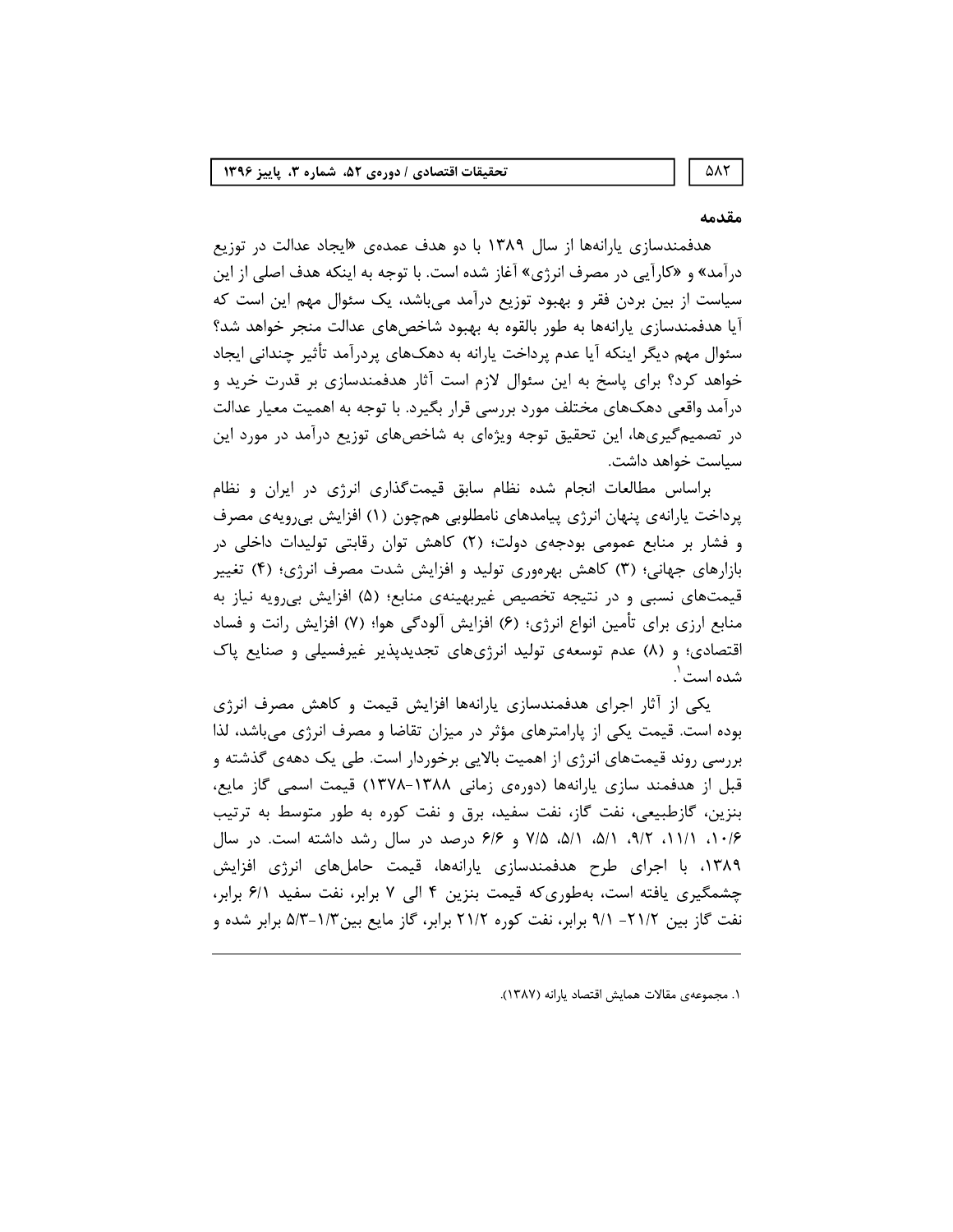قيمت برق نيز 16/درصد افزايش يافته است. اين افزايش قيمت كاهش رشد مصرف انرژی را دریے داشته است. (ترازنامهی انرژی سال ۱۳۹۰)

یکی از آثار مهم این سیاست، کنترل مصرف سرانهی انرژی بوده است. بهطورکلی هر فرد ایران ۶۸ درصد بیش از متوسط جهان انرژی مصرف می کند. از عوامل تأثیر گذار بر مصرف سرانه می توان بهرهوری پایین در بهرهبرداری، استفاده از کالا خدمات انرژیبر و عدم وجود نظام قیمتگذاری کارا و مبتنی بر اصول اقتصادی را نام برد. سرانهی مصرف نهایی انرژی ایران در سالهای ۸۷، ۸۸ و ۸۹ به ترتیب ۱۳/۶۹، ۱۴/۱۵ و ۱۳/۶۹ بشکه معادل نفت خام بوده است. در سال ۱۳۸۹، با اجرای طرح هدفمندسازی پارانهها و افزایش قیمت حاملهای انرژی، شاخص سرانهی مصرف نهایی انرژی نسبت به سال گذشته روند نزولی داشته است. همچنین کارآیی مصرف انرژی ۱/۲ درصد بهبود یافته است (ترازنامهی انرژی سال ۱۳۹۰).

یکی دیگر از آثار مثبت هدفمندسازی، کاهش شدت انرژی بوده است. شدت انرژی نشان میدهد که برای تولید مقدار معینی از کالا و خدمات (برحسب پول) چه مقدار انرژی به کاررفته است در حقیقت شاخصی برای تعیین کارایی انرژی در سطح اقتصاد ملی هر کشور میباشد و از تقسیم مصرف نهایی انرژی بر تولید ناخالص داخلی محاسبه میشود. با مقایسهی این شاخص در سالهای مختلف و میان کشورهای گوناگون، ایران از نظر مصرف انرژی به منظور تولید کالاها و خدمات وضعیت مطلوبی ندارد و جزء کشورهایی با شدت انرژی بسیار بالا محسوب میشود. شدت انرژی کل کشور بر مبنای عرضهی انرژی اولیه و مصرف نهایی انرژی نشان میدهد که مقدار این شاخصها در طول یک دههی گذشته با نوساناتی همراه بوده است. این شاخصها در سال ۱۳۸۲ به حداقل میزان خود طی ده سال اخیر رسیدهاند. سپس روند افزایش این شاخصها تا سال ۱۳۸۸، ادامه داشته است، اما در سال ۱۳۸۹ این شاخصها به دلایل متعدد از جمله افزایش تولید ناخالص داخلی و کاهش مصرف انرژی به دلیل افزایش قیمت حاملهای انرژی، نسبت به سالهای گذشته بهبود یافته است (ترازنامهی انرژی سال  $.$ (۱۳۹۰)

از اثار دیگر هدفمندسازی، میتوان به افزایش بهرهوری انرژی اشاره کرد. شاخص بهرهوری انرژی میزان خروجی کالاها و خدمات تولیدی را در مقایسه با ورودیها اندازهگیری میکند. شاخص بهرهوری از تقسیم ارزش تولید به مقدار انرژی مصرفی بهدست می آید. در دههی اخیر شاخص بهرهوری انرژی در کشور از تغییرات قابل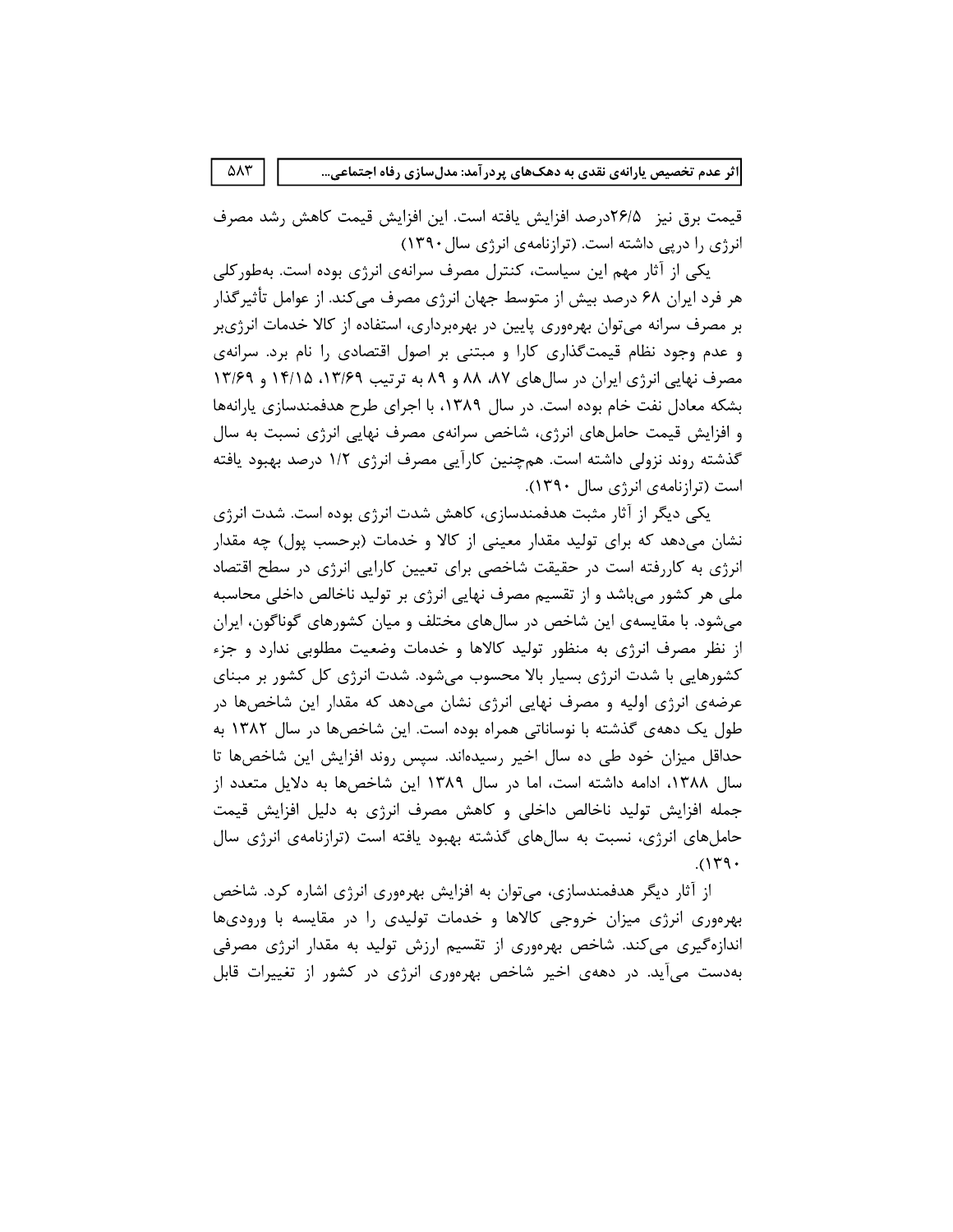#### تحقیقات اقتصادی / دورهی ۵۲، شماره ۳، پاییز ۱۳۹۶

ملاحظهای برخوردار نبوده، ولی این شاخص در سال ۱۳۸۹ نسبت به سال گذشته با ۶/۵ درصد افزایش از ۴۸۹ به ۵۱۷ هزار ریال به ازای هر بشکه معادل نفت خام رسیده که این امر بیانگر بهبود کارایی مصرف انرژی در کشور میباشد. بهرەوری انرژی رابطهی مستقیمی با بهای انرژی دارد، به طوری که با افزایش بهای حاملهای انرژی، بهرهوری انرژی نیز افزایش می یابد، لذا بخشی از این افزایش بهرموری انرژی در سال ۱۳۸۹، ناشی از اجرای طرح هدفمندسازی پارانهها بوده که سبب شده است میزان مصرف نهایی انرژی کنترل شود.

هدفمندسازی پارانهها باعث تعدیل سهم هزینهی انرژی در کل هزینهی خانوارها شده است. در سال ۱۳۸۹، هزینههای انرژی حدود ۳/۰ درصد از کل هزینههای خانوارهای شهری و ۴/۵ درصد از کل هزینههای خانوارهای روستایی را به خود اختصاص داده است، این در حالی است که ارقام مشابه برای خانوارهای مزبور در سال ۱۳۸۸ بهترتیب ۲/۲ و ۳/۴ درصد بوده است، بنابراین ملاحظه می شود که سهم هزینههای انرژی در کل هزینهی خانوارها، برای هر دو گروه شهری و روستایی، به مقدار زیادی افزایش یافته است. بررسی دهکهای هزینه نشان میدهد که سهم هزینهی انرژی در کل هزینههای خانوار برای خانوادههای فقیرتر بالاتر و سهم هزینههای انرژی برای خانوارهای روستایی از ارقام مشابه برای خانوادههای شهری بیشتر است (ترازنامەی انرژى سال ١٣٨٩).

تحلیل آثار هدفمندسازی پارانهها بسیار پیچیده است. هر چند آمارهای پیشین نشان می،دهد که در سال اول اجرای این طرح، هدف بهبود «کارآیی در مصرف انرژی» تا حدودی تأمین شده است؛ اما به دلیل تقارن با تحریم اقتصادی ایران، شوک ارزی و ثابت ماندن قیمت انرژی با وجود تورم بالا، تحلیل آثار هدفمندسازی به سادگی ممکن نیست. هدف از این مقاله تحلیل آثار بالقوه افزایش قیمتهای انرژی و پرداخت پارانهی نقدی به خانوارها بر رفاه دهکهای شهری و روستایی و همچنین توزیع درآمد است.

پرداخت پارانهی نقدی و افزایش قیمت انرژی از کانالهای گوناگونی بر توزیع درآمد اثر دارد. به نظر می رسد کانال مهم اثرگذاری این سیاست کانال تغییر قدرت خرید خانوارهاست. سیاستگذاران انتظار دارند قدرت خرید خانوارهای فقیر افزایش یافته و قدرت خرید خانوارهای ثروتمند کاهش یابد یا از افزایش کمتری برخوردار باشد. قدرت خرید بر اساس درآمد اسمی و قیمت سبد مصرفی تعیین میشود. از این رو، در این تحقیق در ابتدا به محاسبهی تغییرات درآمد اسمی دهکـهای خانوار پرداخته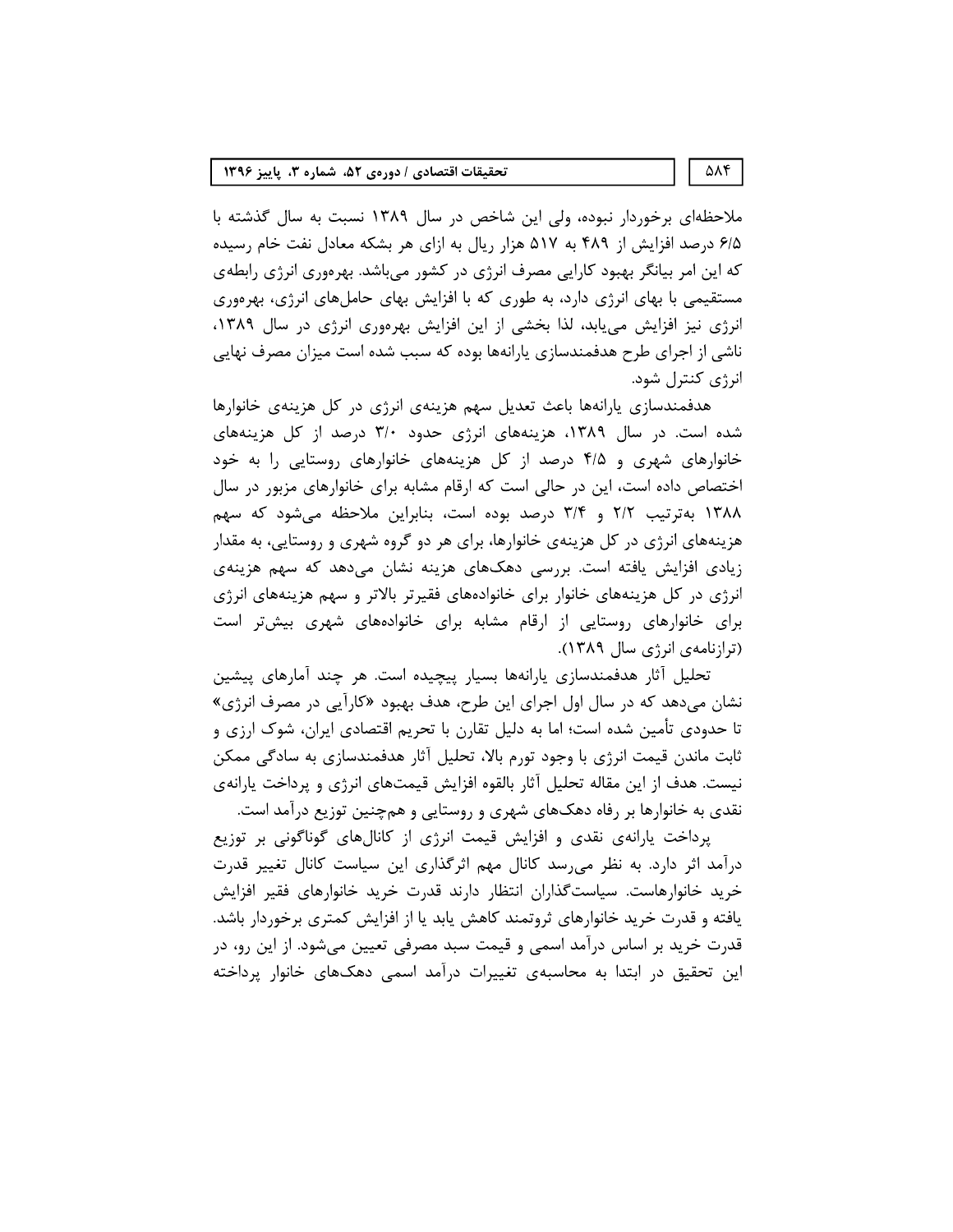ه یارانهی نقدی به دهکـهای پردرآمد: مدلـسازی رفاه اجتماعی...<br>بی تغییرات قیمت سبد مصرفی هر دهک شهری و روستایی در یک الگوی<br>قیمتی محاسبه میشود. در نهایت با برآورد شاخصهای توزیع درآمد در<br>سیاست بر عدالت نتیجهگیری خواهد شد. می شود. سپس تغییرات قیمت سبد مصرفی هر دهک شهری و روستایی در یک الگوی داده ستانده قیمتی محاسبه میشود. در نهایت با برآورد شاخصهای توزیع درآمد در مورد اثر این سیاست بر عدالت نتیجه گیری خواهد شد.

اثر عدم تخصیص باراندی نقدی به دهکخای پردرآمد: مدل سازی رفاه اجتماعی...<br>می شود. سپس تغییرات قیمت سبد مصرفی هر دهک شهری و روستایی در یک الگو<br>داده ستانده قیمتی محاسبه می شود. در نهایت با برآورد شاخص های توزیع درآمد<br>مورد اثر بر اساس قضیهی اول رفاه، در شرایط خاص و در صورت عدم وجود مداخله دولت و یپامدهای خارجی، تعادل در بازار رقابتی کالای نرمال به بهینهی اجتماعی منجر خواهد شد $^{\prime}$  (مس-كالل $^{\prime}$ ، 199۵، ص ۵۴۹) به طور خلاصه مىتوان گفت هنگامى كه يارانه به خريدار يرداخت مى شود منحنى تقاضا به سمت بالا به اندازهى يارانه جابهجا مى شود؛ هنگامی که به فروشنده پرداخت شود، منحنی عرضه به سمت پایین به مقدار پارانه جابهجا می شود. در هر صورت زمانی که پارانه حذف شود قیمت پرداخت شده توسط خریداران افزایش و قیمت دریافت شده توسط فروشندگان کاهش می یابد. کشش عرضه و تقاضا تعیین می کند که چگونه منافع پارانه بین تولیدکنندگان و مصرف کنندگان توزیع شده یا چگونه از آنها گرفته میشود. شکل ۱، این اثرات را نشان میدهد. مقدار یارانه، فاصلهی بین قیمتی است که خریداران پرداخت و فروشندگان دریافت میکنند. حذف پارانه باعث می شود که مقدار تعادلی به پایین تر از سطح پارانهای (نزدیک مقدار  $c$ بازار رقابتی) کاهش پیدا کند. اگر T اندازهی پارانه و Q مقدار کالای مصرف شده باشد، بنابراین کل هزینهی پارانه برای دولت برابر است با Q×T. این هزینهی پارانه میتوانست به ارائهي خدماتي مانند جادهها، پليس، آموزش و پرورش، بهداشت اختصاص يافته و يا برای کمک مستقیم به نیازمندان استفاده شود.

استفاده از مفهوم رفاه از دست رفته اقتصادی برای اندازهگیری سود و زیان ناشی از حذف پارانه مفید است. برای این کار باید چگونگی تأثیر حذف پارانه بر رفاه خریداران، مصرف کنندگان و دولت بررسی شود. تغییر در رفاه خریدار، با مفهوم مازاد رفاه

۱. توجه داشته باشید که مسالهی توزیع در اینجا نقش مهمی دارد. برای اطلاعات بیشتر ر.ک. Mas-Collel et al., 1995, p665

2. Mas-Collel

 $\Delta\lambda\Delta$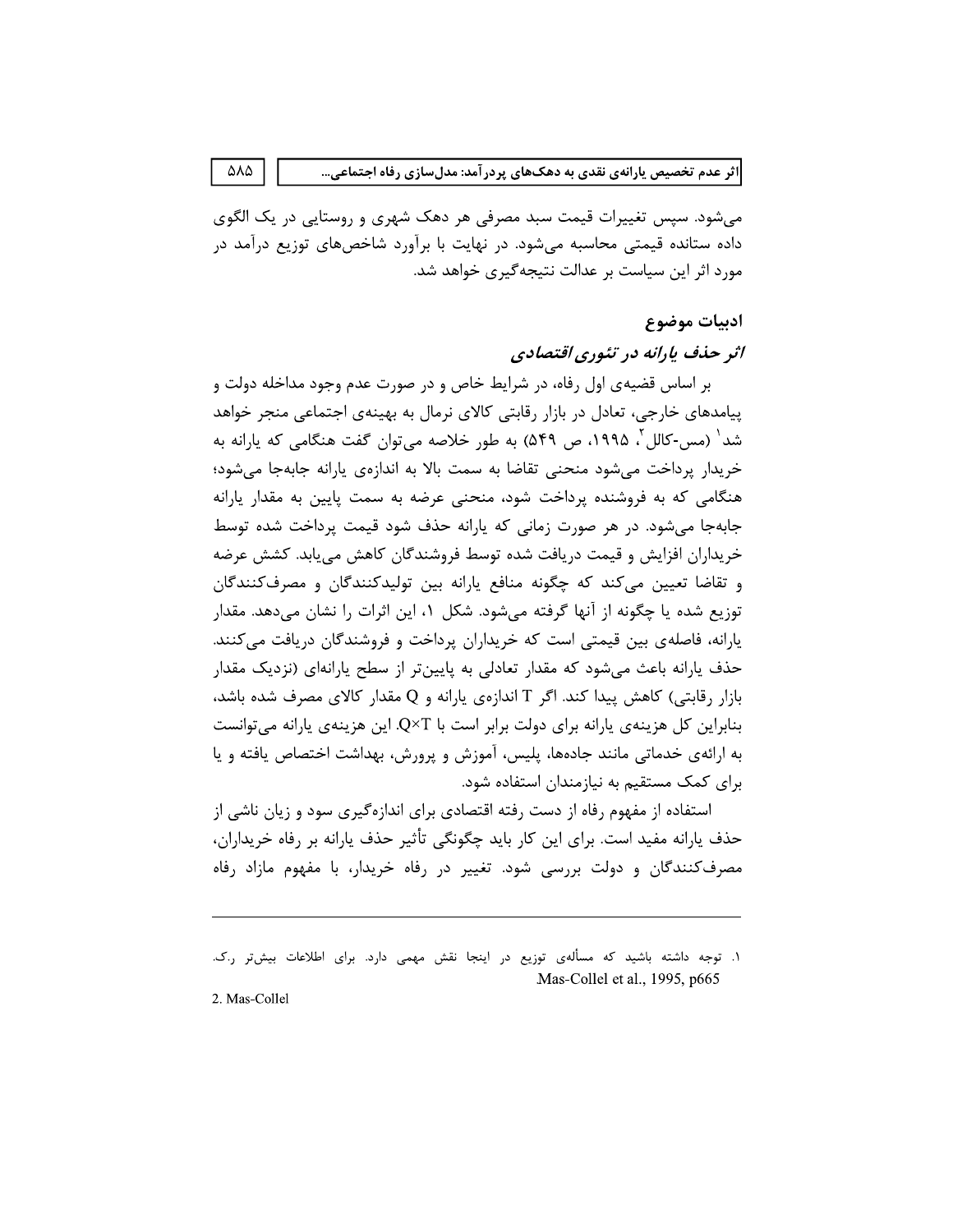## تحقیقات اقتصادی / دورهی ۵۲، شماره ۳، پاییز ۱۳۹۶

مصرف كننده بيان مىشود. مازاد رفاه مصرف كننده برابر تفاوت قيمت واقعا پرداخت شده و قیمتی است که خریدار مایل است پرداخت کند. به شکل مشابه مازاد رفاه دریافت شده توسط فروشندگان در بازار براساس درآمد فروش، منهای هزینههای آن اندازهگیری می شود. پرداخت پارانه در یک بازار نمونه، به اندازهی مثلث مشکی رنگ در شکل ۰۱ زیان رفاهی ایجاد می کند.



شکل ۱. تأثیر حذف پارانه در یک بازار

مطالعات تجربی در مورد هدفمندسازی یارانهها

مطالعات انجام شده در مورد اثر هدفمندسازی پارانهها بر توزیع درآمد به دو دسته کلی تقسیم میشوند: یک دسته فقط آثار افزایش قیمت را تحلیل و دستهی دیگر هم آثار افزایش قیمت و هم پرداخت یارانهی نقدی را بررسی کردهاند. در ادامه برخی از این مطالعات به طور مختصر بررسی شده است.

یکی از مطالعات برجسته در مورد آثار حذف سوبسیدهای انرژی، مطالعهی جنسن <sup>۱</sup> و تار<sup>۲</sup> است. جنسن و تار، مطالعات خود را در زمینهی تعرفهای کردن موانع غیرتعرفهای، یکسان سازی نرخ ارز و حذف سوبسیدهای انرژی در ایران انجام دادهاند. براساس

1. Jensen

2. Tarr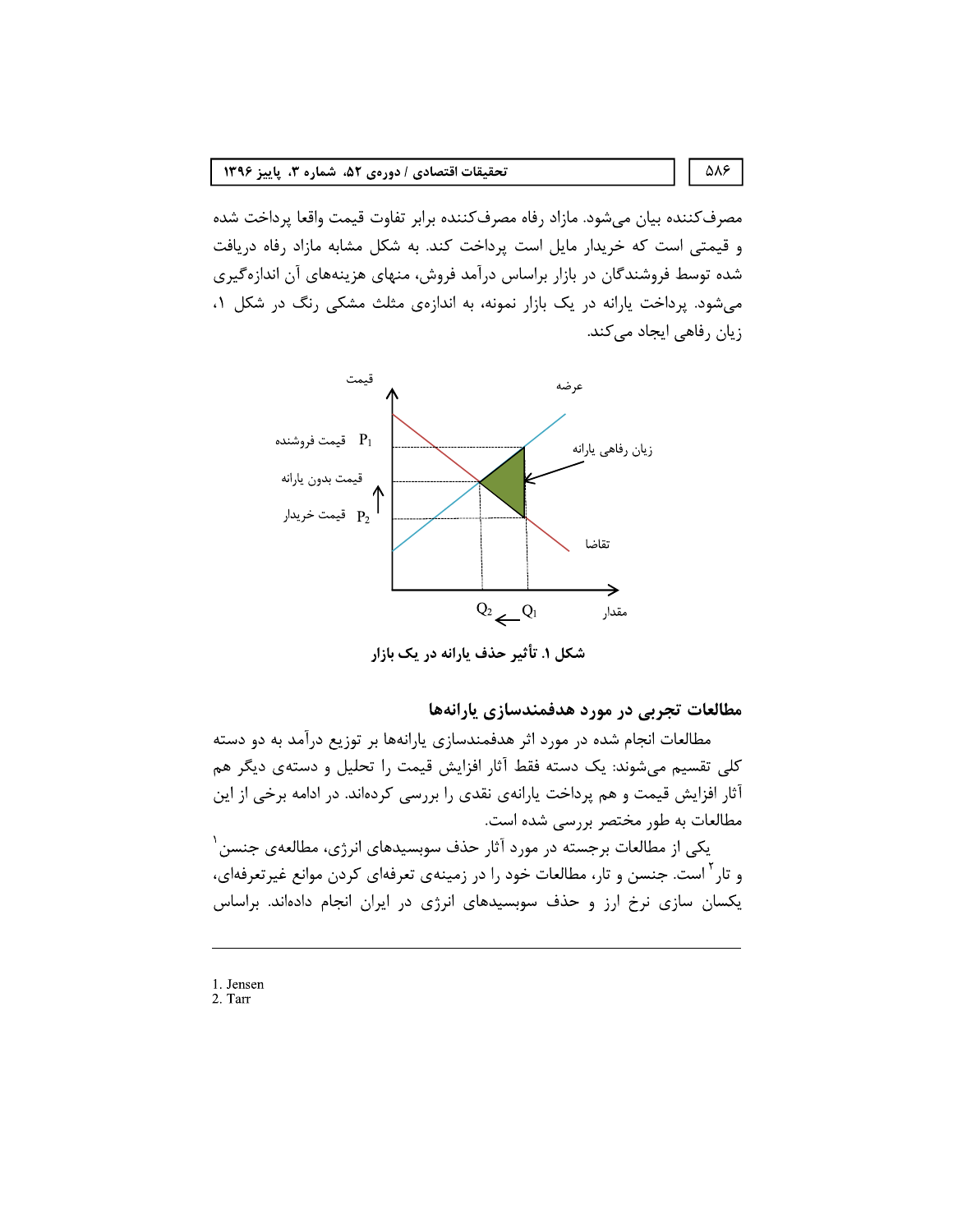مطالعات مجموعهی اصلاحات پیشنهادی منجر به ۵۰ درصد افزایش در رفاه عمومی می شود؛ هم چنین، پرداخت مستقیم در آمد به همهی خانوارها (نه فقط فقرا) می تواند به طور چشمگیری موجب افزایش درآمد فقرا شود؛ افزون بر این کاهش تعرفه و یکسان سازی آن در حدود ۱۵ درصد اثر مثبت قابل توجه بر رفاه خواهد داشت. این مطالعه که توسط بانک جهانی انجام گرفته است، حاکی از اثرات مثبت رفاهی ناشی از افزایش قیمت حاملهای انرژی و پرداخت نقدی میباشد. همچنین نشان میدهد که این سياست به طور بالقوه به نفع فقراست.

در سال ۱۳۸۷ نیز یک الگوی تعادل عمومی قابل محاسبه برای ارزیابی افزایش قیمت تمامی حاملهای انرژی در اقتصاد ایران طراحی شده است (خیابانی، ۱۳۸۷). بررسی آثار توزیعی سیاست بین دهکـهای مختلف نیز از نقاط قوت این مطالعه است. در این تحقیق بر اثر افزایش قیمت همهی حاملهای انرژی، تولید به اندازهی ۶/۴ درصد کاهش می یابد، کاهش در اشتغال در حدود ۹/۶ درصد و بار تورمی این سیاست ۳۵ درصد برآورد شده است. در این تحقیق تنها قیمت بنزین، گازوئیل، نفت کوره و برق به سطح قيمت جهاني افزايش يافتهاند. همچنين پرداخت نقدي به خانوارها يا بخشهاي تولیدی نیز مدل سازی نشده است.

احمدوند و همکاران (۱۳۸۶)، به برآورد اثر افزایش قیمت حاملهای انرژی بر نرخ تورم و هزینهی خانوارهای کشور با استفاده از مدل داده- ستانده پرداختهاند. بر اساس یافته ایشان چنانچه قیمت همهی حاملهای انرژی بـه طـور همزمـان (گـاز طبیعـی، گازوئیل، بنزین، نفت کوره، نفت سفید، برق و گاز مایع) به سطح قیمتهـای جهـانی افزایش یابد، نرخ تورم شاخص قیمت مصرف کننده و تولیدکننده به ترتیب حـدود ۱۰۵ و ۱۱۴ درصد بالا خواهد رفت. بیشترین فشار تورمی به ترتیب بـه دهـک دوم (۱۳۱ درصد)، دهک سوم (۱۲۸ درصد)، دهک چهارم (۱۲۷/۵ درصـد) و دهـک پـنجم (۱۲۴/۵ درصد) وارد می شود.

یکی از مطالعات مهم در تحلیل آثار هدفمندسازی پارانهها در ایران، در وزارت نیرو انجام شده است. در سال ۱۳۸۸ یک مدل تعادل عمومی با استفاده از ماتریس دادههای خرد` در وزارت نیرو طراحی شده است (شاهمرادی و دیگران، ۱۳۸۸). محاسبات این مدل نشان میدهد بر اثر افزایش قیمت حاملهای انرژی، واردات کل بین ۹/۴ تا ۰/۵

1. MCM

ΔΛΥ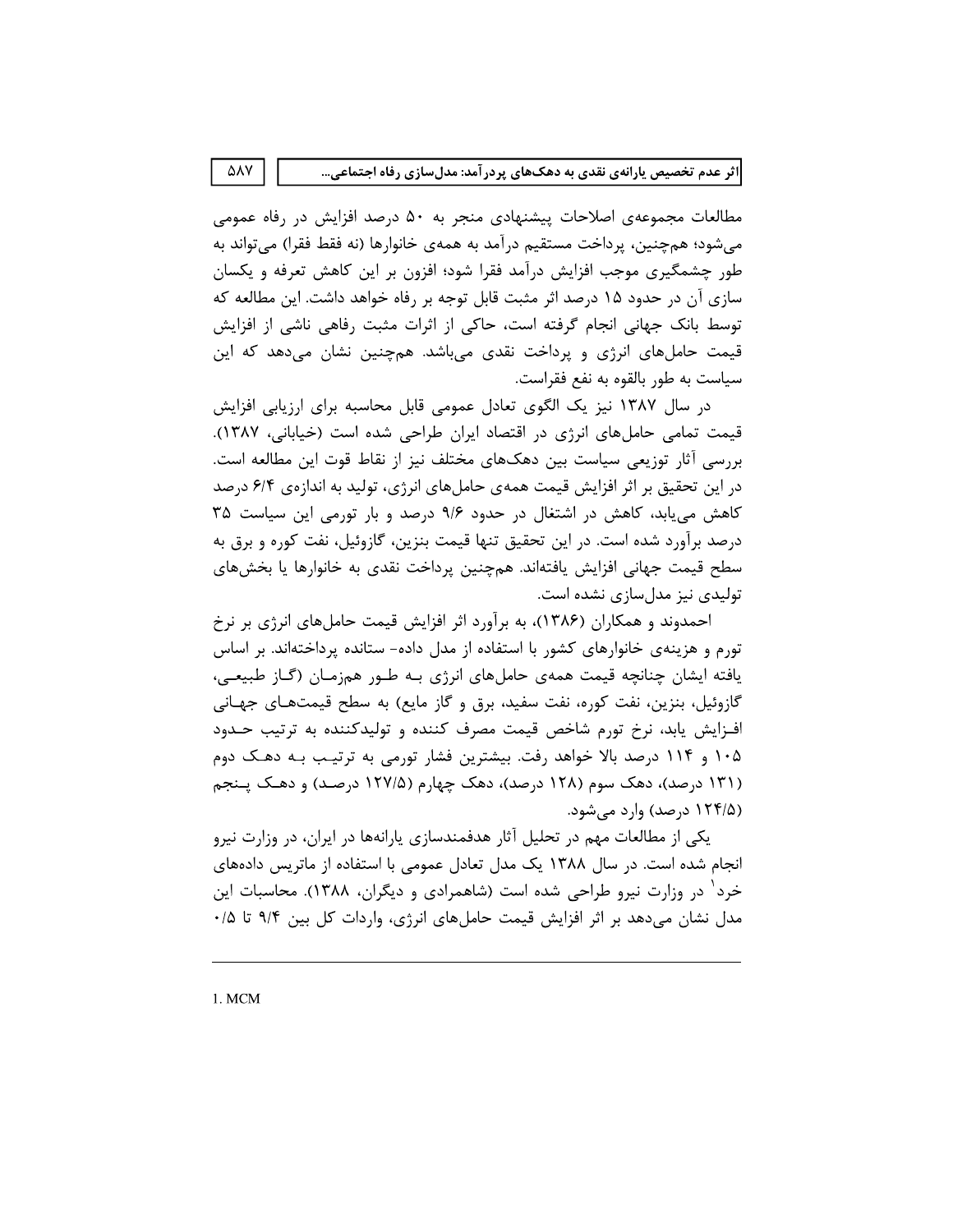درصد و صادرات کل بین ۰/۳ تا ۱/۳ افزایش می یابد و رفاه خانوارها نیز با ۸/۱۱ تا ۶/۱۲ درصد کاهش مواجه خواهد شد (منظور ٔ و همکاران، ۲۰۱۲). در این تحقیق پرداخت یارانههای نقدی مورد بررسی قرار نگرفته است به نظر میرسد اگر پرداخت نقدی لحاظ شود، افزایش در رفاه خانوارها مشاهده مے شود.

در مطالعهی مشابهی اثرات افزایش قیمت حاملهای انرژی بر انتشار آلایندهها بررسی شده (منظور و حقیقی <sup>۲</sup>، ۲۰۱۲)، اما در این تحقیق هم اثرات انتشار آلایندهها بر رفاه خانوارها مورد تحلیل قرار نگرفته است. بدون در نظر گرفتن اثر آلایندهها بر رفاه، سیاست افزایش قیمت انرژی، آثار رفاهی را کمتر از واقع تخمین خواهد زد.

وزارت اقتصاد نیز مطالعهای با هدف تحلیل آثار افزایش قیمت حاملهای انرژی در کنار پرداخت پارانه نقدی به خانوارها و بخشهای تولیدی انجام داده است (شاهمرادی و همکاران، ۱۳۹۰). براساس نتایج این مطالعه، در سیاست افزایش قیمت حاملهای انرژی و پرداخت پارانهی نقدی با کاهش سهم دولت از درآمدهای حاصل، کاهش در رفاه خانوارها جبران شده و کاهش در تولید نیز تا حدی برطرف میشود. این مطالعه اثرات توزیع درآمدی را بررسی نکرده است.

در سال ۱۳۹۲، در پژوهشکدهی پولی و بانکی بانک مرکزی، آثار مرحلهی اول و دوم هدفمندسازی پارانهها در مدل تعادل عمومی محاسبهپذیر پژوهشکدهی شبیهسازی شده است (حقیقی، ۱۳۹۲). نتایج این مطالعه جالب توجه است. این مطالعه نشان می دهد که اجرای سیاست هدفمندسازی پارانهها به افزایش در سطح تولید منجر خواهد شد. همچنین این مطالعه نشان می۵هد که سطح رفاه خانوارها نیز بهبود خواهد یافت.

اما یکی از مطالعات مرتبط، مطالعهی اسماعیلی (۱۳۹۰) است. هدف این مطالعه تحلیل آثار افزایش قیمتهای انرژی و پرداخت پارانه نقدی به خانوارها بر رفاه دهکهای شهری و روستایی و همچنین توزیع درآمد است. نتایج این مطالعه نشان می دهد که در اثر اجرای سناریو افزایش قیمتهای انرژی و پرداخت پارانهی نقدی به خانوارها، رفاه چهار دهک ثروتمند روستایی کاهش مییابد. همچنین رفاه سه دهک ثروتمند شهری نیز کاهش و رفاه سایر دهکها افزایش می یابد. از سوی دیگر نتایج به دست آمده حاکی

1. Manzoor

<sup>2.</sup> Haqiqi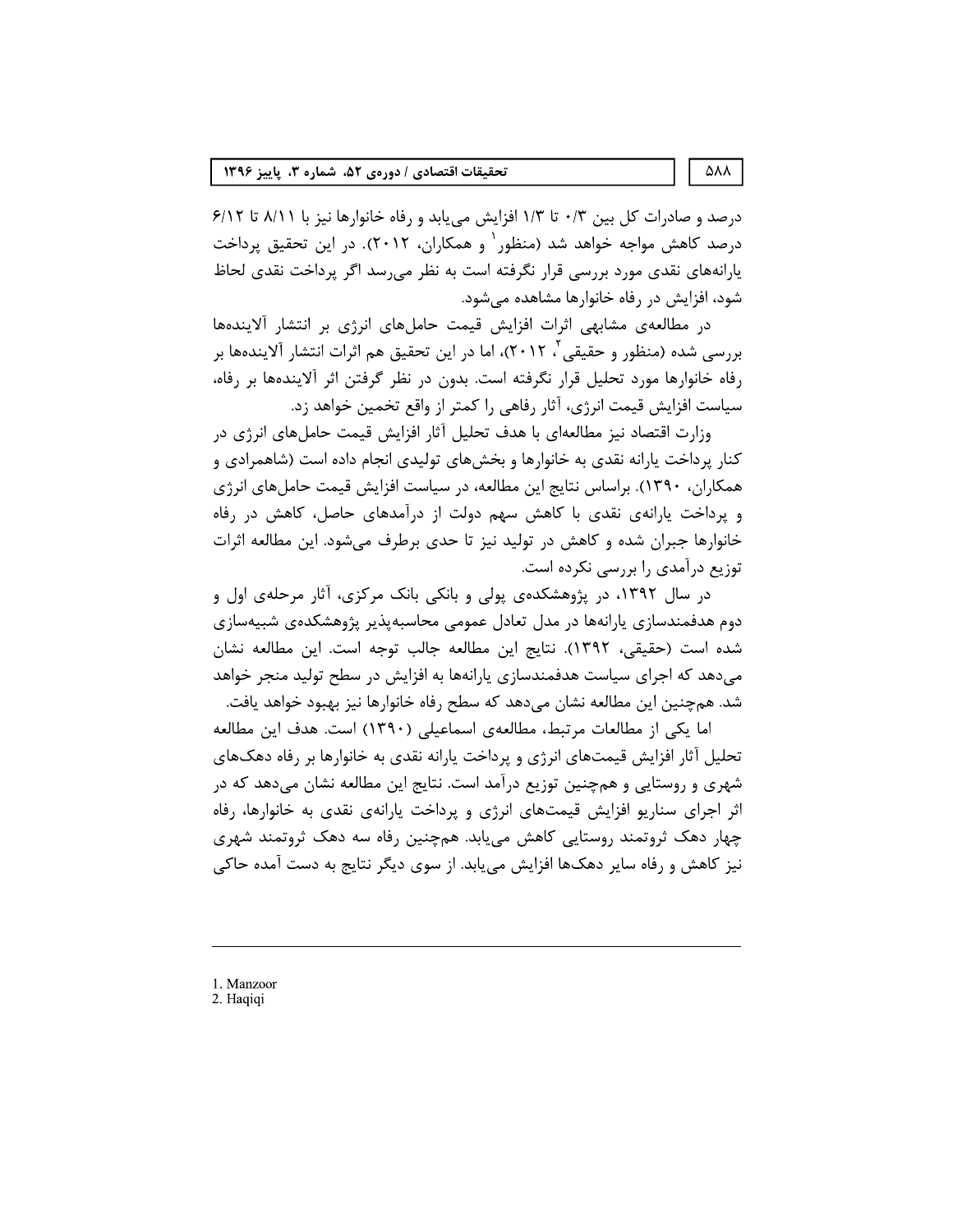از آن است که درصد افزایش در رفاه دهکـهای فقیر روستایی بیش از درصد افزایش در رفاه دهکـهای فقیر شهری خواهد بود.

# نوأوري تحقيق حاضر

در این تحقیق در ادامهی مطالعات پیشین، اثر سناریوهای مختلف افزایش قیمت انرژی و عدم پرداخت پارانهی نقدی به ثروتمندان بر شاخصهای توزیع درآمد تحلیل خواهد شد. بررسی سناریوهای مختلف اجرای این سیاست، از ویژگیهای منحصر به فرد این پژوهش است. در این تحقیق پنج سناریوی مختلف از پرداخت پارانهی نقدی در سیاست هدفمندسازی پارانهها تحلیل شده است. این سناریوها به سیاست گذاران کمک خواهد کرد تا در مورد حذف دهکهای خانوار از دریافت پارانه تصمیمگیری کنند. همچنین در این تحقیق از روش ویژهای برای محاسبهی میزان پارانهی نقدی به همه خانوارهای موجود در یک دهک استفاده شده است که به واقعیت نزدیکتر است. این روش در بخش سناريوها تشريح شده است. از خصوصيات ديگر تحقيق حاضر، تعريف شاخصهای رفاه اجتماعی است که در دیگر مطالعات کمتر به آنها توجه شده است. شاخص رفاه رالزی، شاخص رفاه کاب داگلاس و شاخص رفاه بنتهامی، از مهمترین شاخصهای مورد بررسی هستند.

### روش تحقيق

در این تحقیق الگوی دادهستانده قیمتی با لحاظ شاخصهای فقر گسترش یافته است. الگوهای داده ستانده قیمتی معمولا بر اساس میلر <sup>۱</sup> و بلر ۲۰۰۹) مورد استفاده قرار میگیرند. در تحقیق حاضر الگوی داده ستانده قیمتی با رویکرد برنامهریزی خطی گسترش یافته است. این رویکرد در مطالعات جیمز<sup>۳</sup> (۱۹۸۶)، هادون<sup>۴</sup> و پیرسون<sup>۵</sup> (۱۹۹۵) و سو<sup>۶</sup> (۲۰۰۹) مطرح شده است. در این رویکرد شاخصهای رفاه و توزیع درآمد نیز مدل سازی شده است.

- 1. Miller
- 2. Blair
- 3. James
- 4. Hawdon 5. Pearson
- 6. Suh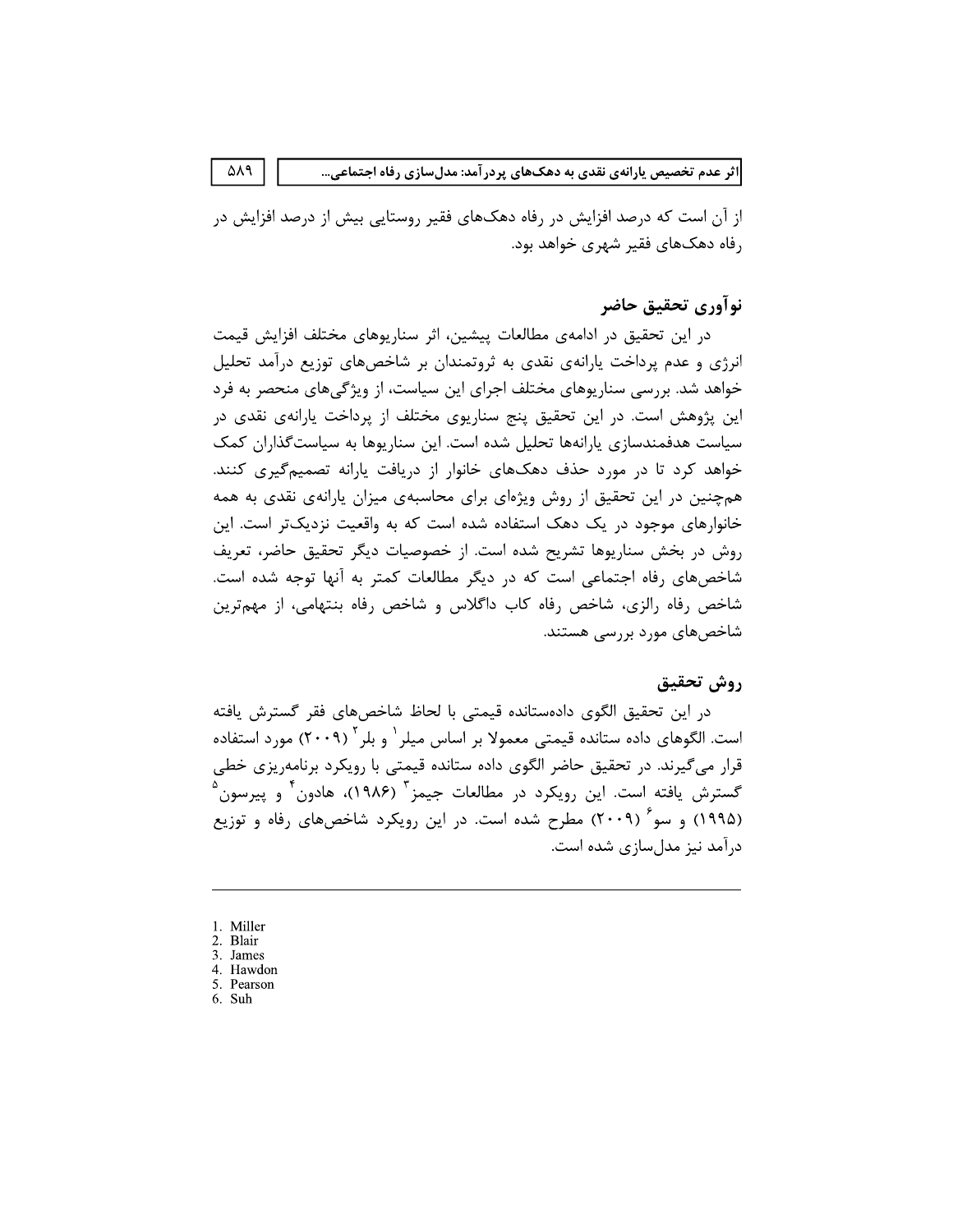#### تحقيقات اقتصادي / دورهي ۵۲، شماره ۳، پاييز ۱۳۹۶

برای محاسبهی شاخصهای توزیع درآمد از مخارج واقعی خانوار قبل و بعد از سیاست استفاده شده است. شکل آتی نشان میدهد که چگونه پرداخت پارانهی نقدی و افزایش قیمت انرژی منجر به تغییر در مخارج واقعی خانوار خواهد شد. این نمودار سه اثر متفاوت را نمایش میدهد. از یک سو پرداخت نقدی به افزایش قدرت خرید منجر میشود؛ اما از سوی دیگر افزایش قیمت انرژی و سایر کالاها و خدمات به کاهش قدرت خرید میانجامد. برآیند این تغییرات بر قدرت خرید در حالت کلی مشخص نیست و بستگے به عوامل گوناگونی دارد.



شکل ۲. برآیند اثرات بر قدرت خرید مبهم است.

با توجه به اینکه در مدل تحقیق حاضر، خانوارها ناهمگن هستند، سهم هر دهک خانوار از درآمد کل اقتصاد متفاوت است و از این رو پرداخت نقدی اثر یکسانی بر همه دهکـها ندارد. همچنین سهم انرژی در هزینهی تولید کالاها و خدمات متفاوت است و لذا تغییر در قیمت کالاها نیز یکسان نیست. با توجه به تفاوت سهم هر کالا در سبد مصرفی، اثر افزایش قیمت بر خانوارها متفاوت خواهد بود. برای لحاظ این تفاوتها متغیرها و پارامترهای گوناگونی در مدل لحاظ شده است که مهمترین آنها عبارتند از: (۱) سهم هر دهک از درآمد کل اقتصاد؛ (۲) سهم کالاها و خدمات در سبد مصرفی هر دهک خانوار؛ (۳) سهم حاملهای انرژی در سبد مصرفی هر دهک خانوار؛ (۴) سهم

#### $\Delta$ 9.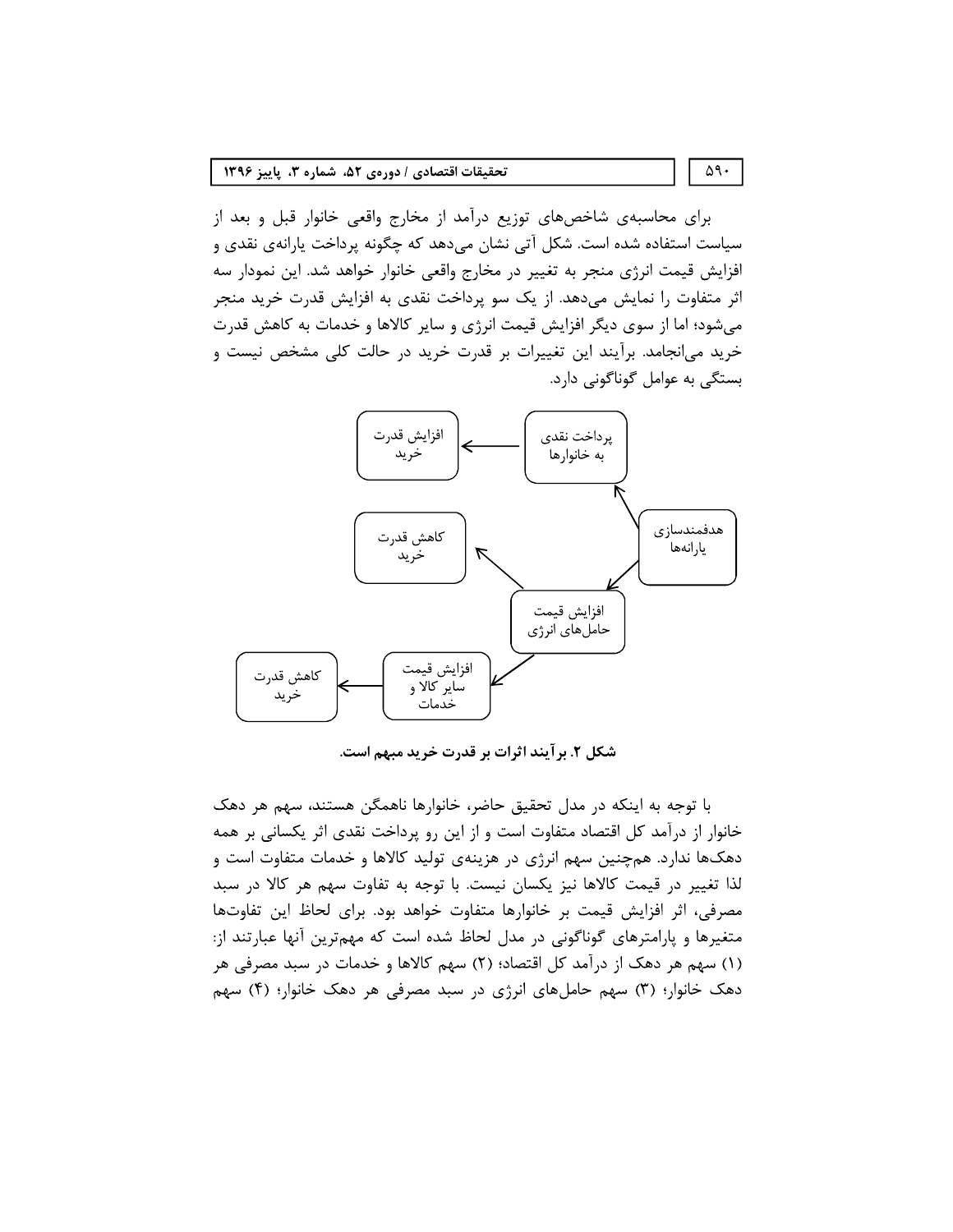حاملهای انرژی در هزینهی تولید کالاها و خدمات؛ (۵) سهم مواد واسطه و کار و سرمایه در هزینهی تولید کالاها و خدمات؛ (۶) شاخص قیمت کالاها و خدمات و (۷) شاخص قيمت انرژي.

در مدل تحقیق، در ابتدا اثر نهایی افزایش قیمت انرژی بر قیمت کالاها و خدمات محاسبه خواهد شد. قیمت نهایی در تعاملات مستقیم و غیرمستقیم تغییرات قیمت و بر اساس ضرایب فنی داده ستانده تعیین میشود، به عبارت دیگر افزایش قیمت انرژی سبب افزایش هزینهی تولید کالای a میشود (اثر مستقیم) افزایش قیمت کالای a قیمت کالای b را بالا میبرد که نهادهی تولید a است. افزایش قیمت b به صورت غیرمستقیم دوباره قیمت a را افزایش میدهد. در این مدل قیمت نهایی با لحاظ اثرات مستقيم و غير مستقيم تعيين شده است.

# فروض و روابط ریاضی مدل

فرض شده است تابع توليد از نوع لئونتيف است. اگر توليد را با q و تقاضاي نهاده با را x نمایش دهیم، تابع تولید عبارت است از:

$$
q_i = \min\left\{\frac{x_{j,i}}{\alpha_{j,i}}, \frac{x_{f,i}}{\alpha_{f,i}}, \frac{x_{e,i}}{\alpha_{e,i}} \text{ for all } j, f, e\right\}
$$
 (1)

f در آن  $\alpha$  پارامتر تابع تولید، i اندیس محصولات، j اندیس نهادههای واسطه، اندیس نهادههای اولیه و e اندیس نهادههای انرژی است. در نقطه بهینه توابع تقاضای نهاده به صورت آتی است (میلر و بلر، ۲۰۰۹):

$$
x_{j,i} = \alpha_{j,i} q_i
$$
  
\n
$$
x_{f,i} = \alpha_{f,i} q_i
$$
 (7)

 $x_{e,i} = \alpha_{e,i} q_i$ 

فرض شده است که تولیدکنندگان قیمت پذیر هستند و شرط سود صفر اقتصادی برقرار است.

$$
p_i q_i - \left(\sum_j p_j x_{j,i} + \sum_f p_f x_{f,i} + \sum_e p_e x_{e,i}\right) = \cdot
$$
 (7)

$$
p_i q_i - \left(\sum_j p_j \alpha_{j,i} q_i + \sum_f p_f \alpha_{f,i} q_i + \sum_e p_e \alpha_{e,i} q_i\right) = \cdot
$$
 (5)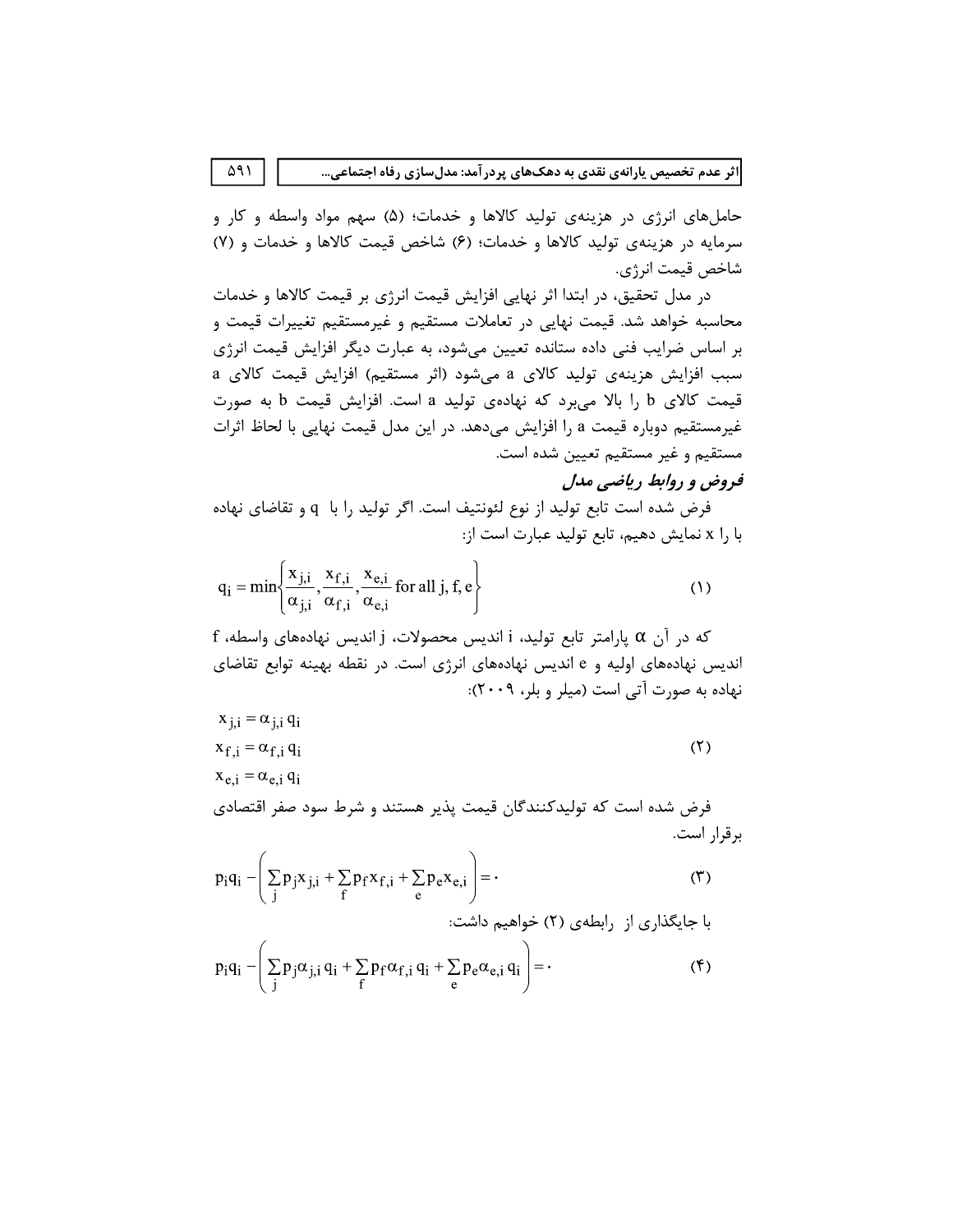#### تحقيقات اقتصادي / دورهي ۵۲، شماره ۳، پاييز ۱۳۹۶

در نهایت برای هر طبقه کالا یا هر بخش تولیدی i خواهیم داشت:  
\n
$$
p_i = \left( \sum_j p_j \alpha_{j,i} + \sum_j p_f \alpha_{f,i} + \sum_e p_e \alpha_{e,i} \right)
$$
\n(Δ)  
\n
$$
c_i = \begin{pmatrix} 1 & 0 & 0 \\ 0 & 0 & 0 \\ 0 & 0 & 0 \end{pmatrix}
$$
\n(ΔWF) 
$$
c_i = \sum_j p_i \alpha_{f,1} + \sum_i p_i \alpha_{f,2} + \sum_j p_i \alpha_{f,3} + \sum_j p_i \alpha_{f,4} + \sum_j p_i \alpha_{f,5} + \sum_j p_i \alpha_{f,6} + \sum_j p_i \alpha_{f,7} + \sum_j p_i \alpha_{f,8} + \sum_j p_i \alpha_{f,9} + \sum_j p_i \alpha_{f,1} + \sum_j p_i \alpha_{f,1} + \sum_j p_i \alpha_{f,1} + \sum_j p_i \alpha_{f,1} + \sum_j p_i \alpha_{f,1} + \sum_j p_i \alpha_{f,1} + \sum_j p_i \alpha_{f,1} + \sum_j p_i \alpha_{f,1} + \sum_j p_i \alpha_{f,2} + \sum_j p_i \alpha_{f,1} + \sum_j p_i \alpha_{f,2} + \sum_j p_i \alpha_{f,1} + \sum_j p_i \alpha_{f,2} + \sum_j p_i \alpha_{f,3} + \sum_j p_i \alpha_{f,4} + \sum_j p_i \alpha_{f,5} + \sum_j p_i \alpha_{f,6} + \sum_j p_i \alpha_{f,7} + \sum_j p_i \alpha_{f,8} + \sum_j p_i \alpha_{f,9} + \sum_j p_i \alpha_{f,1} + \sum_j p_i \alpha_{f,1} + \sum_j p_i \alpha_{f,1} + \sum_j p_i \alpha_{f,1} + \sum_j p_i \alpha_{f,1} + \sum_j p_i \alpha_{f,1} + \sum_j p_i \alpha_{f,2} + \sum_j p_i \alpha_{f,1} + \sum_j p_i \alpha_{f,1} + \sum_j p_i \alpha_{f,2} + \sum_j p_i \alpha_{f,1} + \sum_j p_i \alpha_{f,2} + \sum_j p_i \alpha_{f,3} + \sum_j p_i \alpha_{f,1} + \sum_j p_i \alpha_{f,2} + \sum_j p_i \alpha_{f,3} + \sum_j p_i \alpha_{f,1} + \sum_j
$$

**MaxSWF** 

s.t. 
$$
p_i = \left(\sum_j p_j \alpha_{j,i} + \sum_f p_f \alpha_{f,i} + \sum_e p_e \alpha_{e,i}\right)
$$
, For all i (9)

مسأله فوق نشانگر چگونگی تعاملات قیمت در اقتصاد میٖباشد، در این الگو قیمت كالاها و خدمات درونزا تعيين مي شود. براي تعريف تابع SWF، ابتدا توابع رفاه طبقات خانوار معرفی شده است.

# رفاه طبقات خانوار

قیمتهای محصولات بر قیمت نهایی سبد مصرفی خانوار اثر دارد. میزان تغییر در شاخص قیمت سبد هر خانوار براساس سهم هر کالا در سبد مصرفی خانوارها تعیین می شود. روابط آتی نشان میدهند که شاخص قیمت سبد خانوارهای شهری و روستایی چگونه تعيين ميشود.

$$
CPI_h = \sum_i \alpha_{i,h} p_i + \sum_e \alpha_{e,h} p_e
$$
 (Y)  
در این روابط CPI شاخص قیمت سبد مصرفی و 1 اندیس خانوارها است. در  
نهایت شاخص رفاه هیکسی<sup>7</sup> خانوارها بر اساس روابط آتی تعیین میشود:

 $y_h = \frac{\lambda_h GDP + TR_h}{CPI_h}$  $(\lambda)$ 

که در این روابط y شاخص رفاه، GDP درآمد کل اقتصاد، ۸ سهم هر دهک خانوار از درآمد کل اقتصاد و TR پارانهی نقدی خانوارها را نشان میدهند. توجه داشته باشید که V قدرت خرید خانوارها را در سطوح مختلف درآمد و قیمت نشان میدهد. به عبارت دیگر اگر افزایش در قیمتها به خنثی شدن اثر یارانه نقدی منجر شود، قدرت خرید کاهش یافته و رفاه کم میشود.

2. Hickian

 $\Delta$ 97

<sup>1.</sup> Social Welfare Function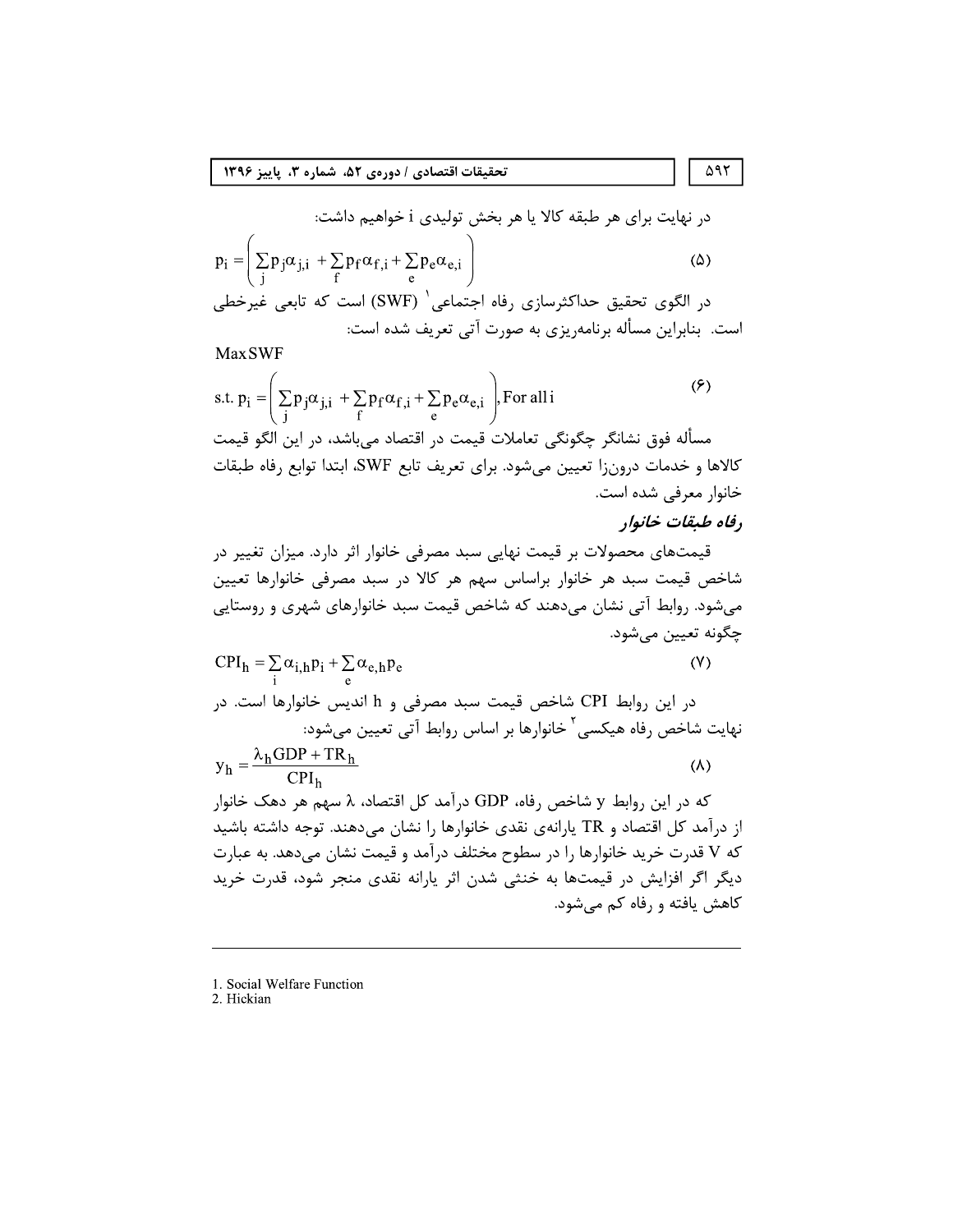# شاخص رفاه اجتماعی

در حالت کلی رفاه اجتماعی تعبیری است معطوف به وضعیت اقتصادی، اجتماعی و سیاسی که حفظ کرامت انسانی و مسئولیتیذیری افراد جامعه در قبال یکدیگر و ارتقای توانمندیها، از اهداف آن است. واژهی رفاه، به حالتی از سلامت، شادی، سعادت، خوب بودن و مساعدتی بهویژه به صورت پول، غذا و دیگر مایحتاج ضروری اشاره دارد که به نیازمندان ارائه می شود. برای رفاه اجتماعی در اقتصاد یک تعریف مشخص و قابل اندازهگیری ارائه میشود. فرم اول بیان رفاه اجتماعی یا W در قالب تابعی ساده از در آمد متوسط  $\overline{y}$  و نابرابری I است. که در آن نابرابری به صورت مجزا محاسبه میشود.

$$
W = W(\overline{y}, I)
$$

فرم دوم بیان رفاه اجتماعی، نابرابری را به صورت درونزا بیان کرده است. در این رابطهی میانگین درآمد و توزیع آن (نسبت به میانگین) به وضوح قابل تشخیص است. بر این اساس می توان رابطهی آتی را برای تابع رفاه اجتماعی بیان کرد:

$$
W = \overline{y} W(\frac{y_1}{\overline{y}},...,\frac{y_n}{\overline{y}})
$$

در تحقیق حاضر، سه نوع خاص تابع رفاه اجتماعی تعریف شده است که عبارتند از تابع رفاه اجتماعی بنتهامی (مطلوبیت گرایان)، تابع رفاه اجتماعی رالزی و تابع رفاه اجتماعي كاب داگلاس. تابع رفاه اجتماعي بنتهامي متوسط به وسيلهي مجموع درآمد افراد محاسبه مے شود.

$$
W = \frac{1}{N} \sum_{h=1}^{n} y_h
$$
 (9)

این شکل از تابع رفاه اجتماعی به محققان اجازه نمیدهد تا تعارض بین اندازهی کیک اقتصادی و توزیع آن را لحاظ کنند، زیرا از دیدگاه مطلوبیتگرایان، تابع رفاه اجتماعی جمع مطلوبیت تمام افراد جامعه است و در این زمینه تفاوتی بین یک واحد مطلوبیت اضافی برای فرد فقیر و غنی وجود ندارد. این شاخص، فقط به درآمد کلی توجه می کند.

در مقابل شاخص رفاه رالزی قرار دارد که در بررسی رفاه اجتماعی به حداقل درآمد افراد توجه میکند. بر اساس شاخص رالزی، رفاه اجتماعی نمیتواند افزایش یابد، مگر اینکه درآمد فقیرترین فرد افزایش پابد.  $W = min(y_i)$  $(1 \cdot)$ 

 $\Delta$ 9٣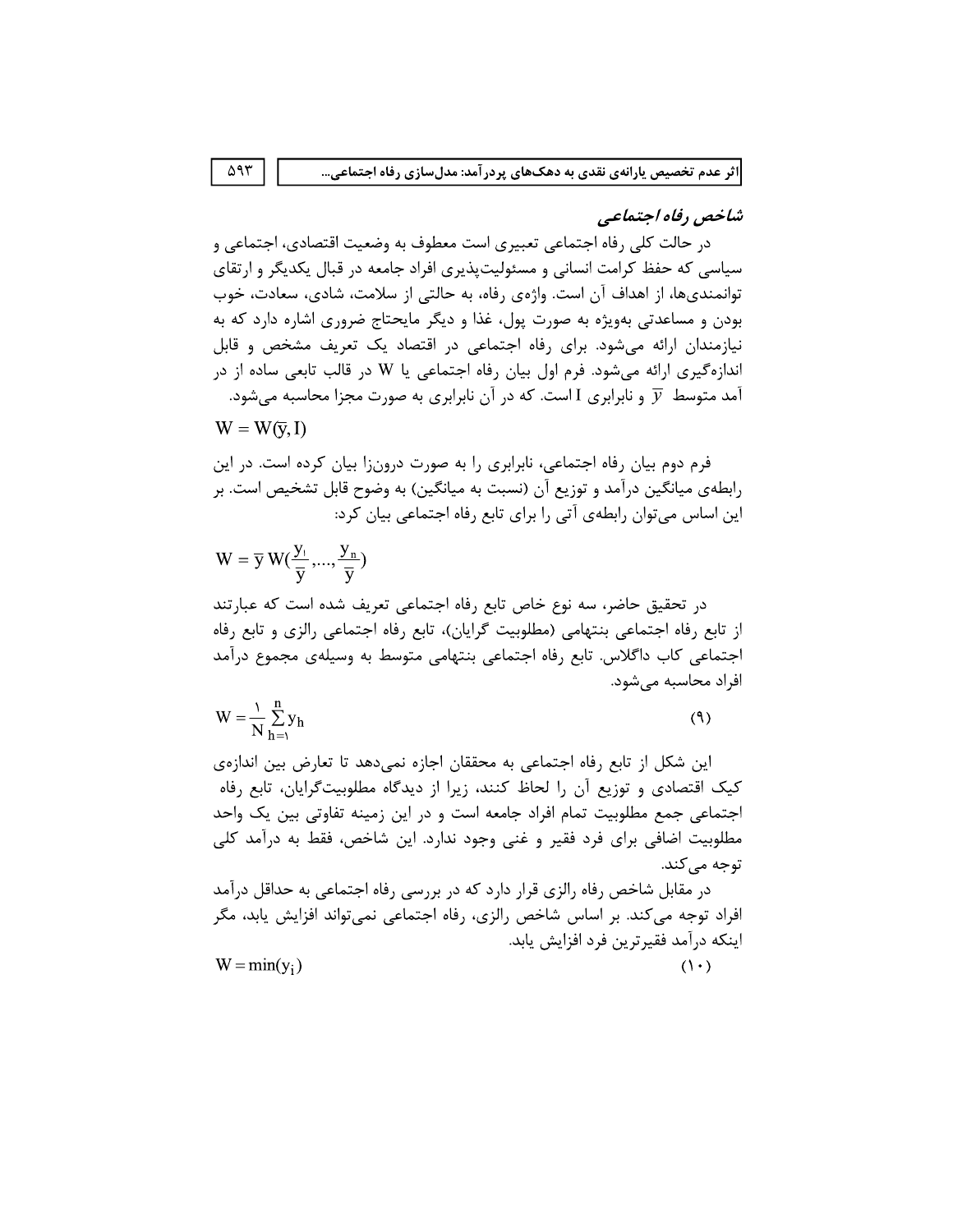برای نشان دادن مفهوم رفاه اجتماعی، از فرم تابعی کشش ثابت استفاده شده است. به بیان دیگر داریم:

$$
SWF = \frac{1}{N} \left\{ \frac{1}{1 - \varepsilon} \sum_{h=1}^{n} \left[ (y_h)^{-\varepsilon} \right] \right\}
$$
(11)

شایان ذکر است که فرمول فوق اعم از تابع رالزی و بنتهامی فوق است. در این رابطه اگر ·=٤ شود، فرمول فوق به تابع رفاه اجتماعي بنتهامي تبديل مي شود. اگر ٤ بەسمت بے،نهایت میل کند، به تابع رفاه اجتماعی رالزی تبدیل می،شود. به این ترتیب، هر سطحی از ε منجر به اشکال مختلفی از تابع کشش ثابت میشود. در این تابع پارامتر ε به عنوان یک پارامتر نابرابری-گریزی یا گریز از نابرابری تعریف شده است. مثلا وقتی شاخص گریز- از- نابرابری صفر است، یعنی تابع بنتهامی و یا وقتی شاخص گریز- از-نابرابري بسيار بالاست، يعني تابع رالزي مدنظر است. تابع رفاه اجتماعي زماني استاندارد است که ε بین صفر و بی نهایت باشد.

شکل آتی انواع مختلفی از تابع رفاه اجتماعی را در یک جامعه دو نفره نشان می دهد. خط KEK´ تابع رفاه اجتماعی بنتهامی میباشد. جامعه در این مورد تفاوتی بین درآمد فقیر و غنی قائل نیست ٰ. منحنی ´KCK تابع رفاه کاب داگلاس می،باشد. در مورد تابع کاب داگلاس، جامعه تا حدودی مخالف نابرابری است، یعنی آن که نابرابری را ترجیح نمیدهند، حتی اگر هزینههای آن کمتر از درآمد کل باشد<sup>۲</sup> و در نهایت منحنی KDK ٌ تابع رفاه رالزی می باشد، تا آنجا که جامعه به از دست دادن سهم بیش تری از درآمد کل برای داشتن توزیع یکسان درآمد متمایل شده و منحنی محدب تر می شود، این بدان معنی است که جامعه بیشتر و بیشتر مخالف نابرابری میشود. در این مورد جامعه به قدری مخالف نابرابری می شود که اجازه هیچگونه افزایش درآمدی ,ا — به جز برای فقرا– نمے دھد و به حداقل درآمد افراد در جامعه تمرکز مے کند.

<sup>1.</sup> A dollar is a dollar whoever receives it

<sup>2.</sup> A dollar is a dollar more for poor people

<sup>3.</sup> A dollar is a dollar only for the poorest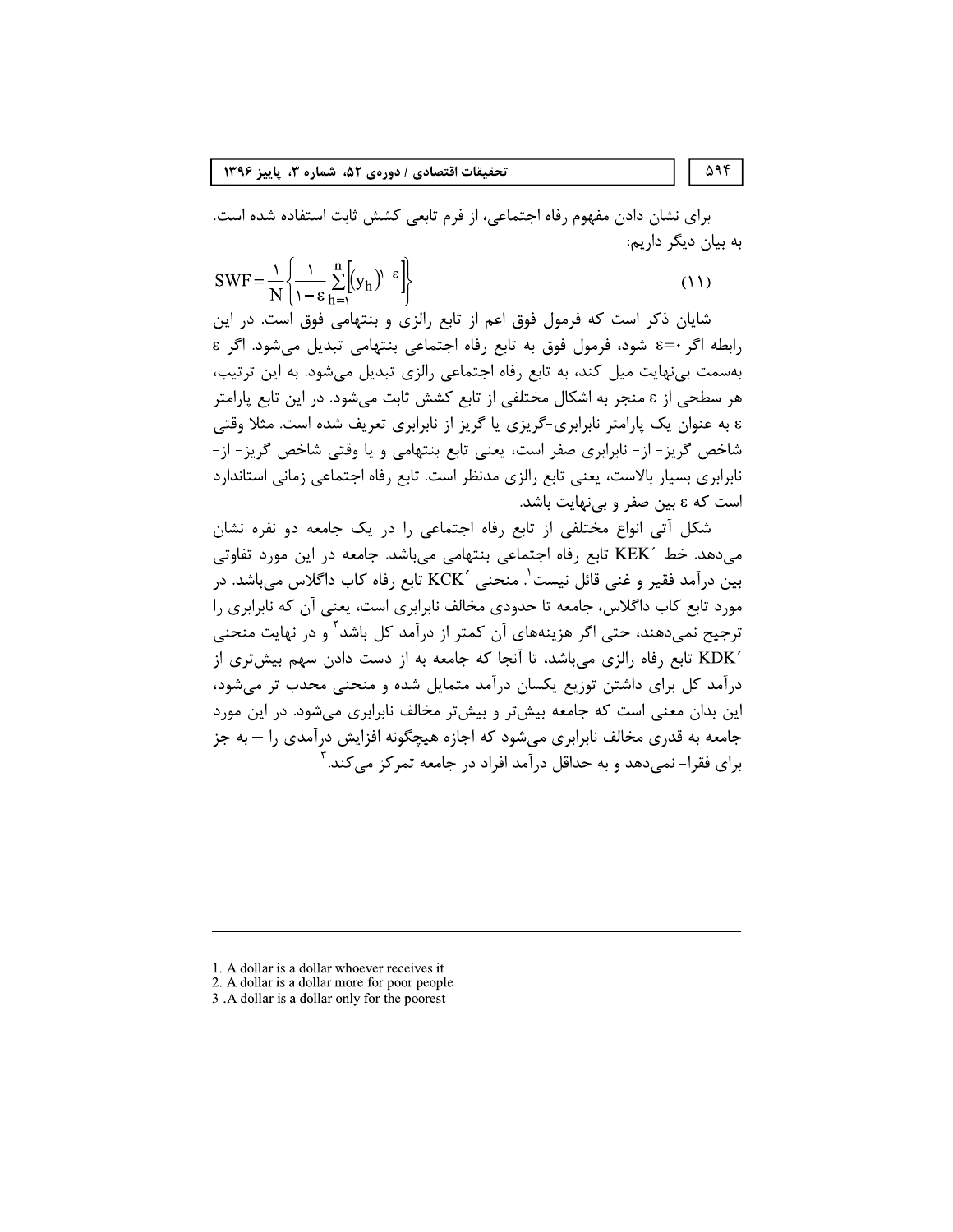

شکل ۳. توابع رفاه اجتماعی رالزی، بنتهامی و کاب داگلاس

# روش محاسبه و کالیبراسیون

در سیستم معادلات پیشین متغیرهای قیمت، شاخصهای قیمت سبد مصرفی و شاخصهای رفاه، مقادیر مجهول بوده و به صورت درونزا تعیین میشوند. مدل به گونهای کالیبره شده است که قیمتها در حالت اولیه برابر واحد باشند. سایر متغیرها و پارامترها در تحقیق حاضر به صورت برونزا تعیین خواهد شد. برای محاسبهی مقادیر سهم به یک چارچوب متوازن نیاز است. این ضرایب شبیه ضرایب فنی در تحلیل داده ستانده محاسبه شدهاند. در محاسبه مقادیر مجهول این مدل میتوان از تکنیکهای متفاوتی بهره گرفت. در الگوهای سنتی داده ستانده معمولا از جبر ماتریسی برای محاسبهی قیمتها استفاده میشود، اما در این تحقیق با توجه به پیشرفتهای محاسباتی در دنیا، برای محاسبهی مقادیر مجهول از محیط برنامهنویسی GAMS استفاده خواهد شد.

# دادههای مورد استفاده

# ماتریس دادههای خرد

براي انجام تحليلهاي اقتصادي تحقيق حاضر نياز است تا دادههاي جزئي اقتصادي به نحوی طبقهبندی و ارائه شود که بتوان ارقام دقیق پارامترهای مدل را در یک سال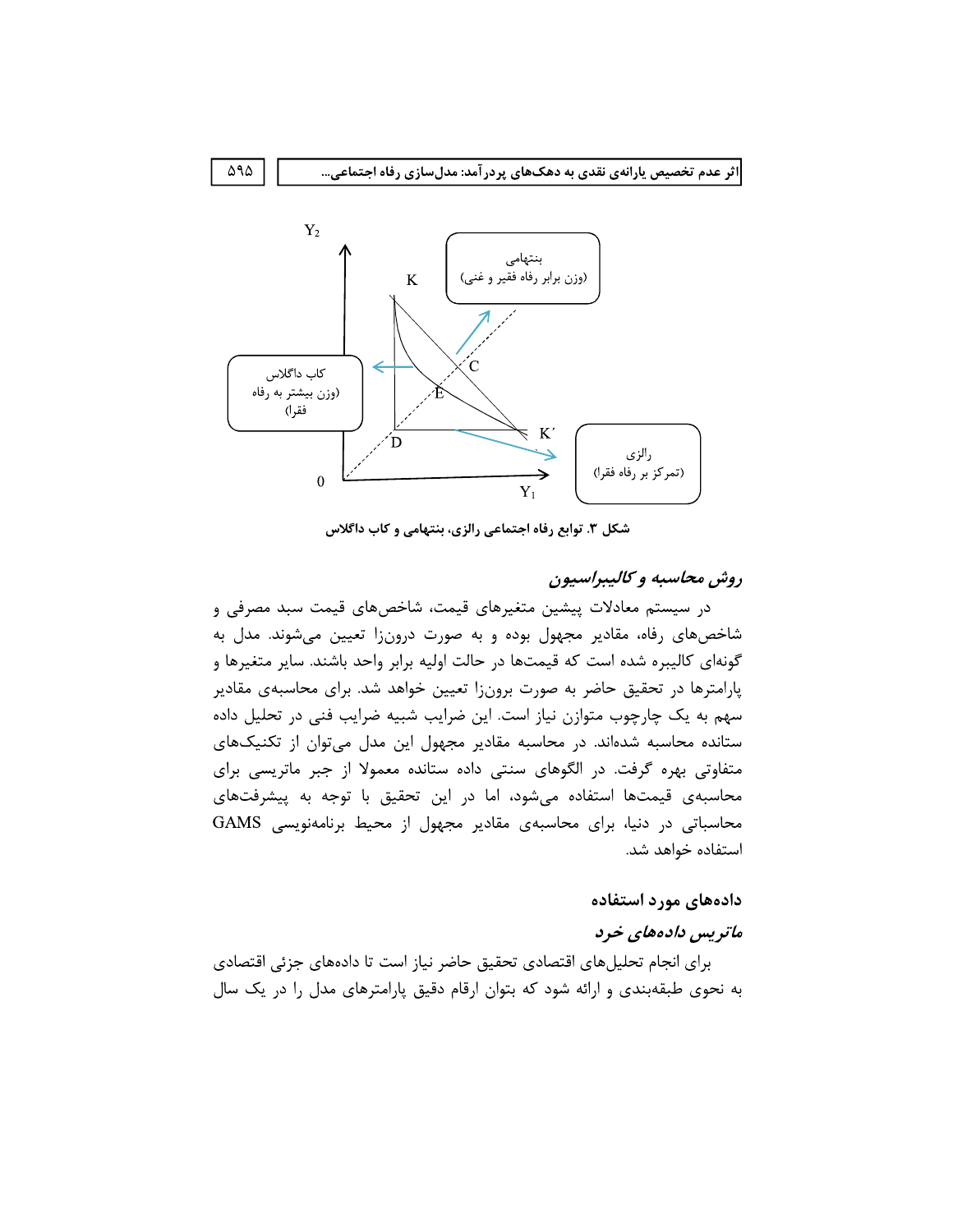#### تحقيقات اقتصادي / دورهي ۵۲، شماره ۳، پاييز ۱۳۹۶

مبنا فراهم آورد. در دنیا طبقهبندیهای مختلفی از جمله ماتریس حسابداری اجتماعی، جداول داده- ستانده و ماتریس دادههای خرد برای استفاده وجود دارد. در ایران، معاونت برنامهریزی و امور اقتصادی وزارت نیرو به طراحی ماتریسی با عنوان ماتریس دادههای خرد یا MCM برای سال ۱۳۸۰ پرداخته است (شاهمرادی و همکاران، ۱۳۸۸). در حالت کلی، دادههای موجود در این ماتریس تا حدی شبیه ماتریس حسابداری اجتماعی است. از آنجا که ستونهای این ماتریس بر اساس شرط سود صفر اقتصادی تدوین شده است، این ساختار برای تحلیل تحقیق حاضر مفید خواهد بود. نام MCM از مطالعات اخیر در مدلسازی تعادل عمومی گرفته شده است. این ماتریس، شکل نوین ماتریس حسابداری اجتماعی سنتی است که برای مدلسازی تعادل عمومی مناسبتر است (راتفورد و پالسف، ۱۹۹۹ ). ماتریس دادههای خرد یک SAM نامتقارن و مستطیل شده میباشد که چگونگی ارتباط دادهها را با روابط مدل را نشان میدهد (شاهمرادی و همکاران، ۱۳۸۹). در جدول ۱ یک نمونه ماتریس دادههای خرد در حالت کلی نمایش داده شده است.

| ۵            |               |              |              |               |              |   |
|--------------|---------------|--------------|--------------|---------------|--------------|---|
| واردات       | صادرات        | دولت         | نهادها       | توليدكنندگان  |              |   |
| ماتريس       | ماتريس        | ماتريس مخارج | ماتريس       | ماتریس عرضه و | بازار كالاها |   |
| واردات       | صادرات        | عمومى        | تقاضای نهایی | تقاضاي بخشها  |              |   |
| ماتريس       | ماتريس ايجاد  | ماتريس       | ماتريس       | ماتريس ايجاد  | بازار عوامل  | ٢ |
| تخصيص        | درآمد از خارج | تخصيص        | تخصيص        | درآمد داخلی   | توليد        |   |
| درآمد خارجى  |               | درآمد دولتى  | درآمد        |               |              |   |
|              |               |              | خصوصى        |               |              |   |
| ماتريس تعرفه |               | ماتريس       | ماتريس       | ماتريس ماليات | ماليات و     | ٣ |
| وارداتى      |               | درآمدهای     | ماليات بر    | بر توليد      | يارانه       |   |
|              |               | عمومى        | نهادها       |               |              |   |
| ماتريس       | ماتريس        |              |              |               | بازار ارز    | ۴ |
| تقاضاي ارز   | عرضهي ارز     |              |              |               |              |   |
| خارجى        | خارجى         |              |              |               |              |   |

جدول ۱. ساختار کلی جدول MCM و اجزای آن

منبع: شاهمرادی و همکاران، ۱۳۸۸

 $\Delta$ 98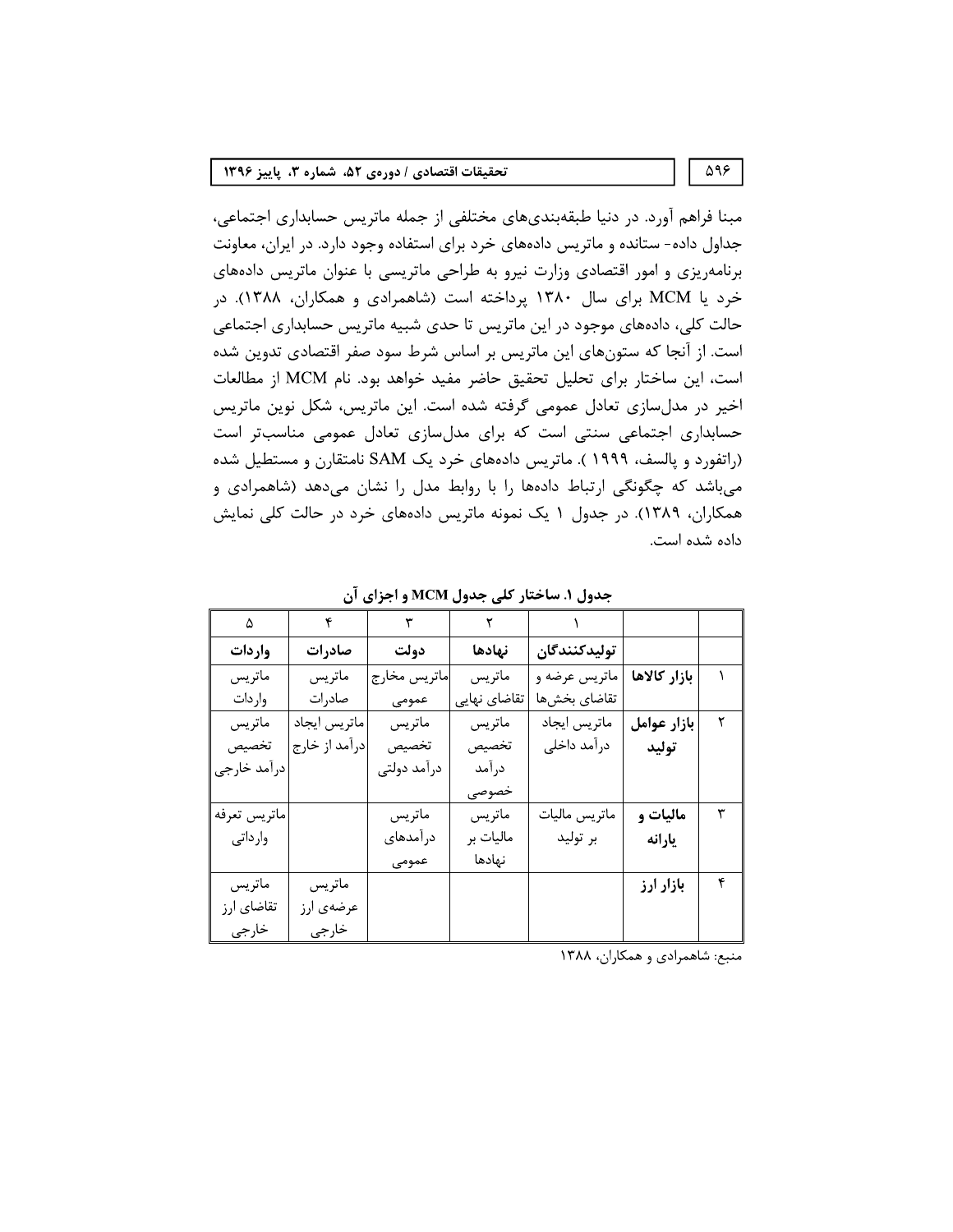۵۹۷

همان طور که مشاهده می شود، این ساختار بسیار شبیه ساختار ماتریس حسابداری اجتماعی است، اما این ماتریس یک ماتریس مستطیل شکل است که سطرهای آن بازارها، مالیات و یارانه را نشان میدهند. در ماتریس دادههای خرد، درآمدها با علامت مثبت و مخارج با علامت منفی وارد میشود. در مورد مصرفکنندگان، محل کسب درآمد، از عرضهی کار و سرمایه در بازار عوامل تولید است. صرف مخارج نیز برای تقاضای کالاها در بازار کالاهاست. بر عکس در مورد تولیدکنندگان، محل کسب درآمد از عرضهی کالاها در بازار کالاها و صرف مخارج بر اثر تقاضای کار و سرمایه در بازار عوامل تولید (و احیانا تقاضای دیگر کالاها به عنوان نهادههای واسطه) است. اگر مصرفکننده مقداری موجودی از یک کالا داشته باشد و آن را به بازار عرضه کند بدون آنکه از کالا مصرفی داشته باشد، آنگاه عدد مزبور مثبت در جدول وارد میشود. یا اگر تولید کننده یک کالا، مقداری هم از کالای دیگر تولید کند، عدد مربوطه مثبت وارد میشود. مقادیر این جدول ارزش را نشان میدهند. اعداد مثبتی که در سطر بازار یک کالا وجود دارند، در حقیقت ارزش عرضهی این کالا را نشان میدهند و اعداد منفی میزان تقاضا از کالای مذکور هستند. اگر مقادیر ترازنامهای از یک وضعیت تعادلی در اقتصاد حاصل شده باشند، ناگزیر ارزش کل عرضه با کل تقاضا برابر بوده و جمع سطری جدول فوق برابر صفر خواهد بود. این مسأله در مورد بقیه سطرهای جدول نیز صادق است (شاهمرادی و همکاران، ۱۳۸۸).

# ماتریس مورد استفاده در این تحقیق

در این تحقیق یک ماتریس دادههای خرد مورد استفاده قرار گرفته است که دارای ۵۶ فعالیت تولیدی و ۲۰ طبقه خانوار شامل دهکهای شهری و روستایی است. سطرهای این ماتریس شامل ۵۶ طبقه کالا و خدمات، عوامل تولید (مجموع پرداختی به کار و سرمایه) و نرخ ارز است. ستونها شامل ۵۶ فعالیت تولیدی و ۱۰ طبقه خانوار شهری و ۱۰ طبقه خانوار روستایی است. ساختار تفکیک شدهی دادهها سهم هر حامل انرژی در هزینهی تولید و مخارج خانوارها را نمایش میدهد. این ساختار این امکان را فراهم میکند تا با لحاظ تفاوتهای سبد مصرفی خانوارها و ساختار تکنیکی هزینهی فعالیتهای تولیدی بتوان تحلیل مناسبی از سیاست هدفمندسازی پارانهها ارائه کرد. با توجه به ابعاد بزرگ ماتریس، در ادامهی این بخش تنها به بخشهای مهم این ماتریس در تحلیل هدفمندسازی پارانهها اشاره خواهد شد.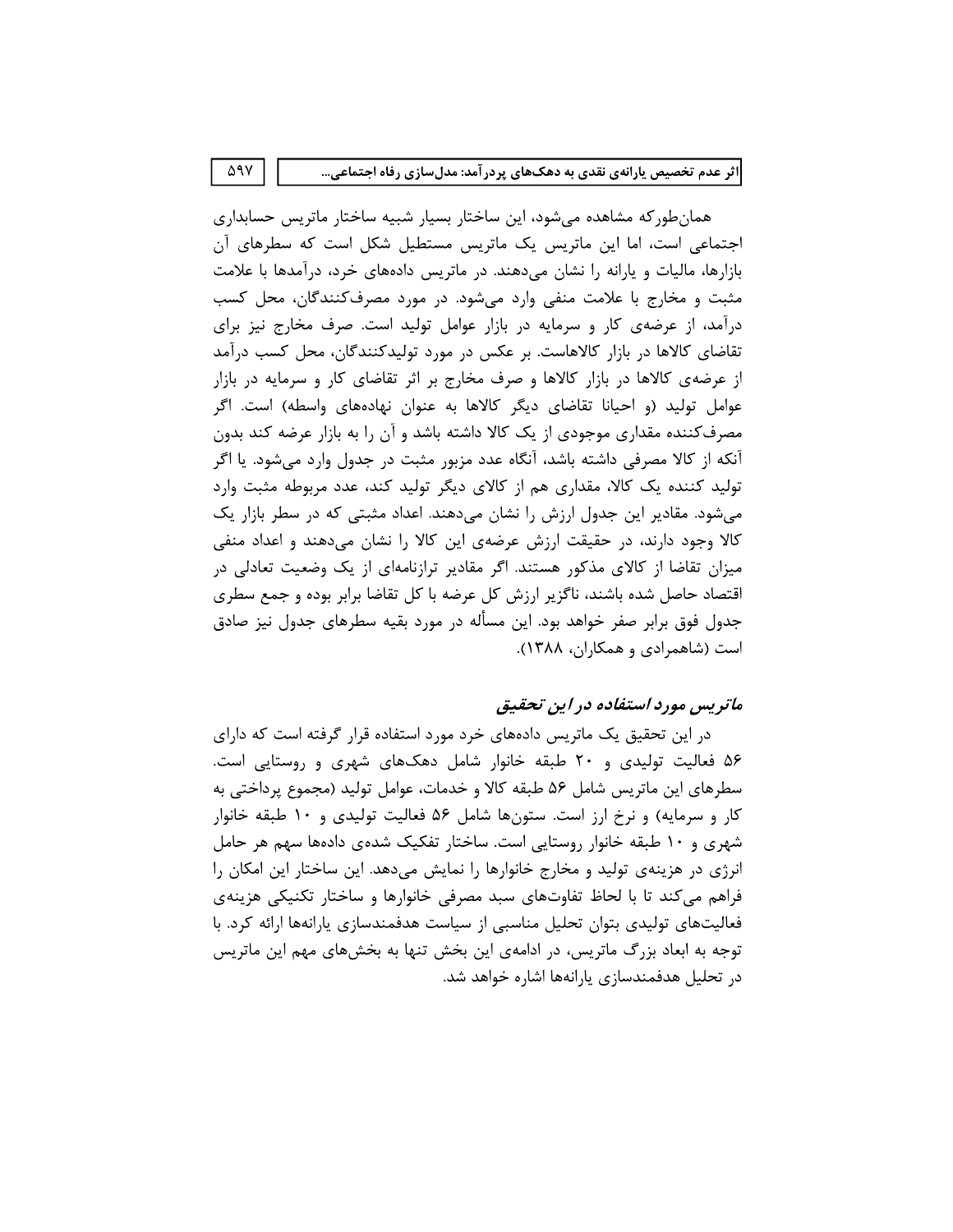)1 '
0) %-./+,' ()\*
 '\$% &!"# همانطورکه جدول ۲ نشان میدهد در خصوص بنزین سهم بخشهای شیلات، حمل و نقل و سایر خدمات بیش از ۱٪ از کل هزینههاست. در مورد بخش حمل و نقل جادهای بار و همچنین حمل و نقل جادهای مسافر سهم هزینهی بنزین بیش از ١٠ درصد است. گازوييل بەطور عمده در مورد بخش محصولات كانى و حمل و نقل سهمى بالاتر از ۱ درصد هزینهها را دارد. در حالی که سهم نفت سفید در همه بخشها کمتر از یک درصد است. اما نفت کوره در بخشهای شیشه، آجر، سیمان و محصولات کانی در حدود ۲ درصد هزینهها را به خود اختصاص داده است. همچنین در تولید برق و حمل و نقل نیز سهمی بالاتر از یک درصد هزینهها را شکل میدهد، اما برق نقش متفاوتی در هزينهها دارد. برق در خصوص محصولات كاني، چوبي و كاغذ سهمي بالاتر از يک درصد هزينه را تشكيل مى دهد. در خصوص شيشه، آجر، سيمان، محصولات كانى فلزى و غیرفلزی بین ۳ تا ۴ درصد هزینهها مربوط به برق است. در بخش آب بیش از ۷ درصد هزینهها مربوط به برق است که برای پمپاژ استفاده میشود. در بخشهای خدماتی چون انبارداری، پست، ارتباطات، واسطهگری مالی و مستغلات نیز برق نسبت به سایر حاملهای انرژی نقش پررنگتری دارد. گاز نیز در تولید شیشه، آجر، سیمان، محصولات کانی فلزی و غیرفلزی سهمی بالاتر از یک درصد هزینه را به خود اختصاص داده است.

|                                      |                                       |                              |                         |                           |                                           |                                           | حاملهای انرژی نقش پررنگتری دارد. گاز نیز در تولید شیشه، آجر، سیمان، محصولات |
|--------------------------------------|---------------------------------------|------------------------------|-------------------------|---------------------------|-------------------------------------------|-------------------------------------------|-----------------------------------------------------------------------------|
|                                      |                                       |                              |                         |                           |                                           |                                           | کانی فلزی و غیرفلزی سهمی بالاتر از یک درصد هزینه را به خود اختصاص داده است. |
|                                      |                                       |                              |                         |                           |                                           |                                           |                                                                             |
|                                      |                                       |                              |                         |                           |                                           |                                           |                                                                             |
|                                      |                                       |                              |                         |                           |                                           |                                           | جدول ۲. سهم حاملهای انرژی در هزینهی تولید بخشها در ماتریس دادههای خرد سال   |
|                                      |                                       |                              |                         |                           | 1383                                      |                                           |                                                                             |
|                                      |                                       |                              |                         |                           |                                           |                                           |                                                                             |
| گا;                                  | برق                                   | گا;                          | نفت                     | گازوييل                   | نفت                                       | بنزين                                     | فعاليت توليدي                                                               |
|                                      |                                       | مايع                         | كوره                    |                           | سفيد                                      |                                           |                                                                             |
| $\cdot$ / $\cdot$ $\cdot$ $\cdot$ /. | $\cdot$ / $\cdot$ $\cdot$ /           | $\cdot$   $\cdot$            | $\cdot$   $\cdot$       | $\cdot$ / $\cdot$ /.      | $\cdot$ / $\cdot$ $\uparrow'$ /           | .1.57                                     | زراعت و باغداری                                                             |
| $\cdot$ /۲ $\cdot$ /                 | $\cdot$ /197.                         | $\cdot$   $\cdot$            | $\cdot$ / $\cdot$ /     | $\cdot$ /9 $\lambda$ %    | $\cdot$ / $\cdot$ $\uparrow$ /            | $\cdot$ / $\cdot$ Y/.                     | محصولات دامى                                                                |
| $\cdot$ / $\cdot$ /                  | $\cdot$ /۳۲/                          | $\cdot$ / $\cdot$ /.         | $\cdot$ / $\cdot$ /     | $\cdot/\lambda/\lambda$ . | $\cdot$ / $\cdot$ /                       | $\cdot$ /Y $\cdot$ /.                     | جنگلداری                                                                    |
|                                      |                                       |                              |                         |                           |                                           | $1/\Delta T'$                             |                                                                             |
| $\cdot$ / $\cdot$ / $\lambda$ /      | $\cdot$ / $\cdot$ / $\cdot$ / $\cdot$ | $\cdot$   $\cdot$            | $\cdot$ / $\cdot$ /     | $\cdot$ /۵۷/.             | .789/                                     |                                           | شيلات                                                                       |
| $\cdot$ / $\cdot$ /                  | $\cdot$ /\\'                          | $\cdot$   $\cdot$            | $\cdot$   $\cdot$       | $\cdot$ / $\cdot$ /.      | $\cdot$ / $\cdot$ $\setminus$             | $\cdot$ / $\cdot$ $\cdot$ $\cdot$ $\cdot$ | نفت خام و گاز طبیعی                                                         |
| $\cdot/\cdot/$                       | Y/YY/                                 | $\cdot$ / $\cdot$ $\cdot$ /. | $\cdot/\lambda/\lambda$ | $V - V$ .                 | $\cdot$ / $\cdot$ $\cdot$ $\cdot$ $\cdot$ | $\cdot/\Delta\cdot$ /                     | سایر محصولات کانی                                                           |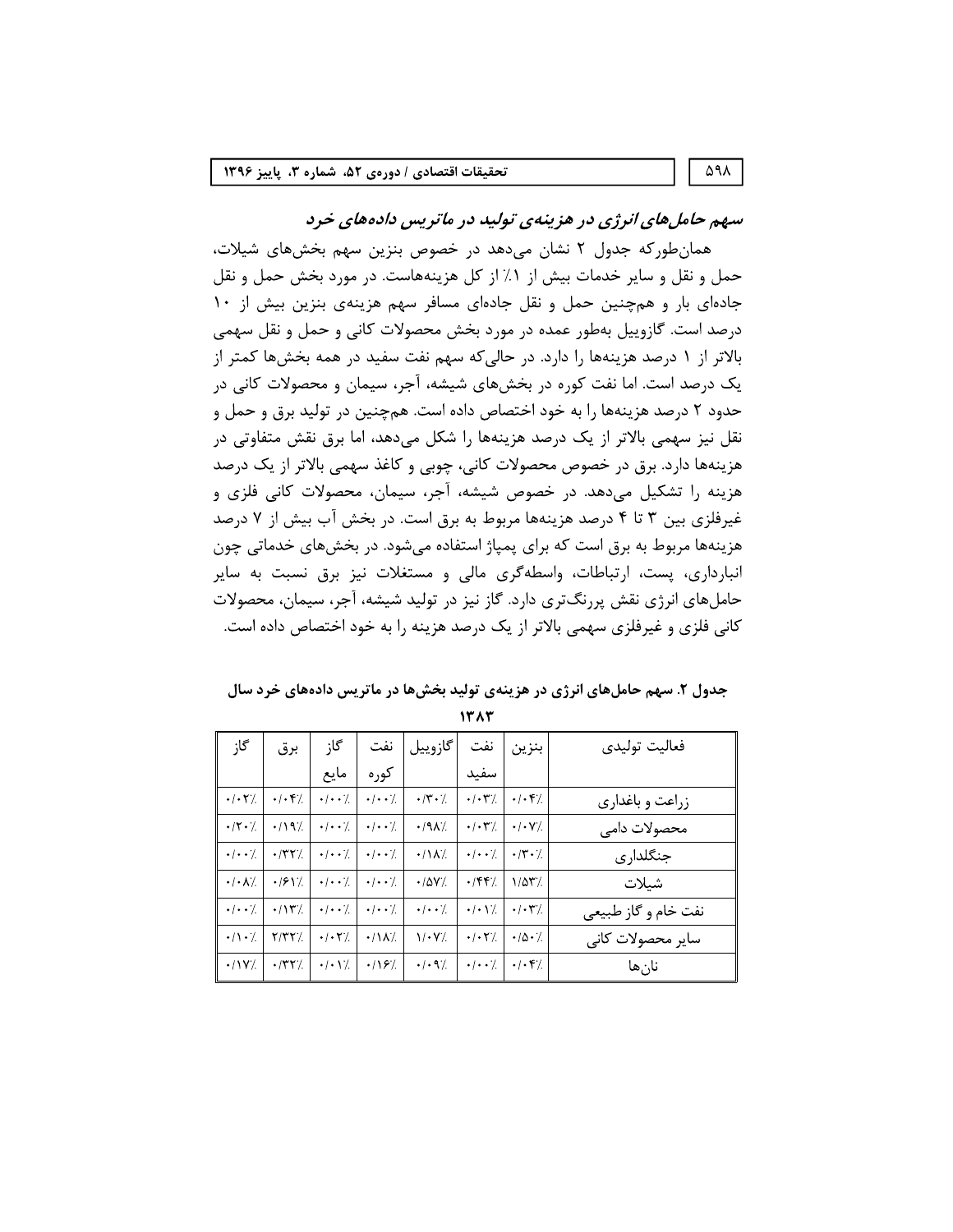نفت |گازوييل گاز گاز فعاليت توليدى برق نفت بنزين کوره مايع سفيد شكر  $\cdot$  /  $\mathsf{Y}\mathsf{Y}\mathsf{Z}$  $\cdot$  /۲۲/.  $\cdot$ /  $\cdot$  Y/.  $.187$  $\cdot$ /  $\cdot$  9%  $\cdot$  /  $\cdot$  /  $|\cdot| \cdot | \cdot \rangle$  $.1197$  $\cdot$ /f $\cdot$ /  $\cdot$  /  $\cdot$  /  $\cdot$  /  $\cdot$  //  $\cdot$ /۴ $\cdot$ /  $\cdot$ /  $\cdot$   $\uparrow$   $\cdot$   $\downarrow$   $\cdot$  /  $\cdot$   $\wedge$  / محصولات غذايي و آشاميدني  $\cdot$  /  $\cdot$  '/.  $\cdot$ /  $\cdot$  Y/.  $\cdot/\cdot$ ۴/  $\cdot$  /۲۷/.  $\cdot$  /  $\cdot$  /.  $\cdot/\cdot$  <br>(  $\hspace{-0.1cm}/$  $\cdot$ / $\cdot$   $\mathfrak{f}$  /. محصولات دخانى  $\cdot/\!\!\!\!\lambda\cdot\!/$  $\cdot$ /YY/  $\cdot$  /  $\cdot$  /.  $\cdot$  /  $\cdot$   $\Delta^{\prime}/$  $\cdot$  /  $\cdot$  //.  $\cdot$  /  $\cdot$  /  $\!/$  $\cdot/\cdot$  <br> <br> F/. پوشاک  $\cdot$  /  $\cdot$  7  $\!/$  $\cdot$  /<br>AY/.  $\cdot$  /  $\cdot$  /.  $\cdot/\cdot$  \/.  $\cdot$  /  $\cdot$  V/.  $\cdot$  /  $\cdot$   $\cdot$   $\cdot$   $\cdot$   $\cdot$   $\cdot$  $.119%$ چرم  $\cdot$  /  $\cdot$  /  $\hspace{-0.1cm}\cdot$  /  $+/\Lambda\Delta^{\prime\prime}$  $\cdot$  /۲۸/  $1/7Y/$  $\cdot/\cdot$  \ /.  $\cdot$  /۲<br>Y/.  $\cdot$ / \Y/. محصولات چوبی  $\cdot$  />^0/  $1/\Delta Y$  $\cdot$  /  $\cdot$  / /  $\cdot/\mathcal{N}\mathcal{V}$  $\cdot$ / \Y/.  $\cdot$  /  $\cdot$  /  $\hspace{-0.1cm}\cdot$  /  $\cdot$  /۲۳/ محصولات كاغذ  $.779/$  $\cdot/\Delta\cdot$  /.  $\cdot$  /  $\cdot$  /.  $\cdot/\cdot$   $\mathbf{y}$  /.  $\cdot$  /  $\cdot$   $\Delta$  /.  $\cdot/\cdot$   $\mathbf{Y}/$  $\cdot$  /  $\cdot$  / بنزين  $\cdot/\Delta\cdot$  /.  $\cdot$  /  $\cdot$  /.  $\cdot$  |  $\cdot$  |  $\cdot$  /  $\cdot$  <br>  $\Delta$  /.  $\cdot/\cdot$   $\mathbf{Y}^{\prime}/$  $\cdot$  /  $\cdot$  /  $\cdot$ /٣٣/ نفت سفيد  $\cdot$  /  $\cdot$  /.  $\cdot$  /  $\cdot$  /  $\cdot$  /  $\cdot$   $\Delta$  /.  $\cdot$  /  $\cdot$  /  $\cdot$  /٢٣/  $\cdot/\Delta\cdot$  /  $\cdot/\cdot$  (  $\gamma'$ گازوييل  $\cdot$  /  $\cdot$  /.  $\cdot$  /  $\cdot$  /  $\cdot$  /  $\cdot$   $\Delta$  /.  $\cdot$  /  $\cdot$  /  $\cdot$  $\cdot$  /  $\cdot$  / نفت كوره  $\cdot$  /٣٣/.  $\cdot/\Delta\cdot$  /.  $\frac{1}{\sqrt{2}}$  $.779$  $\cdot$  /  $\cdot$  /  $\cdot$ /  $\cdot$   $\frac{1}{2}$  $\cdot$  /۲  $\cdot$  /  $\cdot/\Lambda \cdot \frac{1}{\Lambda}$  $\cdot/\Lambda/\Lambda$ . گاز مايع  $.1097$  $.199/$  $\cdot$  /  $\cdot$  /  $.797/$  $\cdot$  /  $\cdot$  9%  $\cdot/\cdot$   $\mathsf{f}$  /  $\cdot$ /  $\cdot$   $\uparrow$   $\cdot$ سایر فرآوردههای نفتی  $\mathcal{N}\cdot\mathcal{N}$  $\cdot$  /  $\Delta$   $\!$  /  $\!$  /  $\!$  $\cdot$  /  $\cdot$  / /.  $\cdot$  /۲۵/  $\cdot/\Lambda\Delta\%$  $\cdot$  /  $\cdot$  /  $\cdot$  $\cdot$  /  $\cdot$  /. ساير محصولات شيميايي  $.1197/$  $\cdot$  /YF/.  $\cdot$  /  $\cdot$  /  $\!/$  $\cdot$  /  $\cdot$  /  $\cdot$  $\cdot$  /  $\cdot$  9%  $\cdot$  /  $\cdot$  '/.  $|\cdot| \cdot \mathcal{F}$ /. محصولات لاستيكى و پلاستيك  $1/\Upsilon\Delta/$  $\mathbf{Y}/\boldsymbol{\cdot}$  A/.  $\cdot$  /  $\cdot$   $\cdot$  /.  $1/9V/$  $\boldsymbol{\cdot}$  /٣٢/.  $\cdot$ /  $\cdot$   $\uparrow$   $\neq$  $\cdot/1$ Y/ شيشه آجر، سرامیک کاشی  $1/FF$  $Y/Y\Delta/$  $\cdot$ / $\cdot$ Y/.  $Y/1Y/$  $\cdot$ /٣٣/.  $\cdot$  /  $\cdot$   $\uparrow$  /.  $\cdot/\Lambda$ /.  $\mathbf{Y}/\mathbf{Y}\Delta^{\prime}$  $\cdot/\Lambda\lambda\prime$  $1/997$  $\cdot$ /  $\cdot$  Y/  $Y/1Y/$  $\cdot$  /٢٣/.  $\cdot$ /  $\cdot$   $\uparrow$   $\neq$ سيمان ساير محصولات كاني غيرفلزي  $1/FF$ /  $\mathbf{Y}/\mathbf{Y}\boldsymbol{\Delta}^{\prime\prime}$  $\cdot$  /  $\cdot$  V  $\!/$  $\mathsf{Y}/\mathsf{Y}\mathsf{Y}$  .  $\cdot$  /٣٣/.  $\cdot$  /  $\cdot$  /  $\cdot$  $\cdot/\Lambda\lambda\%$  $1/F97$  $\mathbf{Y}/\mathbf{Q}\cdot\mathbf{Z}$  $\cdot$  /  $\cdot$  /  $\!/$  $\cdot$  /  $\cdot$  <br>  $\mathfrak{f}$  /  $\cdot$  /  $\cdot$   $\cdot$  /.  $\cdot$  /  $\cdot$  '/.  $\cdot/\cdot$  <br>  $\mathbf{Y}^{\prime}/$ آهن و فولاد  $\Upsilon/9\Upsilon/$  $\cdot$ /  $\cdot$   $\setminus$  $\cdot$  /  $\cdot$  /  $\cdot$  $\cdot$  /  $\cdot$  /  $\cdot$ / $\cdot$   $\mathsf{r}'$ /  $1/F97$  $\cdot$  /  $\cdot$   $\Delta$  / سایر فلزات اساسی  $.1997.$  $\cdot/\cdot\lambda$  /. محصولات فلزى ساخته شده  $-111/$  $\cdot/\cdot$   $\cdot$   $\cdot$   $\cdot$  $\cdot/\cdot$  \ /.  $\cdot/17$ .  $\cdot/\cdot$  \ /  $\cdot/1 \mathrm{V} /$  $\cdot$  /  $\Delta$  <br>  $\rm V$  /.  $\cdot$  /  $\cdot$  /  $\!/$  $\cdot$  /  $\cdot$   $\Delta$  /.  $\cdot$  /  $\cdot$  //.  $\cdot$  /  $\cdot$  '/.  $\cdot$  /  $\cdot$  V/. ماشينآلات و تجهيزات  $\cdot/\cdot$  V/.  $\cdot$  /  $\cdot$   $\cdot$  /. تجهيزات الكتريكي  $\cdot$  /  $\cdot$  V/.  $\cdot$  /YA/.  $\cdot$  /  $\cdot$  /  $\!/$  $\cdot/\!\!$  \  $\cdot$  /.  $\cdot$  /  $\cdot$  /  $\cdot$ راديو، تلويزيون و وسايل ارتباطي  $\cdot$  /  $\cdot$   $\bf Y$  /  $.119/$  $\cdot$  /  $\cdot$  /.  $\cdot$  /  $\cdot$  /.  $\cdot/\cdot$  \ /.  $\cdot$  /  $\cdot$  /.  $\cdot$ /  $\cdot$   $\cdot$   $\cdot$   $\cdot$  $\cdot$  /  $\cdot$  97/  $.195%$  $\cdot$ /  $\cdot$  9%  $\cdot$  /  $\cdot$  7  $\rlap{.}{\mathcal{L}}$  $\cdot$  /  $\cdot$  A'/.  $\cdot$  /  $\cdot$  /  $\hspace{-0.1cm}\cdot$  /  $\cdot$ /117. دارو، ابزار دقيق ساعت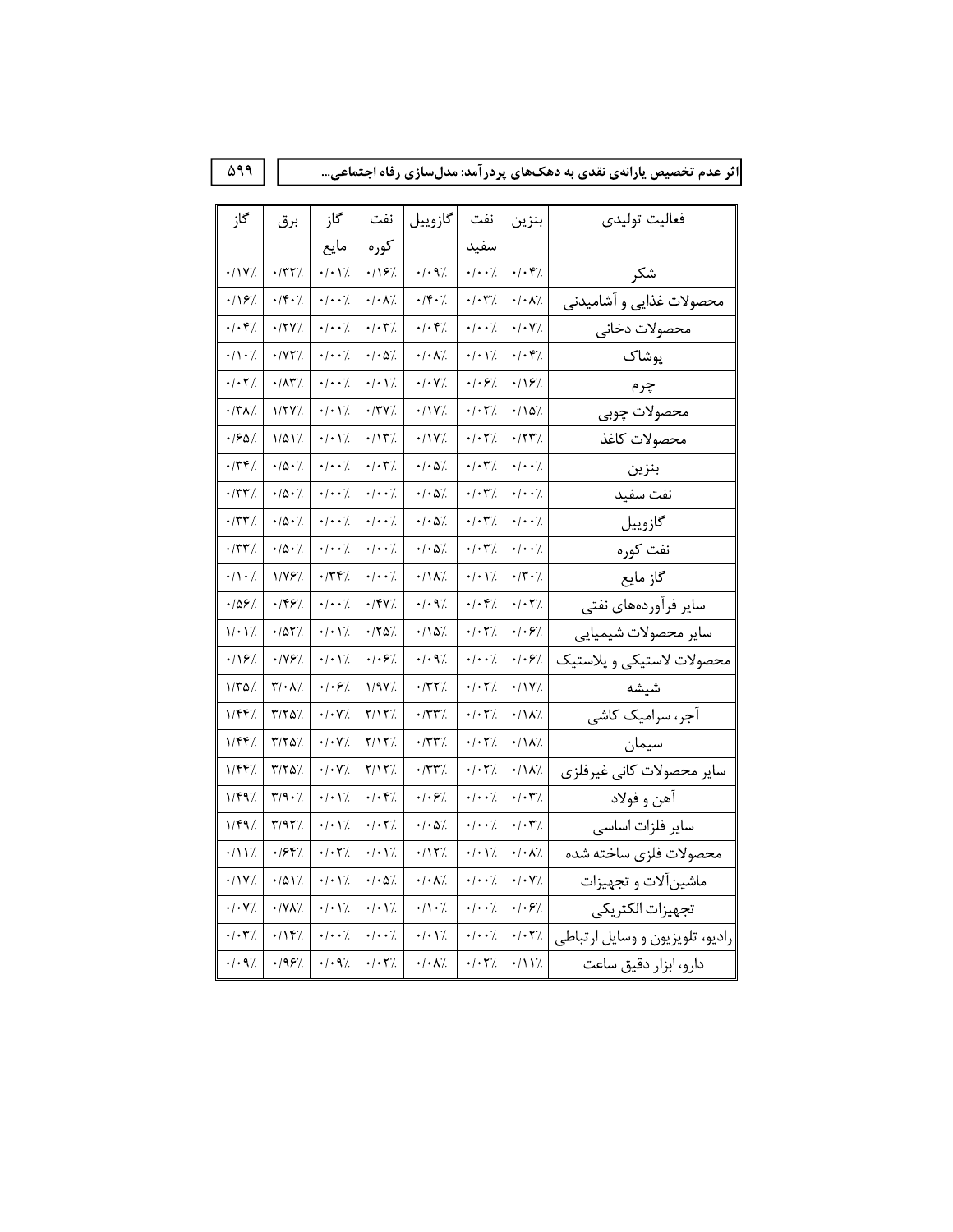تحقیقات اقتصادی / دورەی ۵۲، شماره ۳، پاییز ۱۳۹۶

 $\overline{\xi}$ .

| گاز                                 | برق                                         | گاز                             | نفت                                  | گازوييل                                                                                           | نفت                                            | بنزين                                     | فعاليت توليدى          |
|-------------------------------------|---------------------------------------------|---------------------------------|--------------------------------------|---------------------------------------------------------------------------------------------------|------------------------------------------------|-------------------------------------------|------------------------|
|                                     |                                             | مايع                            | كوره                                 |                                                                                                   | سفيد                                           |                                           |                        |
| $\cdot$ / $\cdot$ $\cdot$ $\cdot$ / | $\cdot$ /٢٢/                                | $\cdot$ / $\cdot$ /             | $\cdot$ / $\cdot$ /                  | $\cdot$ / $\cdot$ $\Upsilon'$ .                                                                   | $\cdot$ / $\cdot$ /                            | $\cdot$ / $\cdot$ $\mathbf{Y}'$ /         | وسايل نقليه موتوري     |
| $\cdot$ / $\cdot$ ۳/                | $\cdot$ /٢٩/                                | $\cdot$ / $\cdot$ \ /.          | $\cdot$ / $\cdot$ $\cdot$ $\cdot$ /. | $\cdot$ / $\cdot$ $\cdot$ $\cdot$ $\cdot$ $\cdot$                                                 | $\cdot$ / $\cdot$ /                            | $\cdot$ / $\cdot$ $\Delta$ /.             | ساير تجهيزات حمل و نقل |
| .1.87                               | $\cdot$ / $\lambda$ \ $\frac{1}{\lambda}$ . | $\cdot$ / $\cdot$ /.            | $\cdot$ / $\cdot$ $\setminus$ /.     | .797.                                                                                             | $\cdot$ / $\cdot$ $\uparrow$ /.                | $\cdot/\gamma$                            | مبلمان                 |
| Y/1Y/                               | /۵۲٪                                        | $\cdot$ / $\cdot$ /.            | 1/77/                                | $\cdot$ /0 $\lambda$ /.                                                                           | $\cdot$ /\ $\lambda$ '/                        | $\cdot$ / $\cdot$ /                       | برق                    |
| $\cdot$ / $\cdot$ $\lambda$ /.      | $1/\lambda$ 9%                              | $\cdot$ /٣٧/.                   | $\cdot$ / $\cdot$ /.                 | $\cdot$ /19/                                                                                      | $\cdot$ / $\cdot$ / /.                         | $\cdot$ /٣٣/                              | گاز                    |
| $\cdot$ / $\cdot$ 9 /               | $Y/YY$ .                                    | $\cdot$ / $\cdot$ /.            | $\cdot$ / $\cdot$ /.                 | .1197.                                                                                            | $\cdot$ / $\cdot$ $\uparrow$ $\frac{1}{\cdot}$ | $\cdot$ / $\uparrow \uparrow$ /           | آب                     |
| $\cdot$ / $\cdot$ $\uparrow$ $\vee$ | $\cdot$ / $\cdot$ $\cdot$ /                 | $\cdot$ / $\cdot$ /.            | $\cdot$   $\cdot$                    | $\cdot$ / $\cdot$ /                                                                               | $\cdot$ / $\cdot$ /.                           | $\cdot$ / $\cdot$ /                       | ساختمان                |
| $\cdot$ / $\cdot$ $\Delta$ /.       | $1/\Upsilon$                                | $\cdot$ / $\cdot$ /.            | $\cdot$ / $\cdot$ /.                 | $\cdot/11$ .                                                                                      | $\cdot$ / $\cdot$ 9 /                          | $\cdot$ /۳۲/.                             | خرده فروشى عمده فروشى  |
| $\cdot$ /۳۸/.                       | 1/67/                                       | $\cdot$ / $\cdot$ $\uparrow$ /. | $\cdot$ / $\cdot$ 9 /                | $\cdot$ / $\cdot$ Y/.                                                                             | $\cdot$ / $\cdot$ $\uparrow$ $\cdot$           | $\cdot$ /۲۱/                              | هتل و رستوران          |
| $\cdot$ / $\cdot$ \/.               | 4/97%                                       | $\cdot$ / $\cdot$ /             | $Y/\cdot Y'$                         | f/1V/                                                                                             | $\cdot$ / $\cdot$ ۴/                           | .179%                                     | حمل و نقل ريلي مسافر   |
| ۱۵۲٪.                               | $\cdot$ /16/.                               | $\cdot$ / $\cdot$ 9 /           | $\cdot$ / $\cdot$ /.                 | ٪۱۶۲ (۲                                                                                           | $\cdot$ / $\cdot$ /                            | 1.99/                                     | حمل و نقل جادهای مسافر |
| $\cdot$ / $\cdot$ /.                | $\cdot/\wedge\cdot$ /                       | $\cdot$ / $\cdot$ /.            | $1/\tau\Delta$ /                     | Y/YY/                                                                                             | $\cdot$ /۴۹/                                   | 1/70/                                     | حمل و نقل آبي مسافر    |
| $\cdot$ / $\cdot$ ۳/                | $\cdot$ /۲۷/                                | $\cdot$ / $\cdot$ /.            | $\cdot$ / $\cdot$ /.                 | $V \cdot V$ .                                                                                     | $\cdot$ /٣٢/                                   | 9/11/                                     | حمل و نقل هوايي مسافر  |
| $\cdot$ / $\cdot$ / /.              | Y/9Y/                                       | $\cdot$ / $\cdot$ /.            | $Y/\cdot Y'$ .                       | f/Y                                                                                               | $\cdot$ / $\cdot$ $\cdot$ $\cdot$ /.           | $\cdot$ /28 /.                            | حمل و نقل ريلي بار     |
| ۰/۵۲٪                               | $\cdot$ / \ Y'/.                            | $\cdot$ / $\cdot$ 97.           | $\cdot$ / $\cdot$ /                  | %۵۵/                                                                                              | $\cdot$ / $\cdot$ /.                           | 1.1997                                    | حمل و نقل جادهای بار   |
| $\cdot$ / $\cdot$ /.                | $\cdot$ / $\cdot$ 9 /                       | $\cdot$ / $\cdot$ /.            | 1/70/                                | $\Upsilon/\Upsilon\Lambda$ %                                                                      | ۰/۴۹٪                                          | ۱/۳۵٪                                     | حمل و نقل آبي بار      |
| $\cdot$ / $\cdot$ ۳/.               | $\cdot$ /۲۷/.                               | $\cdot$ / $\cdot$ /.            | $\cdot$ / $\cdot$ /.                 | $V \cdot V$ .                                                                                     | $\cdot$ /۳۲/.                                  | 9/11/                                     | حمل و نقل هوايي بار    |
| $\cdot$ / $\cdot$ / $\cdot$         | /۱۶۵٪                                       | $\cdot$ / $\cdot$ /             | $\cdot$ / $\cdot$ \/.                | $\cdot$ /٣۴/                                                                                      | ۰/۱۴٪                                          | $\cdot$ / $\wedge$ $\check{\ }$ / $\cdot$ | انبار داری             |
| $\cdot$ / $\cdot$ /.                | $Y/Y$ ۹/                                    | $\cdot$ / $\cdot$ $\Delta$ /.   | $\cdot$ / $\cdot$ /.                 | $\cdot$ /1۲/.                                                                                     | •/\\'/.                                        | $1/\Delta f$ /                            | يست                    |
| $\cdot$ / $\cdot$ /.                | $Y/Y \cdot 7$                               | $\cdot$ / $\cdot$ Y/.           | $\cdot$ / $\cdot$ /.                 | $\cdot/\Delta$ %                                                                                  | $\cdot$ /14/                                   | $\cdot$ / $\vee$ $\vee$ $\cdot$ /         | ار تباطات              |
| $\cdot$ / $\cdot$ $\uparrow$ /      | /۲/۴۲                                       | $\cdot$ / $\cdot$ /             | $\cdot$ / $\cdot$ /                  | $\cdot$ /\ $\lambda$ '/.                                                                          | $\cdot$ / $\cdot$ /.                           | .189/                                     | واسطهگری مالی          |
| $\cdot$ / $\cdot$ Y/.               | $\cdot$ /۲۹/                                | $\cdot$ / $\cdot$ /.            | $\cdot$ / $\cdot$ ۳/.                | $\cdot$ / $\cdot$<br>$\hspace{-.05cm}\raisebox{.5pt}{\text{\circle*{1.5}}}\hspace*{-.05cm}\gamma$ | $\cdot$ / $\cdot$ \ /                          | $\cdot$ / $\cdot$ Y/.                     | مستغلات                |
| $\cdot/\wedge\cdot$ /.              | $\cdot$ / $\wedge$ $\uparrow$ /             | $\cdot$ / $\cdot$ /.            | $\cdot$ / $\cdot$ \ $\gamma$ .       | $\cdot$ /۲۳/.                                                                                     | $\cdot/\cdot$ ۴/                               | ۱/۱۴٪                                     | سایر خدمات             |

منبع: محاسبات تحقيق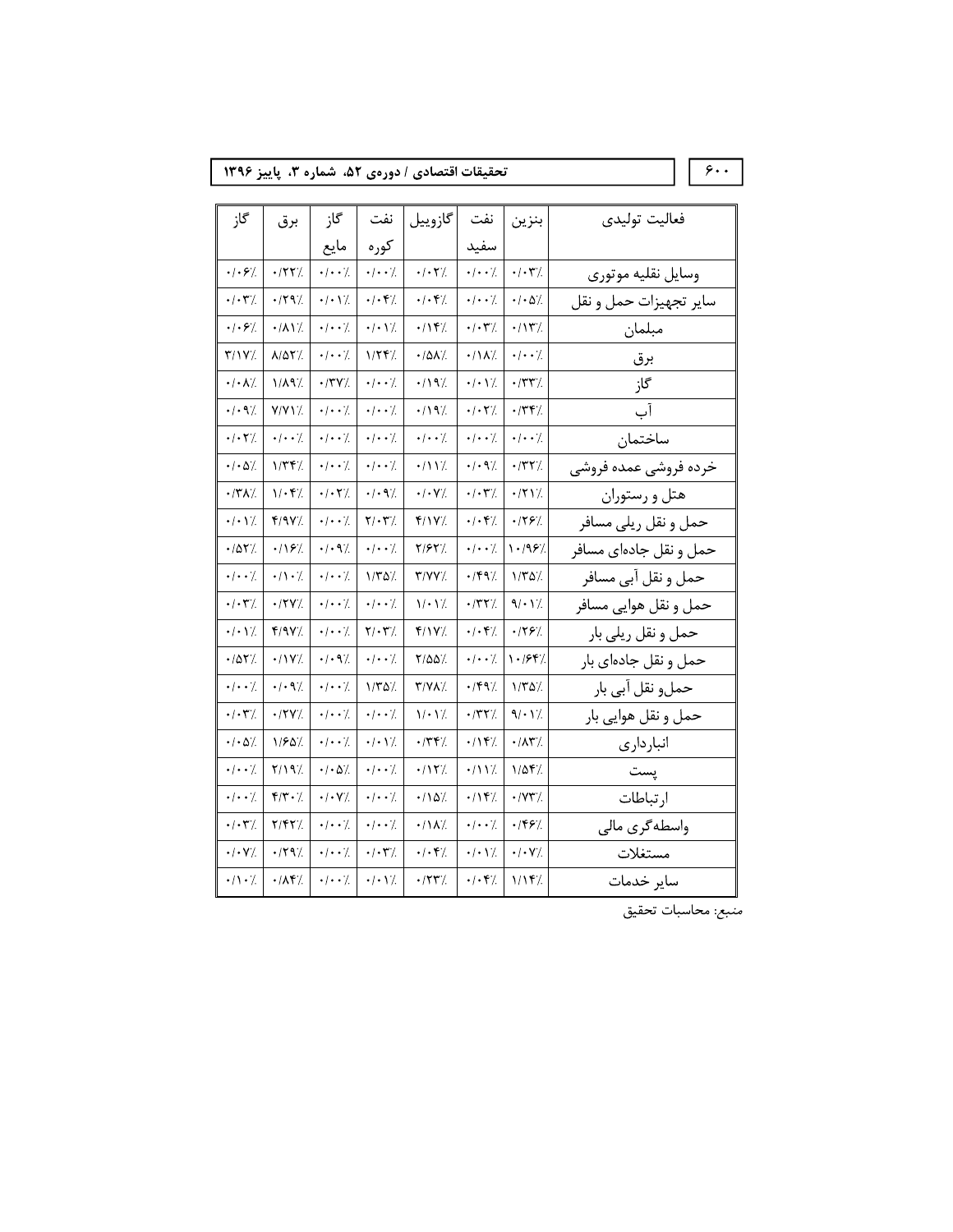$9.1$ 

# سهم حاملهای انرژی در هزینهی خانوارها در ماتریس دادههای خرد

بررسی سهم حاملهای انرژی در دهکهای خانوار شهری در ماتریس دادههای خرد نشان میدهد که گاز، برق و بنزین سهم بیشتری نسبت به سایر حاملهای انرژی دارند، بنابراین بررسی سهم حاملهای انرژی یک نکته قابل توجه دارد. در مورد همهی حاملهای انرژی با افزایش درآمد سهم انرژی در هزینهی دهکهای خانوار کم میشود اما در مورد بنزین اینگونه نیست. در این مورد سهم بنزین با افزایش درآمد تا دهک هشتم افزایش یافته است. سپس این سهم در دهک نهم و دهم نسبت به دهک هشتم کم شده است. این مسأله نشان می۵هد که دهکـهای ثروتمند از پارانهی بنزین سهم بیشتری را به خود اختصاص میدهند، لذا حذف پارانهی بنزین می تواند تا حدودی به بهبود توزيع درآمد منجر شود.



شکل ۴. سهم حاملهای انرژی در هزینهی خانوارهای شهری منبع: محاسبات تحقيق

در ماتریس دادههای خرد سال ۱۳۸۳ و در خصوص خانوارهای روستایی، برق، نفت سفید و بنزین نسبت به سایر حاملهای انرژی سهم بیشتری در هزینه دارند. دلیل اهمیت بیشتر نفت سفید آن است که در مناطق روستایی نفت سفید برای گرمایش استفاده می شود. هم چنین گاز مایع نیز سهم هزینهای بالاتری دارد. زیرا در مقایسه با شهرها برای پخت و پز بیشتر از گازمایع استفاده میشود. در خانوارهای روستایی نیز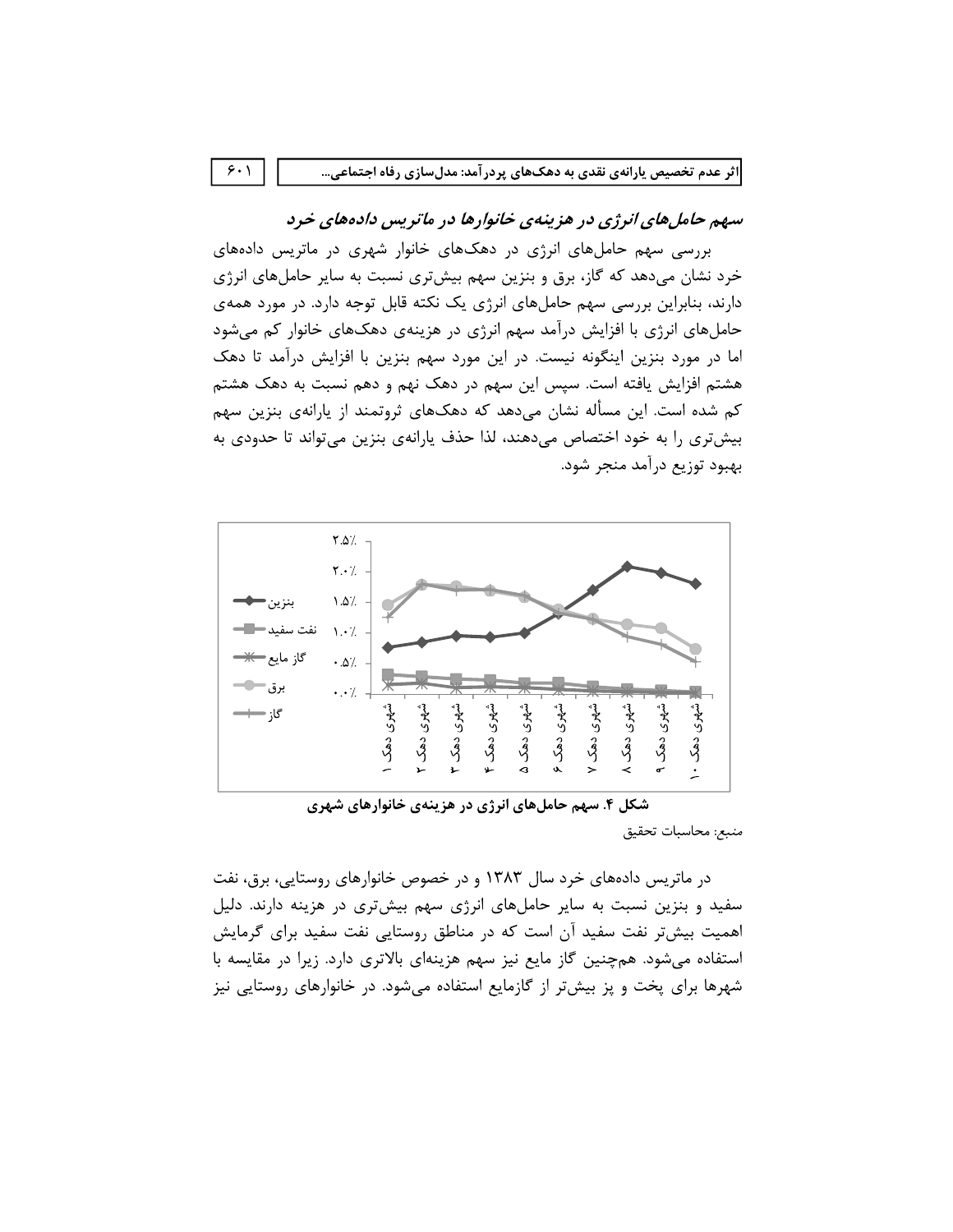تحقيقات اقتصادي / دورهي ۵۲، شماره ۳، پاييز ۱۳۹۶

سهم بنزین و گازوییل با افزایش درآمد زیاد شده، درحالی که سهم سایر حاملهای انرژی کاهش یافته است.



شکل ۵. سهم حاملهای انرژی در هزینهی خانوارهای روستایی منبع: محاسبات تحقيق

در ماتریس دادههای خرد مورد استفاده محصولات زراعی، محصولات غذایی، پوشاک و مسکن عمدهترین کالاهای سبد مصرفی هر خانوار هستند. در مورد خانوارهای شهری با افزایش درآمد سهم محصولات زراعی، محصولات غذایی و مسکن در سبد مصرفی کاهش میبابد، اما سهم پوشاک بالا میرود.





منبع: محاسبات تحقيق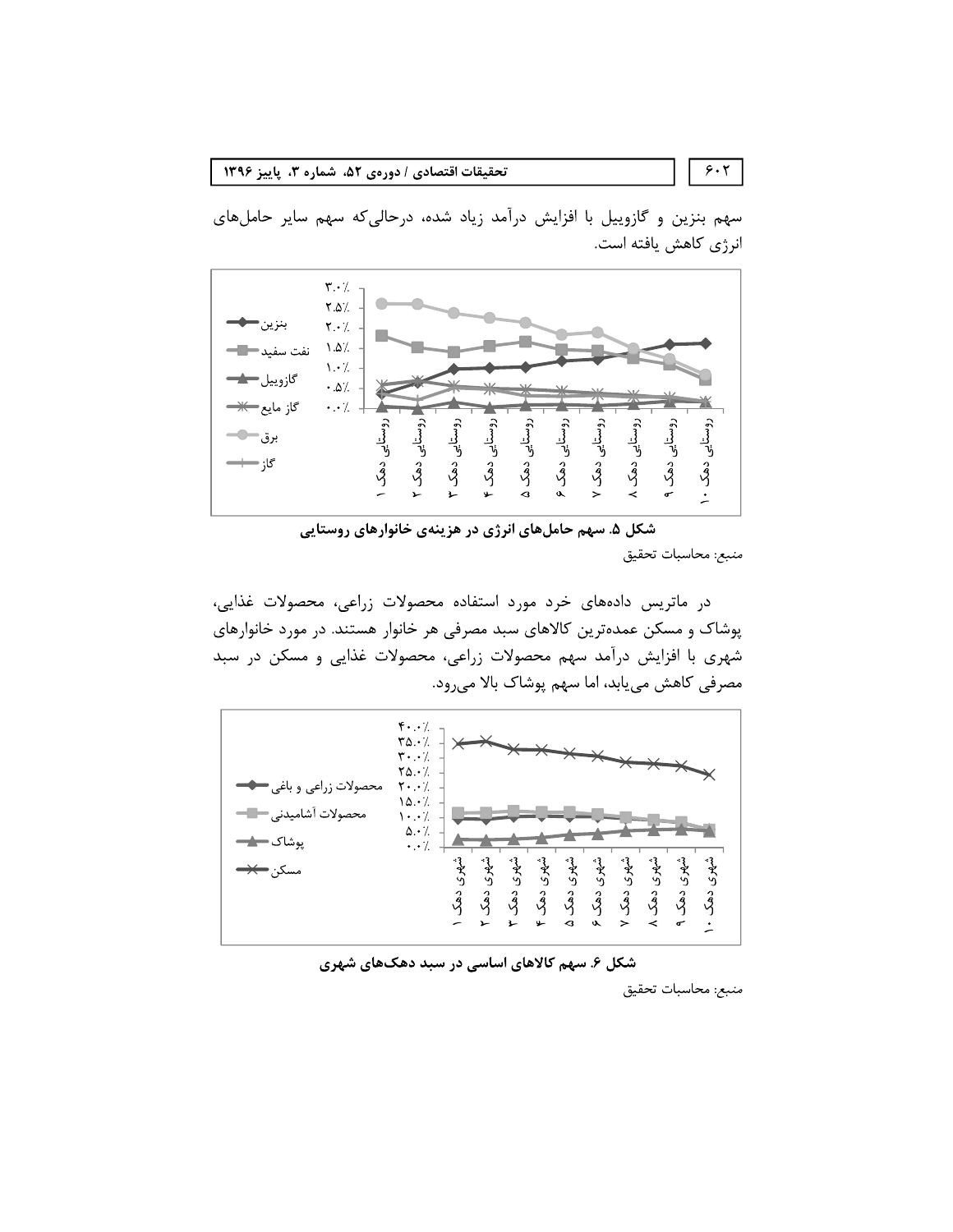در مورد خانوارهای روستایی نیز چنین رفتاری مشاهده می شود. به عبارت دیگر در خصوص خانوارهای روستایی با افزایش درآمد، سهم محصولات زراعی، محصولات غذایی و مسکن در سبد مصرفی کاهش، اما سهم یوشاک افزایش می یابد.



شکل ۷. سهم کالاهای اساسی در سبد دهکهای روستایی منبع: محاسبات تحقيق

# تعريف سناريوها و نتايج

برای شبیه سازی آثار هدفمندسازی پارانهها، لازم است دو سیاست افزایش قیمت انرژی و پرداخت نقدی به طور همزمان شبیه سازی شوند. فرض شده است قیمتهای انرژی مطابق با جدول ۳ افزایش یافته است. این ارقام نزدیک به تغییرات قیمت در مرحلهی اول هدفمندسازی یارانهها در سال ۱۳۸۹ هستند. همانطورکه مشاهده میشود بیشترین افزایش قیمت مربوط به گاز مایع بوده و کمترین افزایش در خصوص برق و بنزین رخ داده است. به این ترتیب انتظار می رود، خانوارهای روستایی که سهم گاز مایع در مخارج آنها زیاد است با افزایش بیشتری در قیمت مواجه شوند.

اما برای برآورد پارانهی نقدی به شکلی که در مدل قابل استفاده باشد، محاسباتی لازم است. محاسبه مبلغ پرداخت شده به هر دهک به نسبت هزینهی سالانه هر دهک انجام گرفته است، به بیان دیگر پرداخت پارانه به صورت «سهم از هزینهی فعلی» در محاسبات لحاظ و فرض شده در هر ماه مبلغ ۴۵۵ هزار ریال به هر فرد پرداخت شود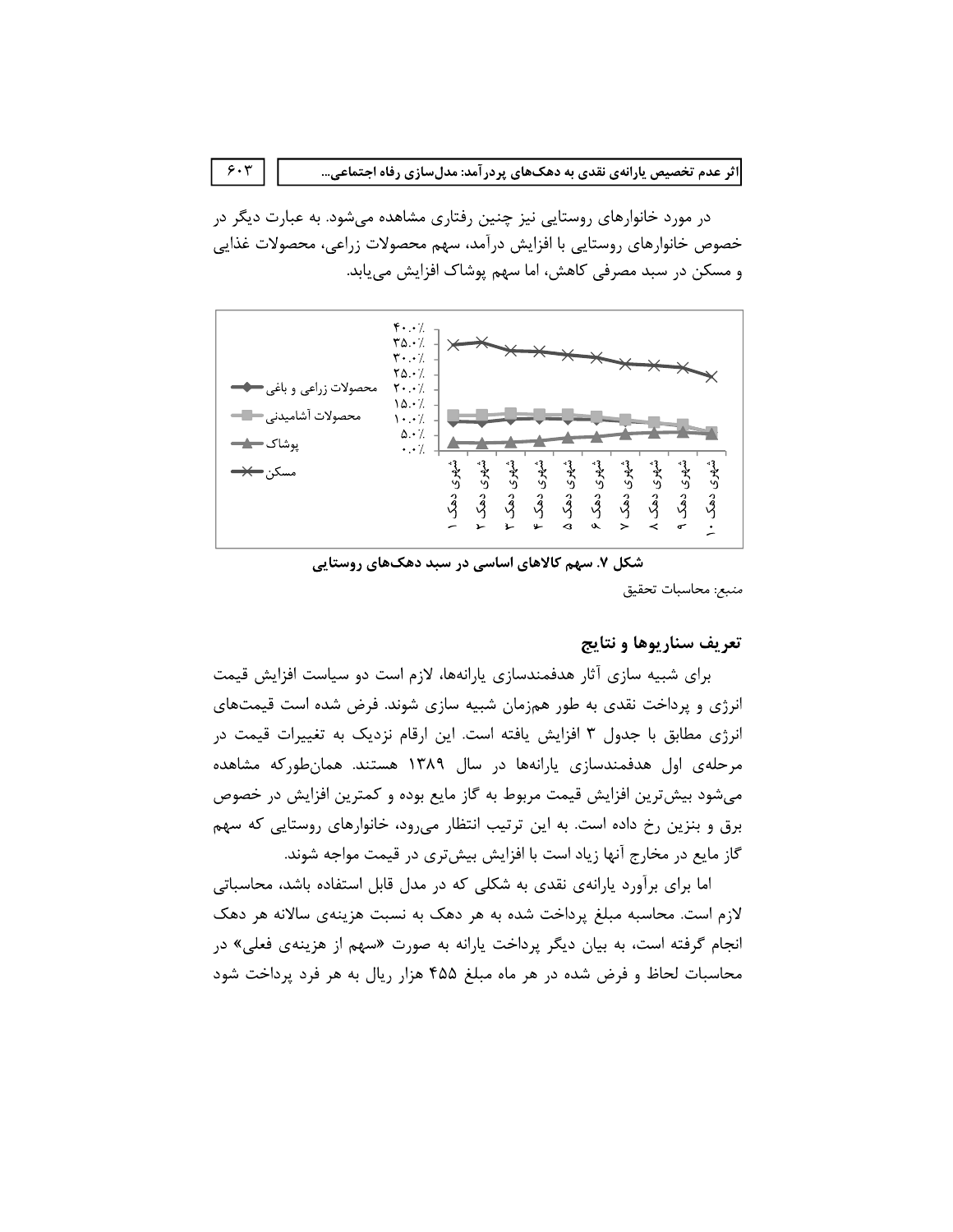که سالانه معادل ۵۴۶۰ هزار ریال به هر نفر است. با توجه به اینکه بعد خانوار در دهکهای شهری و روستایی متفاوت است، میزان پارانهی پرداختی به هر دهک قابل محاسبه میباشد.

| درصد تغيير                            | قيمت جديد                      | قيمت قبلي | حامل های انرژی |
|---------------------------------------|--------------------------------|-----------|----------------|
| /۱۴۸                                  | ۴۰۹                            | ۱۶۵       | برق            |
| YYY'                                  | ۶۰۱                            | ۱۱۳       | گاز طبیعی      |
| $\mathbf{y} \cdot \cdot \mathbf{y}$   | ۴۰۰۰                           | ۰۰۰ ۱     | بنزين          |
| $\Delta \cdot 9$                      | $\cdots$                       | ۱۶۵       | نفت سفيد       |
| $\lambda \cdot \mathcal{N}$           | ۱۵۰۰                           | ۱۶۵       | گازوييل        |
| $\mathbf{Y} \cdot \cdot \mathbf{A}$ % | $\mathsf{y} \cdot \cdot \cdot$ | ۹۵        | نفت کورہ       |
| 5Y9Y'                                 | ۲۰۰۰                           | ۲۹        | گاز مايع       |

جدول ٣. سناریوی تحقیق برای افزایش قیمتهای انرژی

جدول ۴. محاسبهی شاخص تورم سال ۱۳۸۹ بدون هدفمندسازی برای تعدیل هزینهی خانوار

| شهر ی                 | روستايي  | شاخص                          |
|-----------------------|----------|-------------------------------|
| $V1/\lambda$ 9        | ۲۸۵/۱۵   | شاخص تورم اسفند ۸۸            |
| 88114                 | ۳۲۴/۱۳   | شاخص تورم آذر ۸۹              |
| <b>AA/A۳</b>          | ۳۹۰/۵۲   | شاخص تورم اسفند ٨٩            |
| $\frac{17}{9}$        | 1٣/۶٧/.  | تورم نه ماهه                  |
| /۲۳/۵۶                | /۳۶/۹۵٪  | تورم دوازده ماهه با هدفمندی   |
| $\lambda/\lambda$ Y/. | /۲۰/۴۸ ک | تورم زمستان ۸۸                |
| ۷/۹۹٪                 | ۱۸/۲۲٪   | تورم دوازده ماهه بدون هدفمندى |

منبع: محاسبات تحقيق براساس نماگرهای اقتصادی بانک مرکزی

اما چون سیاست هدفمندسازی از دی ماه ۱۳۸۹ اجرا شده، در نتیجه آمار هزینه و درآمد خانوارها در سال ۱۳۸۹ (سال اجرای سیاست) شامل هزینهی افزایش قیمت انرژی نیز بوده است. برای جدا کردن هزینهی شوک انرژی، فرض میشود که ساختار هزینهی خانوارها شبیه به سال ۱۳۸۸ بوده است. سپس این شاخص با رقم متوسط تورم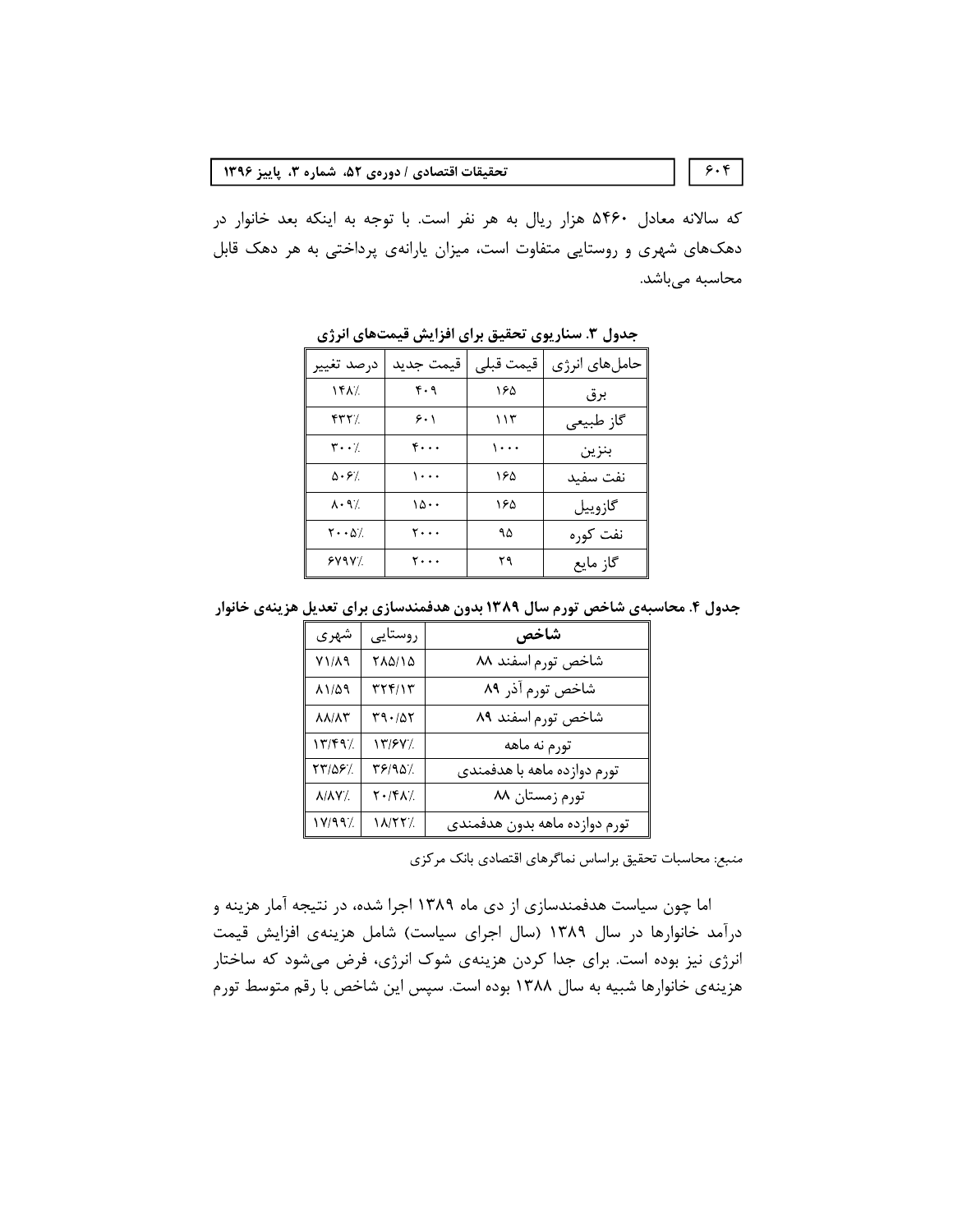۹ ماهه اول ۱۳۸۹ تعدیل و هزینهی سال ۱۳۸۹ بدون هدفمندی محاسبه شده است. در نهایت نسبت یارانه به هزینهی هر خانوار در هر دهک مشخص شده است. این محاسبات در جدول ۵ برای خانوارهای شهری و در جدول ۶ برای خانوارهای روستایی انجام شده است.

 $5.0$ 

|              |                        |                                                                         | - 75 - 77 - 77 - 7                                     |                   |         |
|--------------|------------------------|-------------------------------------------------------------------------|--------------------------------------------------------|-------------------|---------|
| نسبت يارانهى | هزينهي سالانه هرخانوار | هزينهى                                                                  | ير داخت سالانه                                         | ىعد               | دهک های |
| نقدی به      | در سال ۸۹ بدون         | سالانه هر                                                               | خانوار  خانوار با فرض ثابت                             |                   | شهري    |
| هزينهي هر    | هدفمندی (تعدیل با      | خانوار در سال                                                           | ماندن بعد خانوار در                                    |                   |         |
| خانوار       | شاخص تورم)             | ᄊ                                                                       | سال ۸۹                                                 |                   |         |
| 81/          | ۲۵،۱۵۰،۶۴۵             | ۵۵۶.۲۱۶ ۲                                                               | $10.777.5 \cdot \cdot$                                 | 2.V9              | ١       |
| ۴۲٪          | ۴۵،۳۶۲،۹۸۱             | ۳۸،۴۴۷،۸۰۲                                                              | 19.7YY.                                                | ۳.۵۳              | ۲       |
| 7۴٪          | ۵۹،۳۱۶،۷۸۵             | $\Delta$ $\cdot$ $\Lambda$ $\gamma$ $\gamma$ $\gamma$ $\gamma$ $\gamma$ | ۰۰۸،۴۶۵،۸۰۰                                            | ۳.۷۳              | ٣       |
| <b>YA7</b>   | V1.19V.9.4V            | 9.8                                                                     | $Y \cdot \Delta 9.9 \cdot \cdot \cdot$                 | ۳.۷۱              | ۴       |
| 7۵٪          | ۸۵،۶۵۴،۰۸۰             | ۸۸،۸۹۶،۸۸۵                                                              | $Y \setminus \{Y \cdot X \cdot \cdot$                  | <b>۳ AV</b>       | ۵       |
| ۲۱٪          | ۱۰۱،۴۴۵،۳۹۷            | $\lambda \Delta \rho$ . $\lambda \rho$ . $\Delta \rho$                  | $Y \setminus Y \cup Y \subset \cdots$                  | ۳۹۰               | ۶       |
| ١٨٪          | ۲۲۲،۲۹۵،۹۳۹            | ۱۰۳ <i>.۶</i> ۵۳،۰۲۲                                                    | $YY, YYY, \ldots$                                      | $f \cdot \Lambda$ | ٧       |
| $\delta/2$   | ١۴٨،٧۵٢،٣٧٩            | 178. 78.814                                                             | $\gamma$                                               | 6.0               | ٨       |
| ۱۲٪          | 189.VAA.GFG            | 16. 407. . 72                                                           | YY.19Y.9                                               | ۴.۰۶              | ٩       |
| Y'/.         | ۳۲۰،۷۸۸،۶۹۹            | <b>777.VAA.1V7</b>                                                      | $\gamma\gamma\gamma\gamma\gamma\cdot\beta\cdot\cdot$   | F.11              | ١.      |
| ١٨٪          | $11Y_i.71.7Y1$         | ۹۹،۱۹۱،۳۲۹                                                              | $Y \cdot \mathscr{S} Y \wedge \mathscr{N} \cdot \cdot$ | 3.VA              | متوسط   |

جدول ۵. نسبت بارانه به هزینه هر خانوار دهکهای شهری

منبع: محاسبات تحقيق

# سناریوی اول: پرداخت نقدی به همه و افزایش قیمت انرژی

پس از تعریف سناریوها اکنون به بحث حول نتایج خواهیم پرداخت. در سناریوی اول فرض شده است یارانهی نقدی به همه پرداخت شود. نتایج اثرات این سناریو بر رفاه هر دهک، رفاه اجتماعی و شاخصهای توزیع درآمد محاسبه شده است. این سیاست سبب افزایش رفاه خانوارهای فقیر روستایی میشود.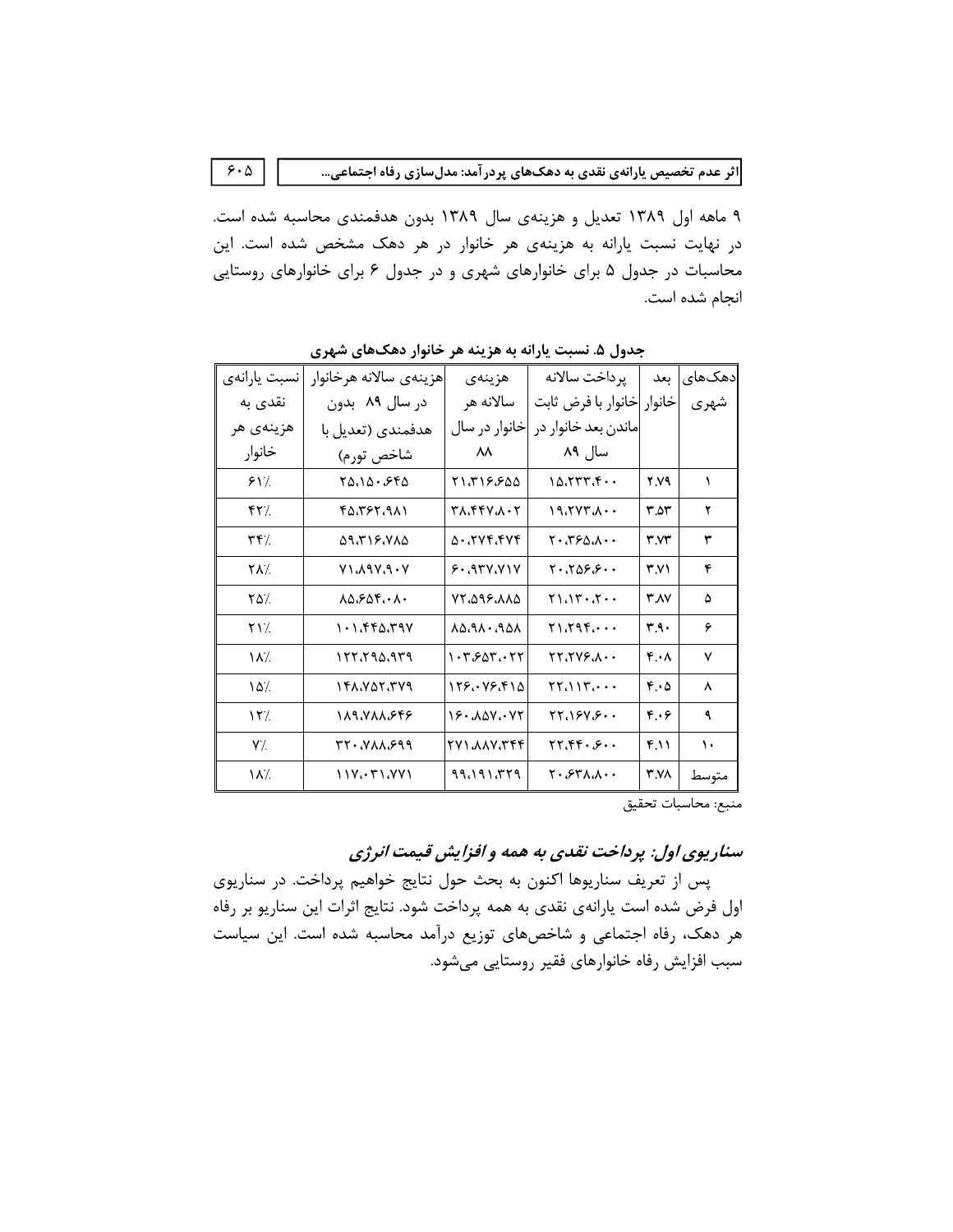-

تحقيقات اقتصادى / دورهى ۵۲. شماره ۳. پاييا<br>جدول ۶. نسبت يارانه به هزينهى خانوار دهك\هاى روستايى<br>دهك\عاى جدد | پرداخت سالانه خانوار | هزينهى سالانه اهزينهى سالانه هرخانوار در |<br>دوستايى | خانوار | با فرض ثابت ماندن بعد | هر 67589:; <=> ;?@A5B ;?@A5BFAG59CB?3DE <=>K<A5LC>5JHDI5> NOM59;3;?@A5B FAG594FP7Q2 | هر خانوار در زینهی سالانه |هزینهی سالانه هرخانوار در<br>مر خانوار در سال ۸۹ بدون هدفمندی<br> سال ۸۸ (تعدیل با شاخص تورم) | سال ۸۹ بدون هدفمندی هزينهى سالانه هرخانوار در انسبت يارانه<br>سال ۸۹ بدون هدفمندى مليه هزينهى<br>(تعديل با شاخص تورم) محص هر خانوار aafh aac```c\_da fcfg]cddb abcde]c]dd ]^\_` \  $Y$ q' $/$  | Tr $\Delta$ Yr $\Delta$ Yx $\Delta$  | 19 $\Delta$ 19 $\Delta$ Yri | 18 $\Delta$ S $\Delta$  $\mathcal{G}\mathcal{N}/\mathcal{N}$  | relation | relation expression in the contract  $\mathcal{S}$  $\Delta \Delta$ % | F+ $\chi$ YVV $\Delta$ FY | TF $\chi$ +99.676 | T $\chi$ , $\chi$ Y9. $\lambda$ ++ | F $\star$  | F  $\mathfrak{F}\mathsf{Y}\!/\!\!/ \qquad \qquad \mathfrak{F}\Lambda_1\mathfrak{A}\Lambda_1\mathfrak{S}\mathfrak{S}\; \qquad \qquad \mathfrak{F}\Lambda_1\mathfrak{F}\mathfrak{F}\Gamma_1\Lambda\mathfrak{S}\mathfrak{F}\qquad \qquad \qquad \mathfrak{F}\mathfrak{F}\mathfrak{F}\qquad \qquad \mathfrak{S}\!$ bah \_jcja`cdbe bfc`\_dcb]d ]bcd`jcgdd b^ba n  $\begin{bmatrix} \texttt{Y} \texttt{X} \texttt{Y} \texttt{Y} \texttt{Y} \texttt{Y} \texttt{Y} \end{bmatrix}$   $\begin{bmatrix} \texttt{S} \texttt{Y} \texttt{Y} \texttt{Y} \texttt{Y} \texttt{Y} \end{bmatrix}$   $\begin{bmatrix} \texttt{S} \texttt{Y} \texttt{Y} \texttt{Y} \texttt{Y} \texttt{Y} \texttt{Y} \texttt{Y} \end{bmatrix}$  $\mathcal{F}$  are the set  $\mathcal{F}$  in  $\mathcal{F}$  ,  $\mathcal{F}$  ,  $\mathcal{F}$  ,  $\mathcal{F}$  ,  $\mathcal{F}$  ,  $\mathcal{F}$  ,  $\mathcal{F}$  ,  $\mathcal{F}$  ,  $\mathcal{F}$  ,  $\mathcal{F}$  ,  $\mathcal{F}$  ,  $\mathcal{F}$  ,  $\mathcal{F}$  ,  $\mathcal{F}$  ,  $\mathcal{F}$  ,  $\mathcal{F}$  ,  $\mathcal{F}$  ,  $\begin{bmatrix} \mathcal{N} \mathcal{N} \end{bmatrix}$  and  $\begin{bmatrix} \mathcal{N} \mathcal{N} \end{bmatrix}$  and  $\begin{bmatrix} \mathcal{N} \mathcal{N} \end{bmatrix}$  and  $\begin{bmatrix} \mathcal{N} \end{bmatrix}$  and  $\begin{bmatrix} \mathcal{N} \end{bmatrix}$  and  $\begin{bmatrix} \mathcal{N} \end{bmatrix}$  and  $\begin{bmatrix} \mathcal{N} \end{bmatrix}$  and  $\begin{bmatrix} \mathcal{N} \end{bmatrix}$  and  $\begin$  $\mathcal{M}$  and  $\mathcal{M}$  and  $\mathcal{M}$  and  $\mathcal{M}$  are  $\mathcal{M}$  and  $\mathcal{M}$  and  $\mathcal{M}$ متوسط | ۷۰،۰۶۳،۸۹۹ | ۵۹،۲۶۳،۵۷۸ | ۲۳/۱۵۰،۴۰۰ | ۲۳/ متوسط

جدول ۶. نسبت یارانه به هزینهی خانوار دهکهای روستایی

منبع: محاسبات تحقيق

در سناریوی اول، فقیرترین دهک روستایی با ۸۶/۲۰ درصد و فقیرترین دهک شهری با ۳۹/۹۰ درصد افزایش رفاه مواجه خواهد شد. قدرت خرید خانوارهای روستایی نیز بیشتر خواهد شد. اما رفاه چهار دهک از خانوارهای ثروتمند شهری و رفاه سه دهک ثروتمند روستایی کاهش خواهد یافت و یارانه نقدی نمیتواند افزایش در هزينههاي آنها را جبران كند.

با توجه به تغییرات محاسبه شده انتظار میرود شاخصهای نابرابری در مورد خانوارهای شهری و روستایی بهبود یابد. همچنین بهبود شاخصها در خصوص خانوارهای روستایی بیشتر خواهد بود. بر اساس نتایج حاصل، شاخص سهم ۱۰٪ فقیر شهری از کل درآمد شهری از ۲/۹۸ درصد به ۴/۱۱ درصد افزایش یافته است.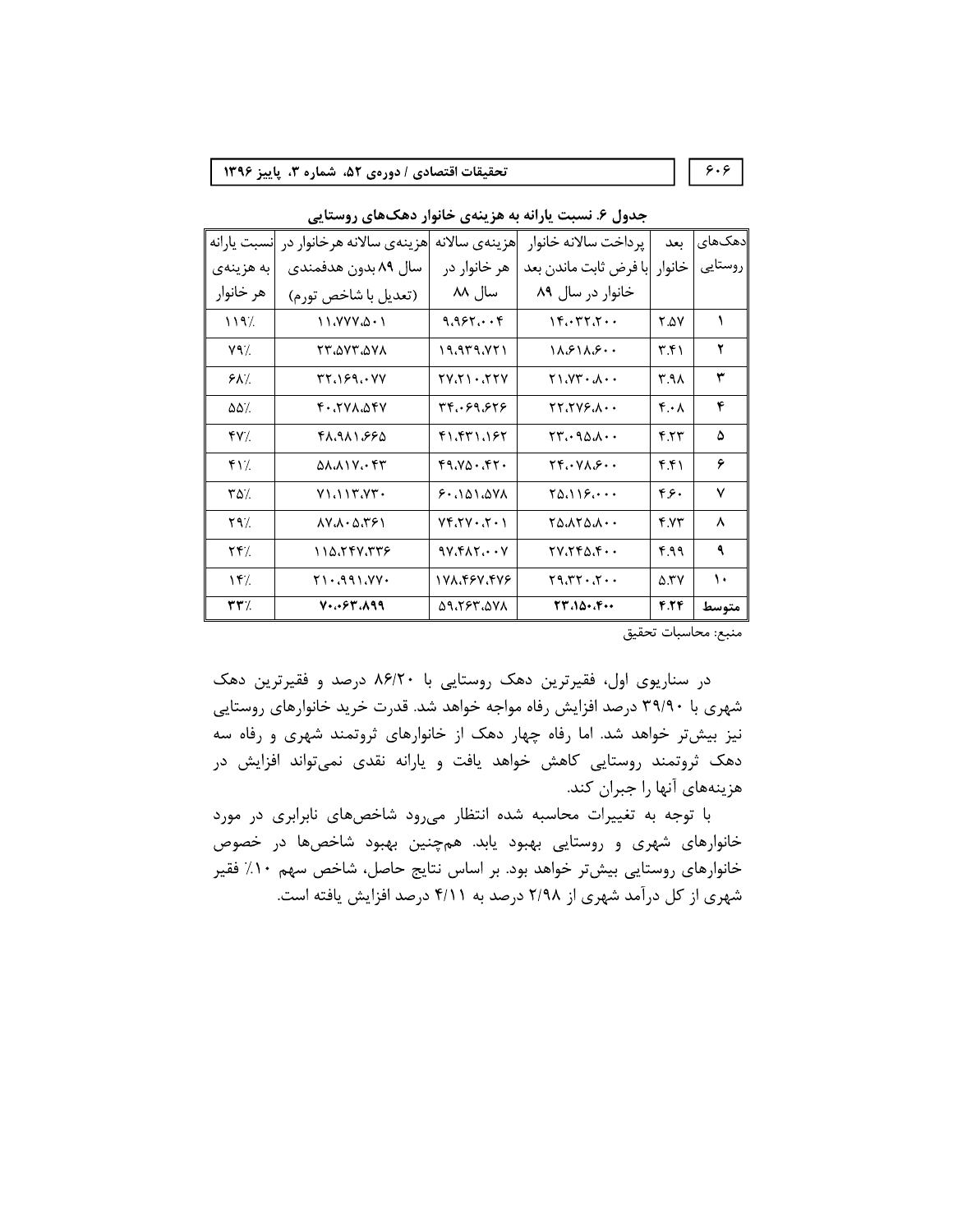|                                                 | - - -                                       |     |
|-------------------------------------------------|---------------------------------------------|-----|
| تغییر در رفاه روستایی                           | تغییر در رفاه شهری                          | دهک |
| $\lambda$ ۶/۲۰/                                 | 49/9.7                                      |     |
| $\Delta V$                                      | $\Upsilon \Upsilon / \Upsilon \cdot \Delta$ | ۲   |
| ۱۱۵۰٪                                           | 18/0.7                                      | ٣   |
| $T11 - L$                                       | $11/\Delta$ . $\ell$                        | ۴   |
| 777 A . 7                                       | $\lambda$ / $\mathbf{Y} \cdot \mathbf{7}$   | ۵   |
| 1 A/A • /.                                      | f/9.7                                       | ۶   |
| $\left\langle \frac{\epsilon}{2} \right\rangle$ | $Y/F \cdot 7$                               | ٧   |
| 9/5.7                                           | $-\cdot/\Delta \cdot$ /                     | ٨   |
| $f/\rightarrow$                                 | $-\mathbf{Y}/\mathbf{Y} \cdot \mathbf{A}$   | ٩   |
| $-\mathbf{r}/\mathbf{q} \cdot \mathbf{r}$       | $-V/\Delta \cdot \gamma$                    | ۱۰  |

جدول ۷. تغییر در رفاه دهک های شهری و روستایی بر اثر پرداخت نقدی به همه و افزایش قيمت انرژي

منبع: محاسبات تحقيق

در اینجا هم افزایش شاخص برای خانوارهای روستایی بیشتر بوده است. سهم ۱۰٪ فقیر روستایی از کل درآمد روستایی از ۲/۰۱ به ۳/۳۶ درصد بهبود یافته است. بر اساس محاسبات انجام شده، سهم ۱۰٪ ثروتمند شهری از ۲۹/۴۹ درصد به ۲۶/۸۹ درصد کاهش یافته است. نکتهی جالب توجه این است که این کاهش در مورد روستاییان بیش تر بوده است. به بیان دیگر سهم ۱۰٪ ثروتمند روستایی از ۳۳/۱۶ درصد به ۲۸/۶۷ درصد رسیده است که کاهش بیش از ۴ درصدی را نشان میدهد.

کاهش در سهم دهک ثروتمند و افزایش در سهم دهک فقیر سبب کاهش شاخص نسبت درآمد دهک ثروتمند به دهک فقیر میشود. در مورد خانوارهای شهری این شاخص از ۹/۹ به ۶/۵ رسیده است. اما در مورد خانوارهای روستایی شاخص نسبت درآمد دهک ثروتمند به درآمد دهک فقیر کاهش بسیار بیشتری داشته و از ۱۶/۵ به ۸/۵ تنزل پیدا کرده است. در مورد نسبتهای مربوط به دو دهک نیز روند مشابهی دیده می شود. سهم ۲۰٪ فقیر شهری از کل درآمد شهری از ۶/۳۱ درصد به ۸/۱۹ درصد افزایش یافته است. در اینجا هم افزایش سهم برای خانوارهای روستایی بیشتر بوده و سهم ۲۰٪ فقیر روستایی از کل درآمد روستایی از ۴/۹۲ به ۷/۳۲ درصد رسیده است.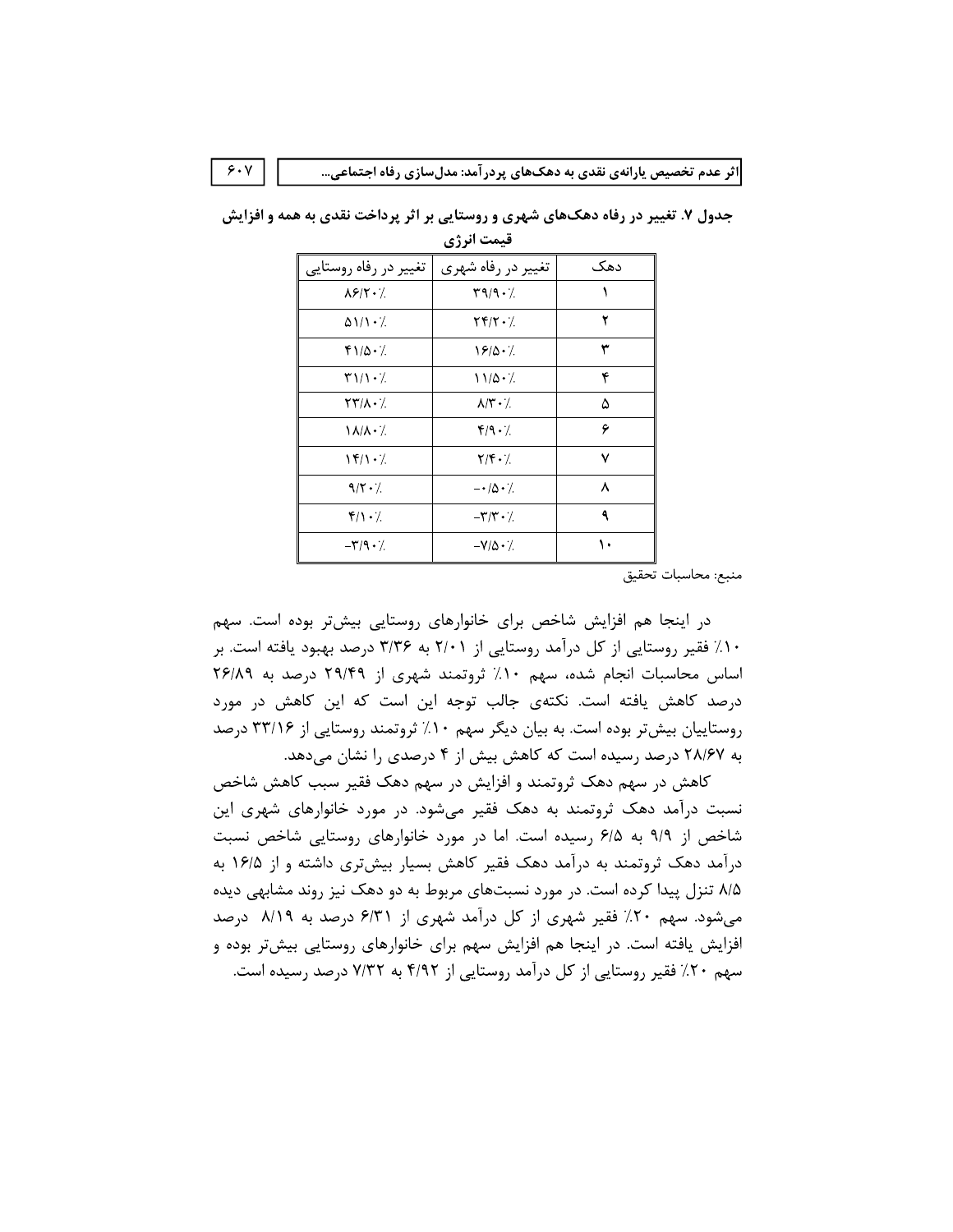تحقیقات اقتصادی / دورهی ۵۲، شماره ۳، پاییز ۱۳۹۶

کل کشور روستايى شهري سناريو سناريو پایه سناريو پایه پایه  $Y/YY$ .  $\Upsilon/\Upsilon$  $Y/\cdot Y$ /  $f/N$  $Y.A/\lambda$ سهم ١٠٪ فقير  $Y/9Y'$ . سهم ۱۰٪ ثروتمند  $\mathbf{Y} \cdot (\mathbf{Y} \setminus \mathcal{C})$ **TA/FY/.**  $Y9/19/179/97$  $\Upsilon V/\Upsilon$  $\mathbf{Y} \mathbf{Y} / \mathbf{S}$  $Y/\cdot$  $\mathcal{N}$  $\lambda/\Delta$  $19/0$  $9/2$  $9/9$ درآمد دهک ثروتمند به دهک فقیر  $9/4.7$  $Y/YY$  $f/97$  $\lambda/\lambda$  ٩%  $9/7$ سهم ٪۲۰ فقیر  $Y/9A$  $YY/0A$  $fY/fF$ .  $FF/91$  $\Delta$  -  $/\Delta$  \  $\frac{7}{7}$ .  $YY/1Y/$ 48/01% سهم ۲۰٪ ثروتمند  $\Delta$ /۴۶  $Y/9.1$  $911$  $\mathcal{N} \cdot \mathcal{N}$  $\Delta/\Upsilon$  $Y/Y$ دو دهک ثروتمند به دو دهک فقیر  $fV/T\Lambda$  $\lambda$ ۶/۲۴ **٣٩/٨٨** درصد تغيير رفاه تابع رالزي  $19/17$  $\lambda/\lambda$ ۶ درصد تغيير رفاه تابع كاب داگلاس  $Y\Delta/Y$  $T/56$  $11/T$  $1/FV$ درصد تغيير رفاه تابع بنتامي

جدول ۸. شاخصهای عدالت و نابرابری در سناریوی پرداخت نقدی به همه و افزایش قیمت انرژی

منبع: محاسبات تحقيق

شاخص سهم ۲۰٪ ثروتمند نیز حاکی از کاهش نابرابریها است. سهم ۲۰٪ ثروتمند شهری از ۴۶/۵۸درصد به ۴۳/۱۷ درصد کاهش یافته است. نکتهی جالب توجه این است که این کاهش در مورد روستاییان بیشتر میباشد. به بیان دیگر سهم ۲۰٪ ثروتمند روستایی از ۵۰/۵۱ درصد به ۴۴/۹۱ درصد رسیده است که کاهش بیش از ۵ درصدی را نشان میدهد. کاهش در سهم دو دهک ثروتمند و افزایش در سهم دو دهک فقیر سبب کاهش نسبت درآمد دو دهک ثروتمند به دو دهک فقیر شده است. در مورد خانوارهای شهری این شاخص از ۷/۳۸ به ۵/۲۷ رسیده است، اما در مورد خانوارهای روستایی نسبت درآمد دو دهک ثروتمند به درآمد دو دهک فقیر کاهش بسیار بیش تری داشته و از ۱۰/۲۷ به ۶/۱۴ تنزل پیدا کرده است.

درصد تغییر رفاه در تابع رفاه رالزی پس از هدفمندسازی پارانهها در شهر ۳۹/۸۸ و در روستاها ۸۶/۲۴ میباشد در حقیقت رفاه خانوارهای روستایی بیش تر از خانوارهای شهری افزایش یافته است. در مجموع در کل کشور شاخص رفاه رالزی به اندازهی ۴۷/۳۸ افزایش داشته است. درصد تغییر رفاه در تابع رفاه بنتامی در شهر ۱/۴۷ و در روستاها ۱۱/۲۰ محاسبه شده است. همچنین تابع رفاه کاب داگلاس در شهر ۸/۸۶ و در

 $\mathbf{\hat{z}}\cdot\mathbf{\hat{A}}$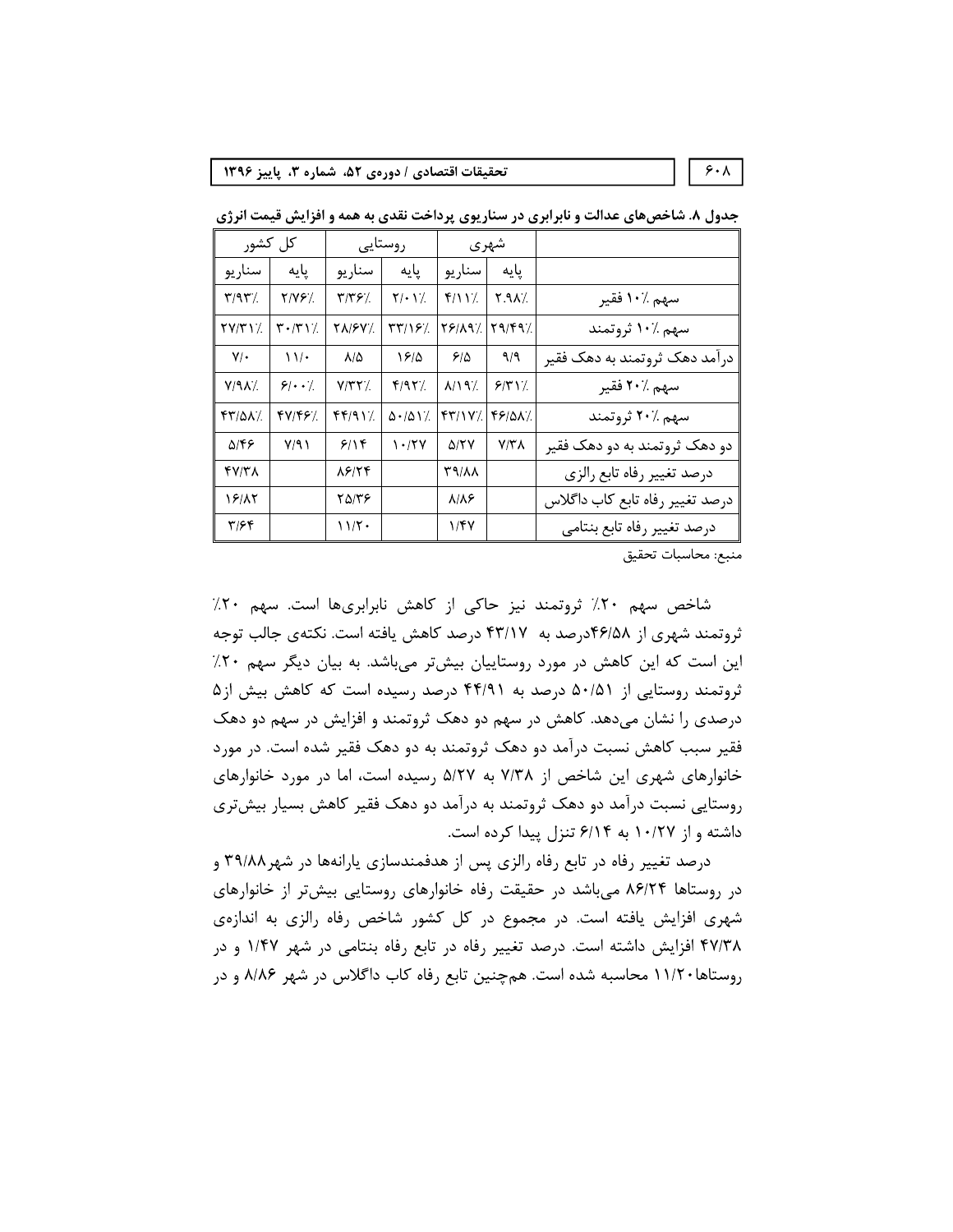روستا ۲۵/۳۶ و در کل کشور ۱۶/۸۲ بهبود داشته است. همانطورکه مشاهده میشود میزان نابرابری در روستاها نسبت به شهرها کاهش بیشتری داشته است. سناریوي دوم: حذف سه دهک شهري و سه دهک روستایي

در سناریوی دوم فرض شده است که سه دهک شهری و روستایی پارانهی نقدی دریافت نکنند، ولی پارانهی نقدی هفت دهک دیگر نیز تغییری نداشته باشد. حذف سه دهک شهری و سه دهک روستایی سبب تغییراتی در شاخصهای عدالت و نابرابری و همچنین سبب تغییر در رفاه خانوارهای شهری و روستایی شده است. بر اساس نتایج حاصل در سناریوی دوم، سهم ۱۰٪ فقیر شهری از کل درآمد شهری از ۲/۹۸ درصد به ۴/۳۳ درصد افزایش یافته است. در اینجا هم افزایش سهم برای خانوارهای روستایی بیشتر بوده است. سهم ۱۰٪ فقیر روستایی از کل درآمد روستایی از ۲/۰۱ به ۳/۷۱ درصد بهبود یافته است. سهم ۱۰٪ ثروتمند شهری از ۲۹/۴۹درصد به ۲۶/۵۱ درصد رسیده است. نکته جالب توجه این است که مانند سناریوی اول این کاهش در مورد روستاییان بیش تر بوده است. به بیان دیگر سهم ۱۰٪ ثروتمند روستایی از ۳۳/۱۶ درصد به ۲۷/۷۸ درصد رسیده است که کاهش بیش از۵ درصدی را نشان میدهد.

### جدول ۹. شاخصهای عدالت و نابرابری در سناریوی حذف سه دهک شهری و سه دهک روستائے۔

| کل کشور                        |                                 |                                  | روستایی                         | شهري                                   |         |                                 |
|--------------------------------|---------------------------------|----------------------------------|---------------------------------|----------------------------------------|---------|---------------------------------|
| سناريو                         | یایه                            | سناريو                           | یایه                            | سناريو                                 | يايه    |                                 |
| f/19/                          | Y/Y&%                           | $Y/Y$ \ $\lambda$ .              | $Y/\cdot$ )/.                   | $\mathcal{N}(\mathcal{X},\mathcal{Y})$ | ۷/۹۸٪   | سهم ۱۰٪ فقير                    |
| $Y$ $/(\lambda \cdot)$         | $\mathbf{Y} \cdot (\mathbf{Y})$ | <b>YY/YA/.</b>                   | <u>/ ۳۳/۱۶</u>                  | 781417.                                | 19/19%  | سهم ۱۰٪ ثروتمند                 |
| 98.                            | 1.41                            | ۷/۴۸                             | 19/01                           | 9/15                                   | $9/9$ . | درآمد دهک ثروتمند به دهک فقیر   |
| $\lambda/\Delta$ \ $\lambda$ . | $9!\cdot 7$                     | $\lambda$ / $\cdot$ $\lambda$ /. | F/97                            | /۸۱۶۴                                  | 5/5     | سهم ٪۲۰ فقير                    |
| $f1/9\lambda$                  | 47/48%                          | FT/TA7.                          | $\Delta$ - $\Delta$ ) $\lambda$ | f1/9.7                                 | FS/QA%  | سهم ٪۲۰ ثروتمند                 |
| f/9f                           | Y/9                             | $\Delta$ /۲۳                     | 1.77                            | ۴/۸۵                                   | Y/Y     | دو دهک ثروتمند به دو دهک فقیر   |
| fV/T                           |                                 | 88154                            |                                 | <b>AVIET</b>                           |         | درصد تغيير رفاه تابع رالزي      |
| ۱۱/۵۸                          |                                 | ۱۸/۰۵                            |                                 | 5/۴7                                   |         | درصد تغيير رفاه تابع كاب داگلاس |
| $-\frac{1}{\Lambda}$           |                                 | ۱۷۵۰                             |                                 | $-\tau/\lambda\tau$                    |         | درصد تغییر رفاه در تابع بنتامی  |

منبع: محاسبات تحقيق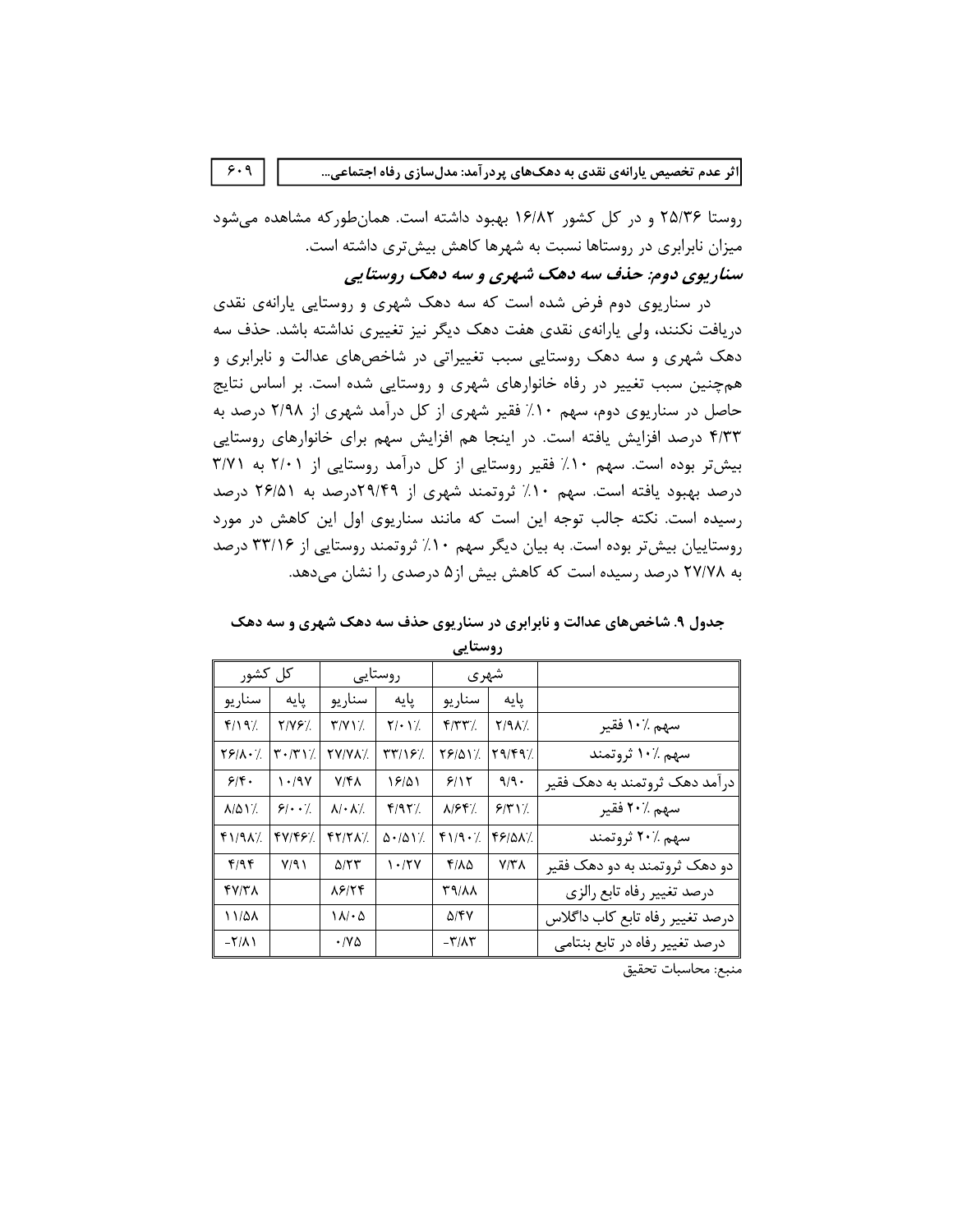#### تحقیقات اقتصادی / دورهی ۵۲، شماره ۳، پاییز ۱۳۹۶

کاهش در سهم دهک ثروتمند و افزایش در سهم دهک فقیر سبب کاهش نسبت درآمد دهک ثروتمند به دهک فقیر شده است. در مورد خانوارهای شهری این شاخص از۹/۹ به ۶/۱۲ رسیده است، اما در مورد خانوارهای روستایی نسبت درآمد دهک ثروتمند به درآمد دهک فقیر کاهش بسیار بیشتری داشته و از ۱۶/۵۱ به ۷/۴۸ تنزل پیدا کرده است. در مورد نسبتهای مربوط به دو دهک نیز روند مشابهی دیده میشود.

سهم ۲۰٪ فقیر شهری از کل درآمد شهری از ۶/۳۱ درصد به ۸/۶۴ درصد افزایش یافته است. در اینجا هم افزایش سهم برای خانوارهای روستایی بیش تر بوده است. سهم ۲۰٪ فقیر روستایی از کل درآمد روستایی از ۴/۹۲ به ۸/۰۸ درصد بهبود یافته است. شاخص سهم ۲۰٪ ثروتمند نیز حاکی از کاهش نابرابریها است. سهم ۲۰٪ ثروتمند شهری از ۴۶/۵۸ درصد به ۴۱/۹۰ درصد کاهش یافته است. نکتهی جالب توجه این است که این کاهش در مورد روستاییان بیشتر بوده است. به بیان دیگر سهم ۲۰٪ ثروتمند روستایی از ۵۰/۵۱ درصد به ۴۲/۲۸ درصد رسیده است که کاهش بیش از ۸ درصدی را نشان میدهد.

کاهش در سهم دو دهک ثروتمند و افزایش در سهم دو دهک فقیر سبب کاهش نسبت درآمد دو دهک ثروتمند به دو دهک فقیر شده است. در مورد خانوارهای شهری این شاخص از ۷/۳۸ به ۴/۸۵ رسیده است، اما در مورد خانوارهای روستایی نسبت درآمد دو دهک ثروتمند به درآمد دو دهک فقیر کاهش بسیار بیشتری داشته و از ۱۰/۲۷ به ۵/۲۳ تنزل پیدا کرده است. درصد تغییر رفاه در تابع رفاه رالزی پس از هدفمندسازی پارانهها در شهر ۳۹/۸۸ و در روستاها ۸۶/۲۴ می باشد در حقیقت رفاه خانوارهای روستایی بیشتر از خانوارهای شهری افزایش یافته است. در مجموع در کل کشور رفاه به اندازه ۴۷/۳۸ افزایش یافته است. همچنین درصد تغییر رفاه در تابع رفاه بنتهامی در شهر ۳/۸۳- و در روستاها ۰/۷۵ محاسبه شده است. در نهایت تابع رفاه کاب داگلاس در شهر ۵/۴۷ و در روستا ۱۸/۰۵ و در کل کشور ۱۱/۵۸ تغییر یافته است. همانطورکه مشاهده میشود میزان نابرابری در روستاها نسبت به شهرها کاهش بیشتری یافته است.

# سناریوي سوم: حذف ۵ دهک شهري و ۵ دهک روستايي

در سناریوی سوم فرض شده است یارانهی نقدی فقط به ۵ دهک شهری و ۵ دهک روستایی پرداخت شود. حذف ۵ دهک شهری و ۵ دهک روستایی نیز مانند سناریوهای پیشین سبب تغییراتی در شاخصهای عدالت و نابرابری و رفاه خانوارهای شهری و

 $5.1.$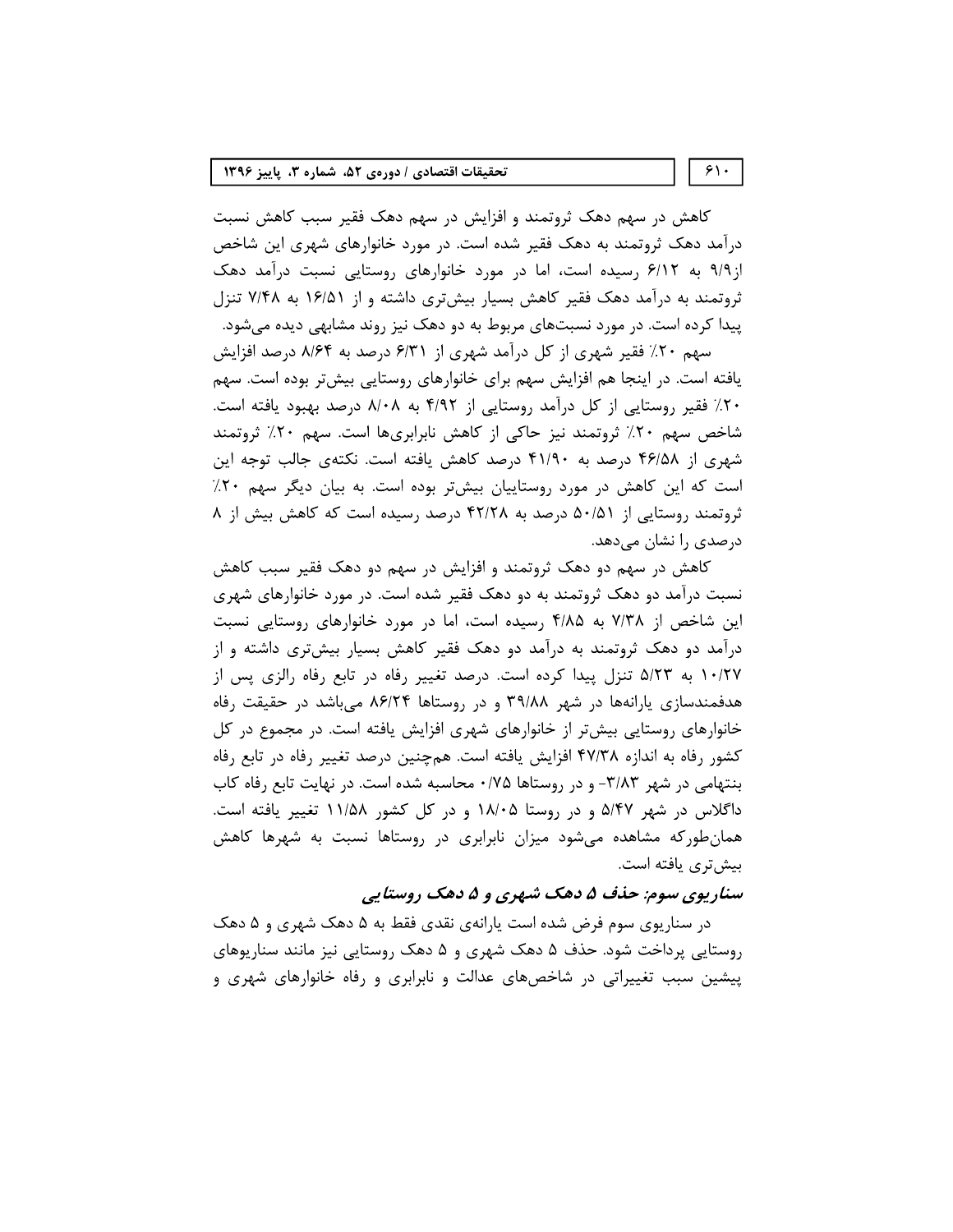روستایی شده است. بر اساس نتایج حاصل، سهم ۱۰٪ فقیر شهری از کل درآمد شهری از ۲/۹۸ درصد به ۴/۴۸ درصد افزایش یافته است. در اینجا هم افزایش سهم برای خانوارهای روستایی بیشتر بوده است، سهم ۱۰٪ فقیر روستایی از کل درآمد روستایی از ۲/۰۱ به ۳/۹۲ درصد بهبود یافته است. سهم ۱۰٪ ثروتمند شهری از ۲۹/۴۹ درصد به ۲۷/۴۱ درصد کاهش یافته است.

 $511$ 

| کل کشور                 |                                 |              | روستايى                            | شهري                      |        |                                 |
|-------------------------|---------------------------------|--------------|------------------------------------|---------------------------|--------|---------------------------------|
| سناريو                  | پایه                            | سناريو       | پایه                               | سنار يو                   | يايه   |                                 |
| $f/\mathcal{r}\Delta$ % | /۲/۷۶                           | Y/9Y/        | $Y/\cdot Y'$ .                     | /۴/۴۸                     | Y/9A   | سهم ۱۰٪ فقير                    |
| YV/AQ%                  | $\mathbf{Y} \cdot (\mathbf{Y})$ | ۷۹/۳۵٪       | /۳۳/۱۶                             | <b>TVIF17.</b>            | /۳۹/۴۹ | سهم ۱۰٪ ثروتمند                 |
| 98.                     | 1.44                            | ۷/۴۸         | ۱۶۱۵۱                              | 9/17                      | 9/9.   | در آمد دهک ثروتمند به دهک فقیر  |
| $\lambda/\lambda$ ۴%    | $9\cdot \cdot$                  | ۷۵۳٪         | f/97                               | $\lambda$ /9٣%            | 9/7    | سهم ۲۰٪ فقير                    |
| 47/67%                  | 47/46%                          | 44166%       | $\Delta$ - / $\Delta$ ) $\prime$ . | $\mathbf{y} = \mathbf{y}$ | 66/QX% | سهم ٪۲۰ ثروتمند                 |
| f/9f                    | Y/91                            | $\Delta$ /٢٣ | ۱۰/۲۷                              | 4180                      | Y/Y    | دو دهک ثروتمند به دو دهک فقیر   |
| ۴۷/۳۸                   |                                 | ۸۶۱۲۴        |                                    | ۸۸/۳۹                     |        | درصد تغيير رفاه تابع رالزى      |
| 9/15                    |                                 | ۱۰۱۶۷        |                                    | ۱٬۷۶                      |        | درصد تغيير رفاه تابع كاب داگلاس |
| -۶/۴۵                   |                                 | -4162        |                                    | -۶/۹۷                     |        | درصد تغيير رفاه در تابع بنتامى  |
|                         |                                 |              |                                    |                           |        |                                 |

جدول ۱۰. شاخصهای عدالت و نابرابری در سناریوی حذف ۵ دهک شهری و ۵ دهک

روستائے۔

منبع: محاسبات تحقيق

نکتهی جالب توجه این است که مانند سناریوهای پیشین این کاهش در مورد روستاییان بیش تر بوده است. به بیان دیگر سهم ۱۰٪ ثروتمند روستایی از ۳۳/۱۶ درصد به ۲۹/۳۵ درصد رسیده است که کاهش بیش از ۳ درصدی را نشان میدهد. سهم ۲۰٪ فقیر شهری از کل درآمد شهری از ۶/۳۱ درصد به ۸/۹۳ درصد افزایش یافته است. در اینجا هم افزایش سهم برای خانوارهای روستایی بیشتر بوده است. سهم ۲۰٪ فقیر روستایی از کل درآمد روستایی از ۴/۹۲ به ۸/۵۳ درصد بهبود یافته است. شاخص سهم ۲۰٪ ثروتمند نیز حاکی از کاهش نابرابریها میباشد. سهم ۲۰٪ ثروتمند شهری از ۴۶/۵۸ درصد به ۴۳/۳۱ درصد رسیده است. نکته جالب توجه این است که این کاهش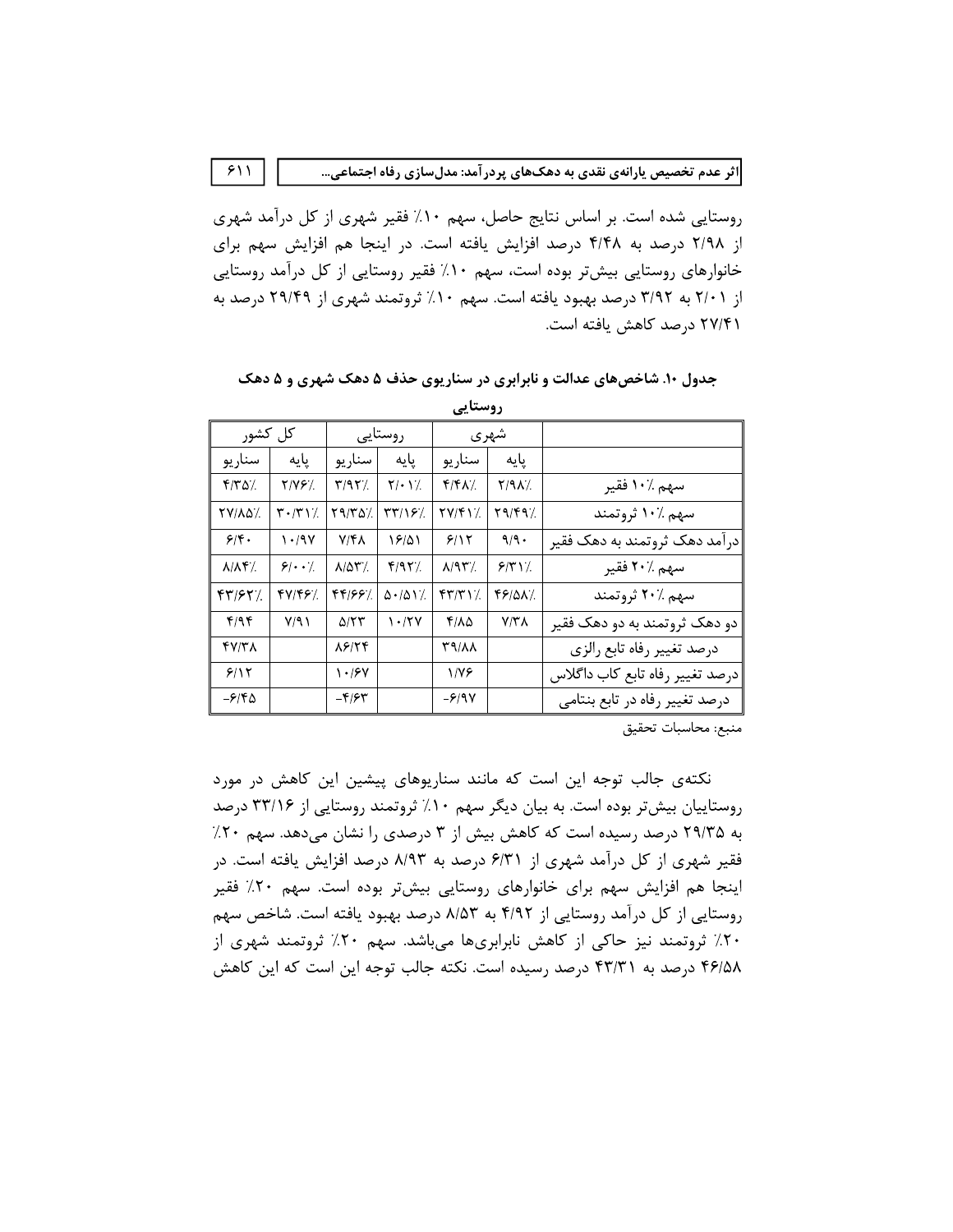تحقیقات اقتصادی / دورهی ۵۲، شماره ۳، پاییز ۱۳۹۶

در مورد روستاییان بیش تر بوده است. به بیان دیگر سهم ۲۰٪ ثروتمند روستایی از ۵۰/۵۱ درصد به ۴۴/۶۶ درصد رسیده است که کاهش بیش از۵ درصدی را نشان مىدھد.

درصد تغییر رفاه در تابع رفاه رالزی پس از هدفمندسازی پارانهها در شهر ۳۹/۸۸ و در روستاها ۸۶/۲۴ میباشد در حقیقت رفاه خانوارهای روستایی بیشتر از خانوارهای شهری افزایش یافته است. در مجموع در کل کشور، رفاه به اندازه ۴۷/۳۸ افزایش یافته است (همانند سناریو اول و دوم)، اما درصد تغییر رفاه در تابع رفاه بنتهامی در شهر ۶/۹۷- و در روستاها ۴/۶۳ محاسبه شده است. همچنین تابع رفاه کاب داگلاس در شهر۱/۷۶ و در روستا ۱۰/۶۷ و در کل کشور۶/۱۲ تغییر یافته است. همان طورکه مشاهده میشود میزان نابرابری در روستاها نسبت به شهرها کاهش بیشتری داشته است.

سناریوی چهارم: حذف سه دهک و افزایش پارانهی نقدی هفت دهک

در این بخش تأثیر حذف سه دهک و افزایش پارانهی نقدی هفت دهک بر شاخصهای عدالت و نابرابری و رفاه خانوارها را بررسی میشود (توجه داشته باشید که سه دهک خانوار لزوما معادل ٣٠٪ جمعیت نیست). فرض شده است یارانهی نقدی هفت دهک ۴۲ درصد افزایش یابد'. بر اساس نتایج، سهم ۱۰٪ فقیر شهری از کل درآمد شهری از ۲/۹۸ درصد به ۴/۸۳ درصد افزایش یافته است. سهم ۱۰٪ فقیر روستایی از کل درآمد روستایی از ۲/۰۱ به ۴/۲۸ درصد رسیده است و سهم ۱۰٪ ثروتمند شهری از ۲۹/۴۹ درصد به ۲۵/۴۳ درصد کاهش یافته است.

نکتهی جالب توجه این است که سهم ۱۰٪ ثروتمند روستایی از ۳۳/۱۶ درصد به ۲۵/۹۷ درصد رسیده است که کاهش بیش از ۷ درصدی را نشان میدهد. کاهش در سهم دو دهک ثروتمند و افزایش در سهم دو دهک فقیر سبب کاهش نسبت درآمد دو دهک ثروتمند به دو دهک فقیر شده است. در مورد خانوارهای شهری این شاخص از ۷/۳۸ به ۴/۲۴ رسیده، اما در مورد خانوارهای روستایی نسبت درآمد دو دهک ثروتمند

۱. این مقیاس از این فرمول به دست آمده است: ۱/۴۲۸۵=۱۰<del>۰</del>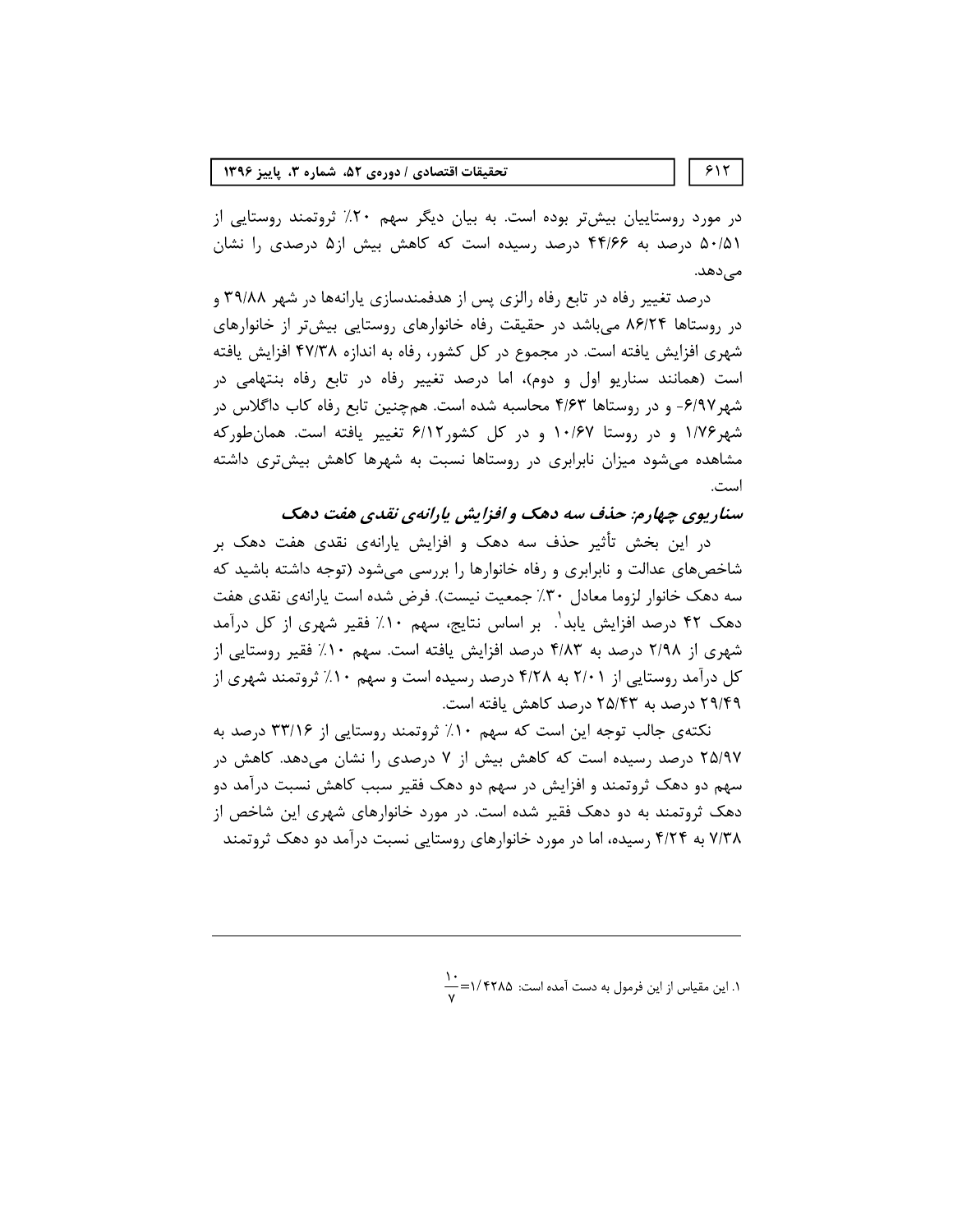| 515                          |                                                      |                    |                                   |                 |         | اثر عدم تخصیص یارانهی نقدی به دهکـهای پردرآمد: مدلسازی رفاه اجتماعی           |
|------------------------------|------------------------------------------------------|--------------------|-----------------------------------|-----------------|---------|-------------------------------------------------------------------------------|
|                              |                                                      |                    |                                   |                 |         |                                                                               |
|                              |                                                      |                    |                                   |                 |         | جدول ۱۱. شاخصهای عدالت و نابرابری در سناریوی حذف سه دهک و افزایش یارانهی نقدی |
|                              |                                                      |                    |                                   | هفت دهک         |         |                                                                               |
| كل كشور                      |                                                      | روستايى            |                                   | شهري            |         |                                                                               |
| سناريو                       | يايه                                                 | سناريو             | یایه                              | سناريو          | یایه    |                                                                               |
| $Y/Y \cdot 7$                | $Y/YY$ .                                             | Y/X                | $Y/\cdot Y'$                      | $Y/\lambda Y'.$ | Y/9A    | سهم ۱۰٪ فقير                                                                  |
| TQ108%                       | $\mathbf{Y} \cdot (\mathbf{Y} \setminus \mathbf{Z})$ | $Y\Delta$ /9 $Y$ / | /۲۳/۱۶                            | <b>٢۵/۴۳%</b>   | /۲۹/۴۹  | سهم ۱۰٪ ثروتمند                                                               |
| $\Delta$ /۴۴                 | 1.4Y                                                 | 9/1.7              | 19/21                             | 517 V           | $9/9$ . | درآمد دهک ثروتمند به دهک فقیر                                                 |
| $9/\sqrt{2}$ .               | $9\cdot \cdot$                                       | 9/15/              | Y/9Y'                             | 9/K             | 5/7     | سهم ۲۰٪ فقير                                                                  |
| $f \cdot / \cdot \mathbf{Y}$ | 47/48%                                               | <b>٣٩/٥٢/</b>      | $\Delta$ - $\Delta$ ) $\lambda$ . | F.197           | FFIQN/. | سهم ٪۲۰ ثروتمند                                                               |
| 8/19                         | Y/91                                                 | f/T                | 1.17Y                             | $f/\uparrow f$  | Y/Y     | دو دهک ثروتمند به دو دهک فقیر                                                 |
| YY'YY                        |                                                      | 129/84             |                                   | 55/89           |         | درصد تغيير رفاه تابع رالزي                                                    |
| <b>۲۱/۵۹</b>                 |                                                      | ۳۰/۹۴              |                                   | 17/9.           |         | درصد تغيير رفاه تابع كاب داگلاس                                               |
| 1/95                         |                                                      | <b>Y/YA</b>        |                                   | ۱۲۵.            |         | درصد تغییر رفاه در تابع بنتامی                                                |

**زایش یاران**هی نقدی

منبع: محاسبات تحقيق

به درامد دو دهک فقیر کاهش بسیار بیشتری داشته و از ۱۰/۲۷ به ۴/۳۳ تنزل پیدا گرده است. سهم ۲۰٪ فقیر شهری از کل درامد شهری از ۶/۳۱ درصد به ۹/۴۸ درصد افزایش یافته است. در اینجا هم افزایش سهم برای خانوارهای روستایی بیشتر بوده است. سهم ۲۰٪ فقیر روستایی از کل درامد روستایی از ۴/۹۲ به ۹/۱۳ درصد رسیده است.

در این سناریو درصد تغییر رفاه در تابع رفاه رالزی پس از هدفمندسازی پارانهها در شهر ۶۲/۴۹ و در روستاها ۱۲۹/۶۴ میباشد، در حقیقت رفاه خانوارهای روستایی بیش تر از خانوارهای شهری افزایش یافته است. در مجموع در کل کشور رفاه به اندازهی ۷۳/۳۶ افزایش یافته است. همچنین درصد تغییر رفاه در تابع رفاه بنتهامی در شهر 87: و در روستاها ۷/۷۸ محاسبه شده است. در نهایت تابع رفاه کاب داگلاس در شهر ۱۲/۹۰ و در روستاها ۳۰/۹۴ و در کل کشور ۲۱/۵۹ تغییر یافته است. همانطورکه مشاهده میشود میزان نابرابری در روستاها نسبت به شهرها کاهش بیشتری داشته است.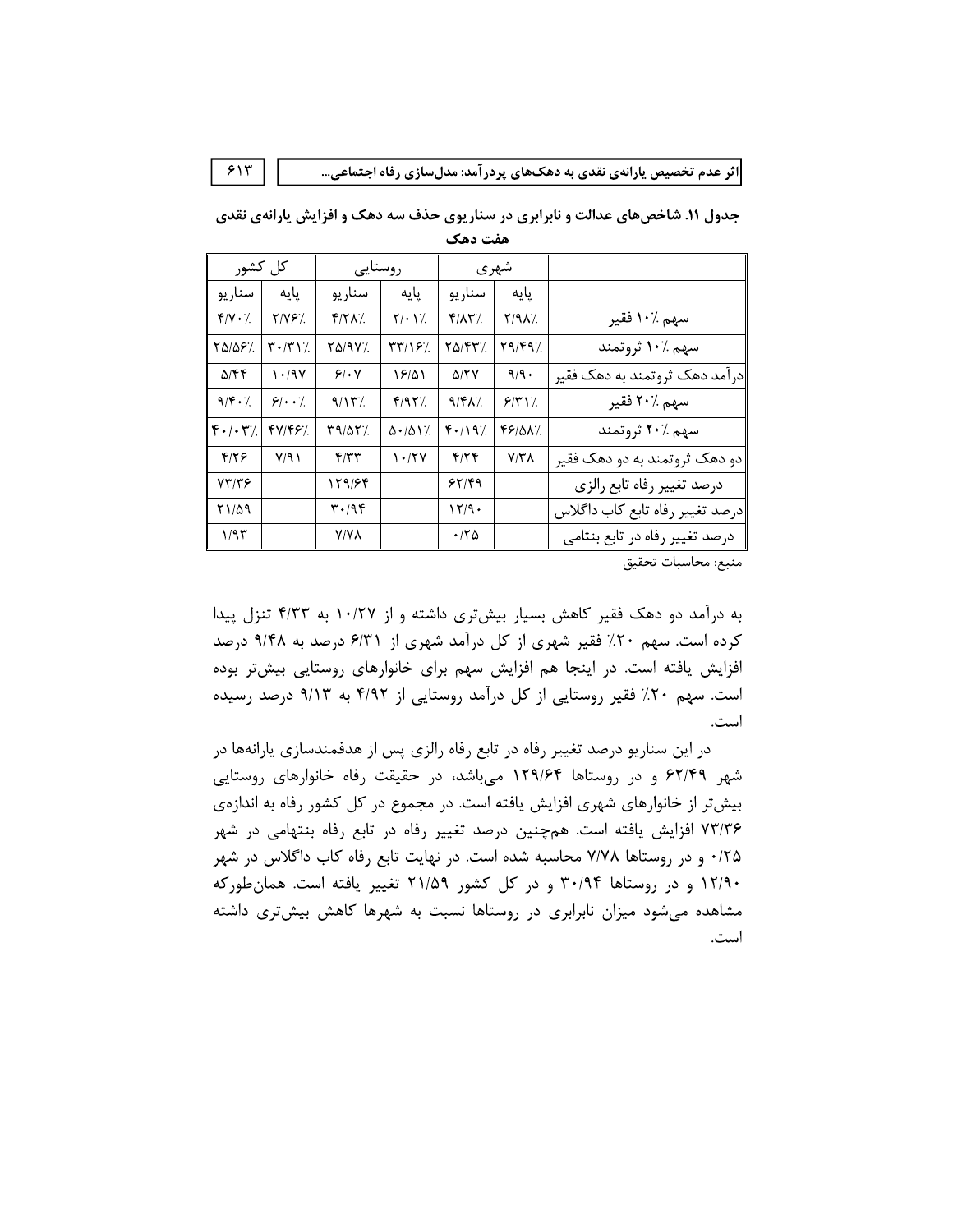تغییر در رفاه شهری | تغییر در رفاه روستایی دهک  $119/5.7$  $\lambda$  $5510.7$  $\bar{\mathbf{Y}}$  $Y \mathcal{A}/Y \cdot \gamma$  $f'/\rightarrow$  $551.7$  $Y \mathcal{A}/Y \cdot \gamma$ ٣  $\mathsf{YY}/\boldsymbol{\cdot}\boldsymbol{\cdot}/$  $\mathfrak{r}$  $\Delta V/\Upsilon \cdot \gamma$  $F - 19 - 7$  $1Y/\Delta \cdot \gamma$  $\pmb{\Delta}$  $\mathbf{y} = \mathbf{y}$ ۶  $17/Y \cdot 7$  $Y9/9.7$  $\mathsf{V}$  $9/1.7$  $-1\Delta/Y \cdot \gamma$  $-17/F.$  $\boldsymbol{\lambda}$  $\mathbf{A}$  $-\lambda \Delta/\lambda \cdot \lambda$  $-17/F.$  $\mathcal{N}$  $-\frac{\Delta}{r}$ .  $-17/8.7$ 

جدول ۱۲. تغییر در رفاه خانوارهای شهری و روستایی در سناریوی حذف سه دهک و افزایش یارانهی نقدی هفت دهک

منبع: محاسبات تحقيق

#### مقايسەي نتايج ھمە سناريوھا

مقایسهی نتایج این سناریوها میتواند راهگشای سیاستگذاری در این زمینه باشد. بر اساس نتایج حاصل، همهی شاخصهای رفاه و توزیع درآمد در سناریوی ۴ (حذف سه دهک و افزایش پارانهی نقدی هفت دهک) بیشترین افزایش را نسبت به سه سناریوی دیگر داشتهاند. تنها استثنا مربوط به شاخص رفاه بنتهامی است که نسبت به توزیع برابر درآمد، افزایش ملایمتری را نشان میدهد. البته این مسأله ناشی از فروض سناریوی چهارم است. یک فرض مهم در سناریوی چهارم آن است که افزایش پارانهی نقدی هفت دهک به صورت کامل نبوده است. به بیان دیگر فرض شده است همهی درآمد حاصل از حذف سه دهک خانوارها بین هفت دهک دیگر توزیع نشده است. اگر این افزایش کامل باشد، احتمالا شاخص بتنهامی نیز به اندازهی سناریوی اول افزایش می یابد.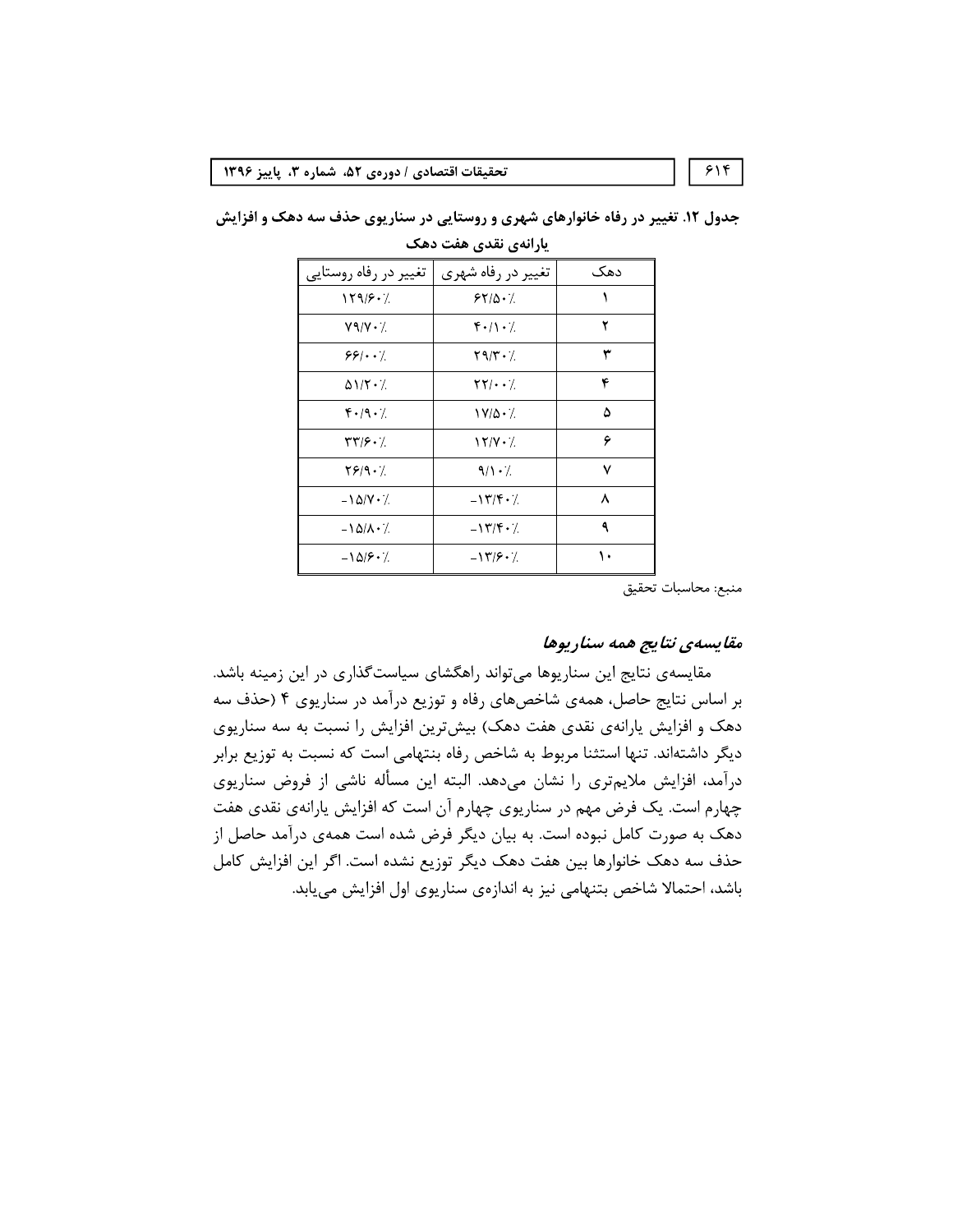#### جمع بندي

افزایش قیمت انرژی و پرداخت پارانهی نقدی به خانوارها اثر قابل توجهی بر اقتصاد کشور و قدرت خرید خانوارها دارد. برای تحلیل آثار این سیاست بر رفاه اجتماعی و رفاه خانوارها، مدلی استفاده شده که شامل ۵۶ بخش تولیدی و دهکهای خانوار شهری و روستایی است. رویکرد بخشی و تفکیک کالاها و خدمات کمک میکند تا اثر این سیاست بر قیمتها، قدرت خرید هر دهک و سبد مصرفی آن با جزئیات بیشتری مورد توجه قرار گیرد. در تحقیق حاضر برای تحلیل وضعیت توزیع درآمد از شاخصهای نسبت درآمد، شاخص رفاه اجتماعی رالزی، شاخص رفاه بنتهامی و شاخص رفاه کاب داگلاس استفاده شده است.

در این پژوهش آثار سناریوی پرداخت نقدی به همه، پرداخت به هفت دهک، پرداخت به پنج دهک، حذف سه دهک و افزایش پارانهی نقدی هفت دهک مورد بررسی قرار گرفته است. نتایج شبیهسازی حاکی از آن است که هدفمندسازی پارانهها شاخصهای توزیع درآمد و رفاه اجتماعی را بهبود میبخشد. تنها استثنا مربوط به شاخص رفاه بنتهامی است که در سناریوی حذف سه دهک و حذف پنج دهک کاهش یافته است. در مجموع سناریوی چهارم (حذف سه دهک و افزایش پارانهی نقدی هفت دهک) رفاه بیشتری ایجاد خواهد کرد، لذا توصیه سیاستی این پژوهش افزایش پارانهی نقدی خانوارهای فقیر تر است.

در تحقیق حاضر از یک الگوی داده ستانده بر مبنای ماتریس دادههای خرد استفاده شده است. این الگو از شرط سود صفر بهره گرفته است و تغییرات در عرضه و تقاضا را در بازارهای مختلف نادیده میگیرد. برای توجه به تغییرات تقاضا، در تحقیقات آتی لازم است از الگوهای تعادل عمومی محاسبهپذیر استفاده شود. همچنین این دادهها برای تحلیل آثار مراحل بعدی هدفمندسازی پارانهها نیازمند به روزرسانی هستند. ثابت نگه داشتن قیمت انرژی با وجود تورم بالا، نوعی کاهش در قیمت نسبی انرژی تلقی می شود. در تحقیقات آتی لازم است پیامدهای ثابت نگاه داشتن قیمت اسمی حامل های انرژی نیز مورد کنکاش عمیق قرار گیرد. یکی دیگر از موضوعات مهم در مورد این سیاست نحوهی تأمین کسری بودجه این سیاست است که لازم است در الگوهای تعادل عمومی به آن پرداخته شود.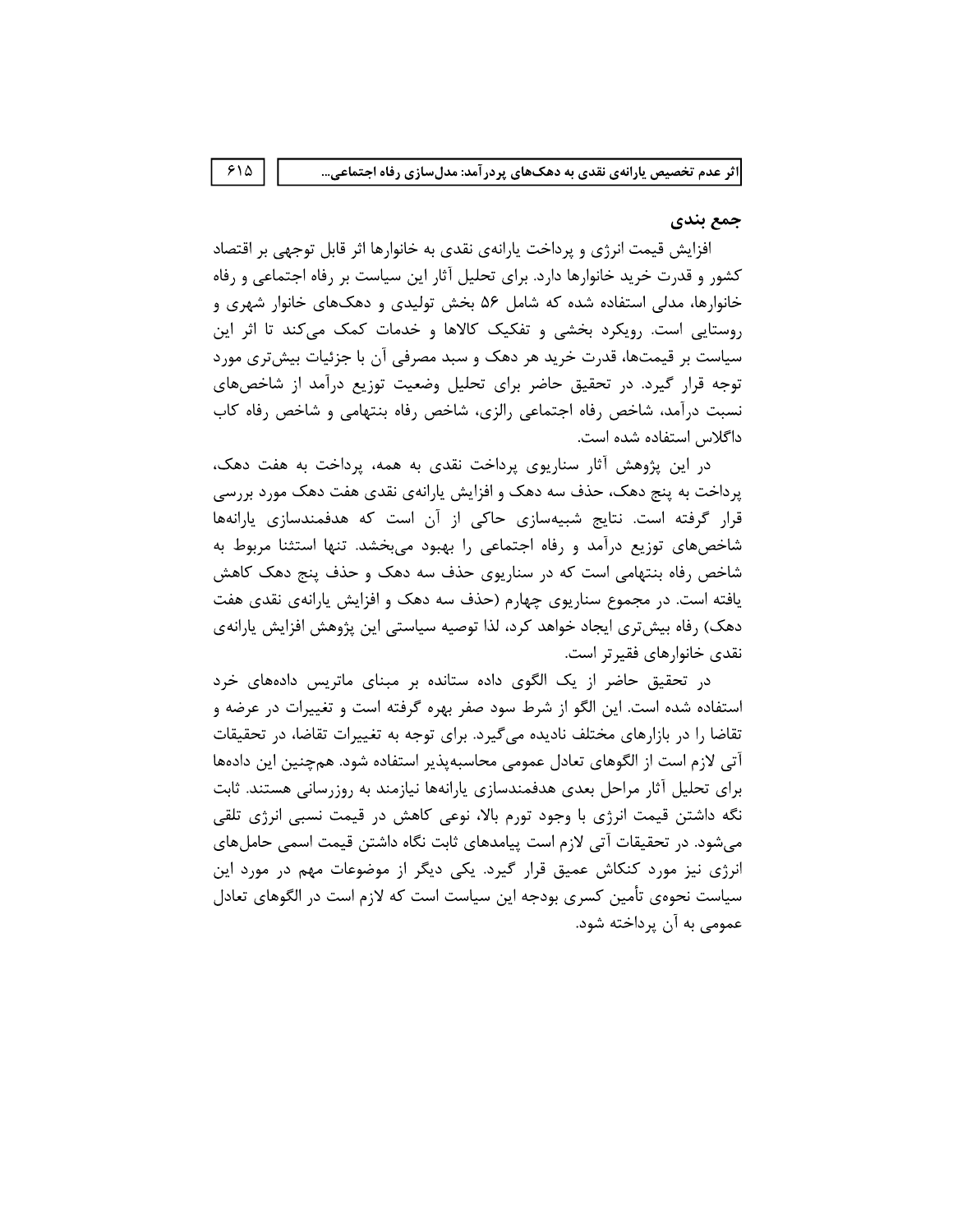## ۶۱۶ | | تحقيقات اقتصادی / دورەی ۵۲، شماره ۳، پاييز ۱۳۹۶ |  $\epsilon$

| تحقيقات اقتصادي / دورەي ۵۲، شماره ۳، پاييز ۱۳۹۶                                              |                             |                           |                             |                                                | ۶۱۶                                    |
|----------------------------------------------------------------------------------------------|-----------------------------|---------------------------|-----------------------------|------------------------------------------------|----------------------------------------|
|                                                                                              |                             |                           |                             |                                                |                                        |
|                                                                                              |                             |                           |                             |                                                | جدول ۱۳. مقایسهی ۵ سناریو برای کل کشور |
| پایه  پرداخت  حذف سه   حذف   حذف سه دهک و<br> پایه  په همه   دهک  پنج دهک افزایش یارانهی هفت |                             |                           |                             |                                                |                                        |
|                                                                                              |                             |                           |                             |                                                |                                        |
| دهک                                                                                          |                             |                           |                             |                                                |                                        |
|                                                                                              |                             |                           |                             |                                                | کل کشور                                |
| $f/Y \cdot \gamma$                                                                           | /۳۵٪                        | f/19                      | $Y/9Y'$ .                   | $Y/Y$ ۶/                                       | سهم ۱۰/ فقير                           |
| 85/56٪                                                                                       | YV/AQ%                      | 78/1.V                    | YY/YY                       | $\mathbf{r} \cdot \mathbf{r} \cdot \mathbf{r}$ | سهم ۱۰٪ ثروتمند                        |
| ۵/۴۴                                                                                         | 98.                         | 9/5.                      | 910                         | 1.9V                                           | درآمد دهک ثروتمند به دهک فقیر          |
| 9/F.7                                                                                        | ۷/۷۴٪                       | 815 Y.                    | Y/9A                        | 9/4.7                                          | سهم ۲۰٪ فقير                           |
| $F \cdot / \cdot T'$                                                                         | ۴۳/۶۲%                      | f1/9A                     | <b>FT/QA7.</b>              | 47/48%                                         | سهم ٪۲۰ ثروتمند                        |
| ۴۱۲۶                                                                                         | ۴/۹۴                        | f/9f                      | $\Delta$ /۴۶                | Y/91                                           | دو دهک ثروتمند به دو دهک فقیر          |
| 73148                                                                                        | ۴۷/۳۸                       | 47/۳۸                     | ۴۷/۳۸                       |                                                | درصد تغيير رفاه تابع رالزي             |
| ۲۱/۵۹                                                                                        | 8/15                        | 11/41                     | 18/17                       |                                                | درصد تغيير رفاه تابع كاب داگلاس        |
| ۱/۹۳                                                                                         | -۶/۴۵                       | $-\Upsilon/\Lambda$       | ۳/۶۴                        |                                                | درصد تغییر رفاه در تابع بنتام <u>ی</u> |
|                                                                                              |                             |                           |                             |                                                |                                        |
| $f/\lambda \Upsilon'$ .                                                                      | $f/f\Lambda$ /              | $f/\gamma\gamma'$         | $f/\mathcal{N}/\mathcal{N}$ | Y/9A                                           | شهری<br>سهم ۱۰٪ فقیر                   |
| /۲۵/۴۳                                                                                       | 77/417.                     | 78/01%                    | 78/19%                      | $Y9/F9$ %                                      | سهم ۱۰/ ثروتمند                        |
| <b>A/TY</b>                                                                                  | 8/15                        | 5/17                      | ۶۱۵۵                        | $9/9$ .                                        | درآمد دهک ثروتمند به دهک فقیر          |
| 9/48%                                                                                        | ۷۹۳/                        | 1⁄۶۴.                     | ۸/۱۹/.                      | 9/7                                            | سهم ۲۰٪ فقیر                           |
| $f \cdot \frac{1}{2}$                                                                        | $FT/T$ \ $\%$               | f1/9.7                    | FT/1Y/.                     | 66/QX%                                         | سهم ۲۰٪ ثروتمند                        |
| Y/YY                                                                                         | ۴/۸۵                        | $Y/\lambda\Delta$         | $\Delta/YY$                 | Y/Y                                            | دو دهک تروتمند به دو دهک فقیر          |
| ۶۲/۴۹                                                                                        | 89/11                       | <b>٣٩/٨٨</b>              | <b>٣٩/٨٨</b>                |                                                | درصد تغيير رفاه تابع رالزي             |
| 17/9                                                                                         | ۱/۷۶                        | $\Delta$ /۴۷              | ۸۱۸۶                        |                                                | درصد تغيير رفاه تابع كاب داگلاس        |
| .70                                                                                          | -۶/۹۷                       | $-\tau/\lambda\tau$       | ۱/۴۷                        |                                                | درصد تغيير رفاه در تابع بنتامي         |
|                                                                                              |                             |                           |                             |                                                | روستايى                                |
| $f/\gamma\lambda$                                                                            | Y/9Y/                       | $Y/YY$ .                  | $\mathbf{r}/\mathbf{r}$     | $Y/\cdot Y'$ .                                 | سهم ۱۰٪ فقير                           |
| <b>YA/9V/.</b>                                                                               | Y9/YQ                       | YY/YA/                    | <b>TA/۶V/.</b>              | /۲۳/۱۶                                         | سهم ۱۰٪ ثروتمند                        |
| 9/1                                                                                          | $Y/\mathfrak{f}\Lambda$     | $Y/\mathfrak{f}\lambda$   | $\Lambda/\Delta\Upsilon$    | 18/01                                          | درآمد دهک ثروتمند به دهک فقیر          |
| $9/15$ %                                                                                     | $\lambda/\Delta\Upsilon$ /. | $\lambda/\cdot\lambda'.$  | $Y/YY$ /.                   | $f/97$ %                                       | سهم ۲۰٪ فقیر                           |
| Y9/AY                                                                                        | 44199%                      | 47/71/                    | FF/91                       | $\Delta$ - $/\Delta$ ) $\frac{1}{\sqrt{2}}$    | سهم ۲۰/ ثروتمند                        |
| f/TT                                                                                         | $\Delta/\Upsilon\Upsilon$   | $\Delta/\Upsilon\Upsilon$ | 9/19                        | $1 - XYY$                                      | دو دهک ثروتمند به دو دهک فقیر          |
| 179/84                                                                                       | $\lambda$ ۶/۲۴              | 18/74                     | 18/74                       |                                                | درصد تغيير رفاه تابع رالزي             |
| ۳۰/۹۴                                                                                        | 1.18Y                       | 11/6                      | ۲۵/۳۶                       |                                                | درصد تغيير رفاه تابع كاب داگلاس        |
| <b>Y/YA</b>                                                                                  | $-\mathbf{f}/\mathbf{f}$    | $\cdot$ / Y $\Delta$      | 11/7                        |                                                | درصد تغییر رفاه در تابع بنتامی         |

منبع: محاسبات تحقيق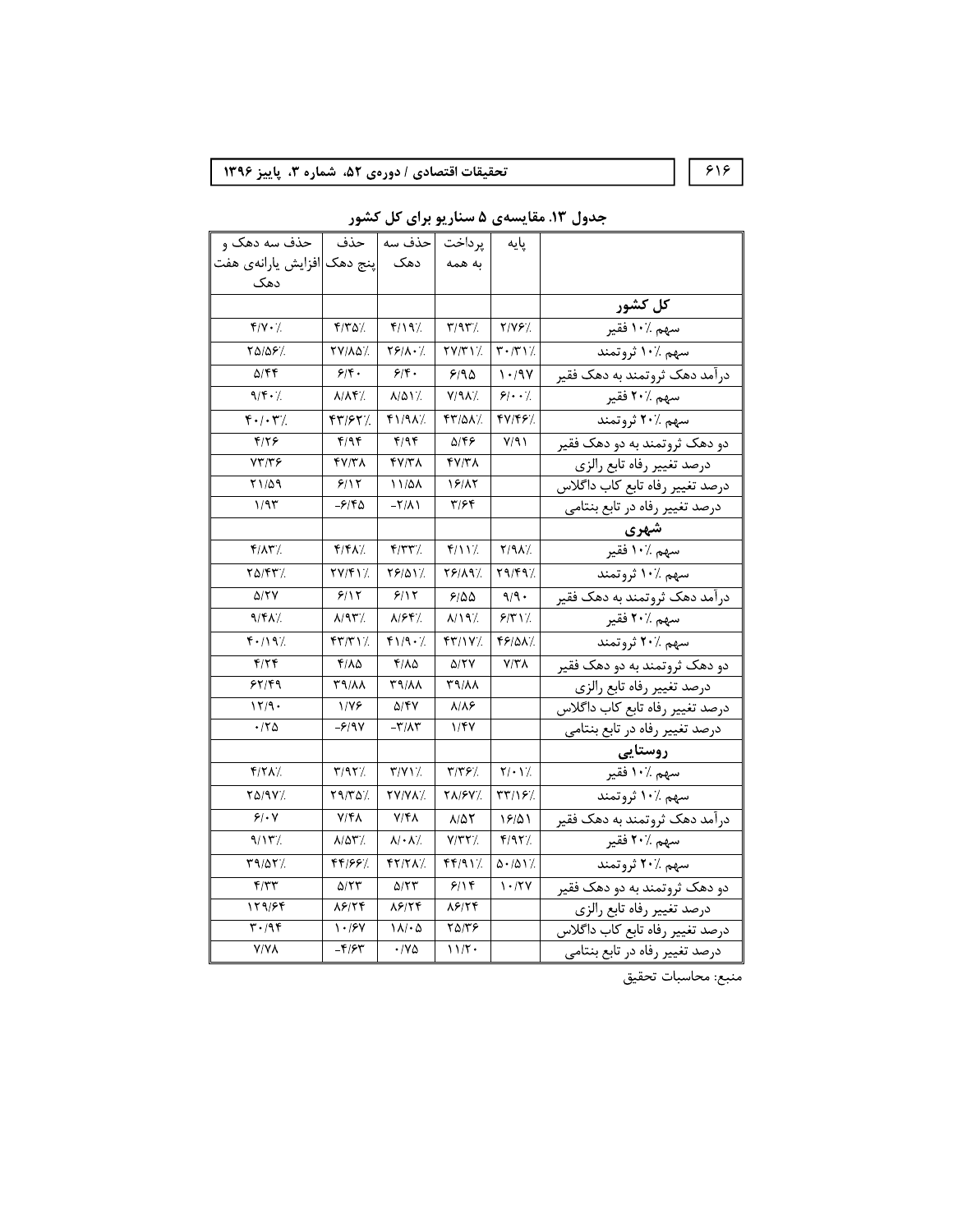#### منابع

١. احمدوند، محمدرحيم، اسلامي، سيفاله، اشرفي، يكتا و عباسي، اقبال (١٣٨۶). برآورد اثر افزایش قیمت حاملهای انرژی بر نرخ تورم و هزینهی خانوارهای کشور با استفاده از مدل داده- ستانده. مجلهی اقتصادی (دوماهنامهی بررسی مسائل و سیاستهای اقتصادی)، ۷ (۷۵ و ۷۶): ۱-۷۴

 $51Y$ 

- ۲. اسماعیلی، مهدی (۱۳۹۰). تأثیر طرح هدفمندسازی یارانهها بر وضعیت توزیع درآمد در ایران با استفاده از ماتریس دادههای خرد، پایان نامهی کارشناسی ارشد، دانشگاه آ;اد اسلامی.
- ۳. جهانگرد، اسفندیار، دانش جعفری، داود، فیض آبادی، فائزه (۱۳۹۱). تجزیه رشد بهرهوري كل عوامل توليد: الگوي تلفيقي داده- ستانده (IO) و برنامهريزي خطي (LP)، پایاننامهی کارشناسی ارشد، دانشگاه علامه طباطبایی، دانشکدهی علوم اقتصادي.
- ۴. حقیقی، ایمان (۱۳۹۲). آثار مرحلهی اول و دوم هدفمندسازی پارانهها در مدل تعادل عمومی محاسبهپذیر، گزارش پژوهشی، پژوهشکدهی پولی و بانکی بانک مر کز ی.
- ۵. خیابانی، ناصر (۱۳۸۷). یک الگوی تعادل عمومی قابل محاسبه برای ارزیابی افزایش قیمت تمامی حاملهای انرژی در اقتصاد ایران، فصلنامهی مطالعات اقتصاد انرژی، شمارهي ١۶.
- ۶. شاهمرادی اصغر، حقیقی، ایمان و زاهدی، راضیه (۱۳۹۰). بررسی اثرات افزایش قیمت حاملهای انرژی و پرداخت پارانهی نقدی در ایران، پژوهشها و سیاستهای اقتصادی، شمار ەی ۵۷.
- ۷. منظور داود، شاهمرادی، اصغر و حقیقی، ایمان (۱۳۸۹). بررسی اثرات حذف پارانه آشکار و پنهان انرژی در ایران: مدلسازی تعادل عمومی محاسبه پذیر بر مبنای
- ماتریس دادههای خرد تعدیل شده، مطالعات اقتصاد انرژی سال هفتم، شمارهی ۲۶.
- 8. Hawdon, D., & Pearson, P. (1995). Input-output simulations of energy, environment, economy interactions in the UK. Energy economics,  $17(1)$ , 73-86.
- $9<sub>1</sub>$ James, D. E., deL Musgrove, A. R., & Stocks, K. J. (1986). Integration of an economic input-output model and a linear programming technological for model energy systems analysis. *Energy* economics, 8(2), 99-112.